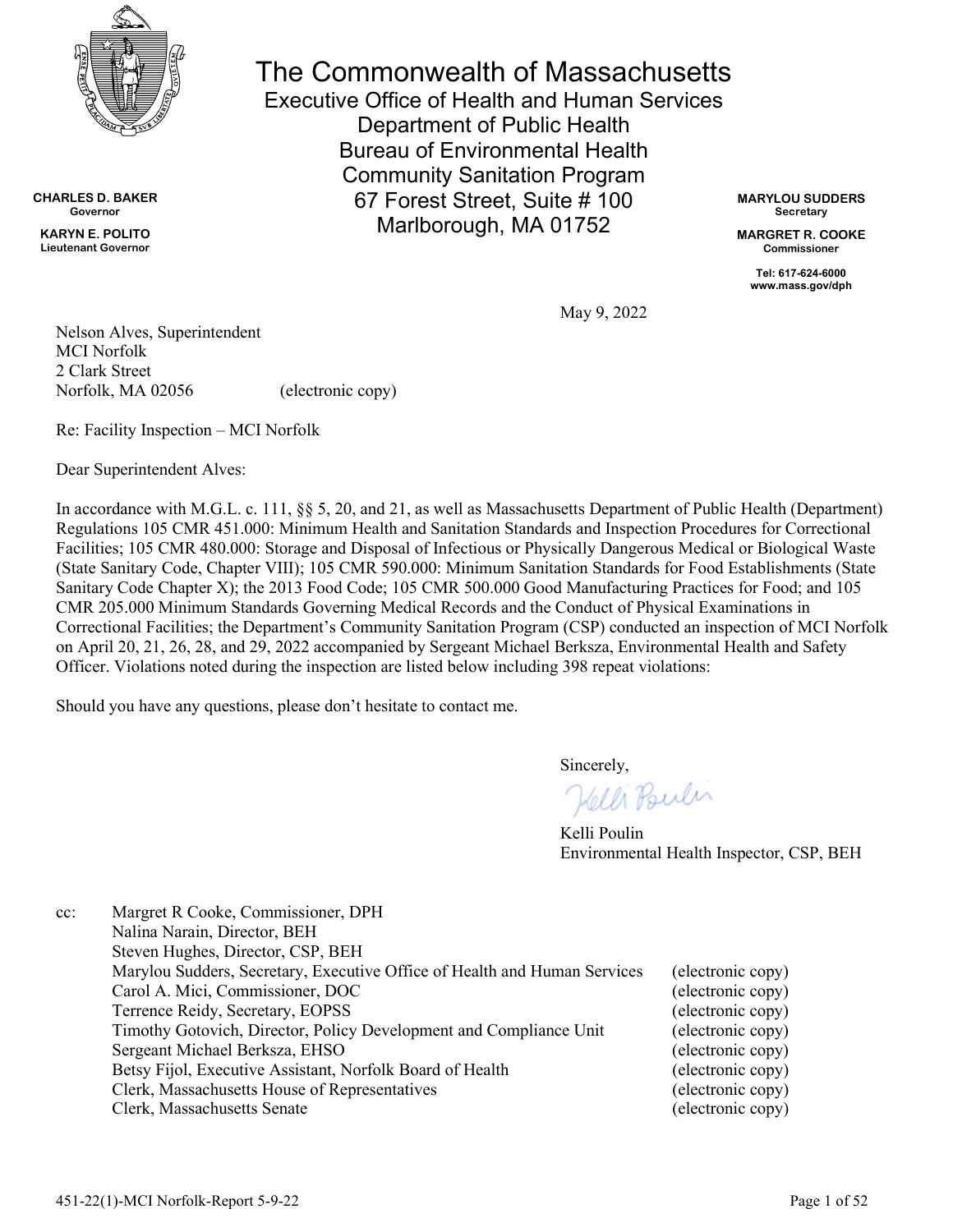### **HEALTH AND SAFETY VIOLATIONS**

(*\* indicates conditions documented on previous inspection reports*)

| Tower $# 5$                            |                                                                                                                                           |
|----------------------------------------|-------------------------------------------------------------------------------------------------------------------------------------------|
| 105 CMR 451.353*                       | Interior Maintenance: Wall paint damaged                                                                                                  |
| 105 CMR 451.353*                       | Interior Maintenance: Ceiling paint damaged                                                                                               |
| 105 CMR 451.350*                       | Structural Maintenance: Window cracked                                                                                                    |
| 105 CMR 451.200                        | Food Storage, Preparation and Service: Food preparation not in compliance with<br>105 CMR 590.000, interior of microwave oven dirty       |
| 105 CMR 451.350                        | Structural Maintenance: Windows unable to open and close properly                                                                         |
| Tower #4                               |                                                                                                                                           |
| 105 CMR 451.353                        | Interior Maintenance: Chair surface damaged                                                                                               |
| Tower $#3$                             |                                                                                                                                           |
| 105 CMR 451.350*                       | Structural Maintenance: Hole in ceiling above toilet                                                                                      |
| 105 CMR 451.200                        | Food Storage, Preparation and Service: Food storage not in compliance with<br>105 CMR 590.000, no functioning thermometer in refrigerator |
| Tower $#2$                             |                                                                                                                                           |
| 105 CMR 451.200*                       | Food Storage, Preparation and Service: Food preparation not in compliance with<br>105 CMR 590.000, interior of microwave oven dirty       |
| 105 CMR 451.353                        | Interior Maintenance: Floor damaged                                                                                                       |
| 105 CMR 451.350                        | Structural Maintenance: Window cracked                                                                                                    |
| Tower # $1$                            |                                                                                                                                           |
| 105 CMR 451.350*                       | Structural Maintenance: Window cracked                                                                                                    |
| 105 CMR 451.350                        | Structural Maintenance: Ceiling leaking                                                                                                   |
|                                        |                                                                                                                                           |
| <b>VEHICLE TRAP</b>                    |                                                                                                                                           |
| <b>Bathroom</b>                        | No Violations Noted                                                                                                                       |
|                                        |                                                                                                                                           |
| <b>POWER PLANT</b><br>105 CMR 451.353* | Interior Maintenance: Floor surface damaged                                                                                               |
|                                        |                                                                                                                                           |
| <i><b>Office</b></i>                   | No Violations Noted                                                                                                                       |
| <b>Bathroom</b>                        |                                                                                                                                           |
| 105 CMR 451.123*                       | Maintenance: Ceiling vent blocked                                                                                                         |
| <b>Break Area</b>                      |                                                                                                                                           |
|                                        | No Violations Noted                                                                                                                       |
| <b>GATE HOUSE</b>                      |                                                                                                                                           |
| 3 <sup>rd</sup> Floor                  |                                                                                                                                           |
| 105 CMR 451.353*                       | Interior Maintenance: Ceiling tiles loose in hallway                                                                                      |
| 105 CMR 451.353*                       | Interior Maintenance: Floor surface damaged in hallway                                                                                    |
|                                        |                                                                                                                                           |
| Staff Bathroom #301                    | No Violations Noted                                                                                                                       |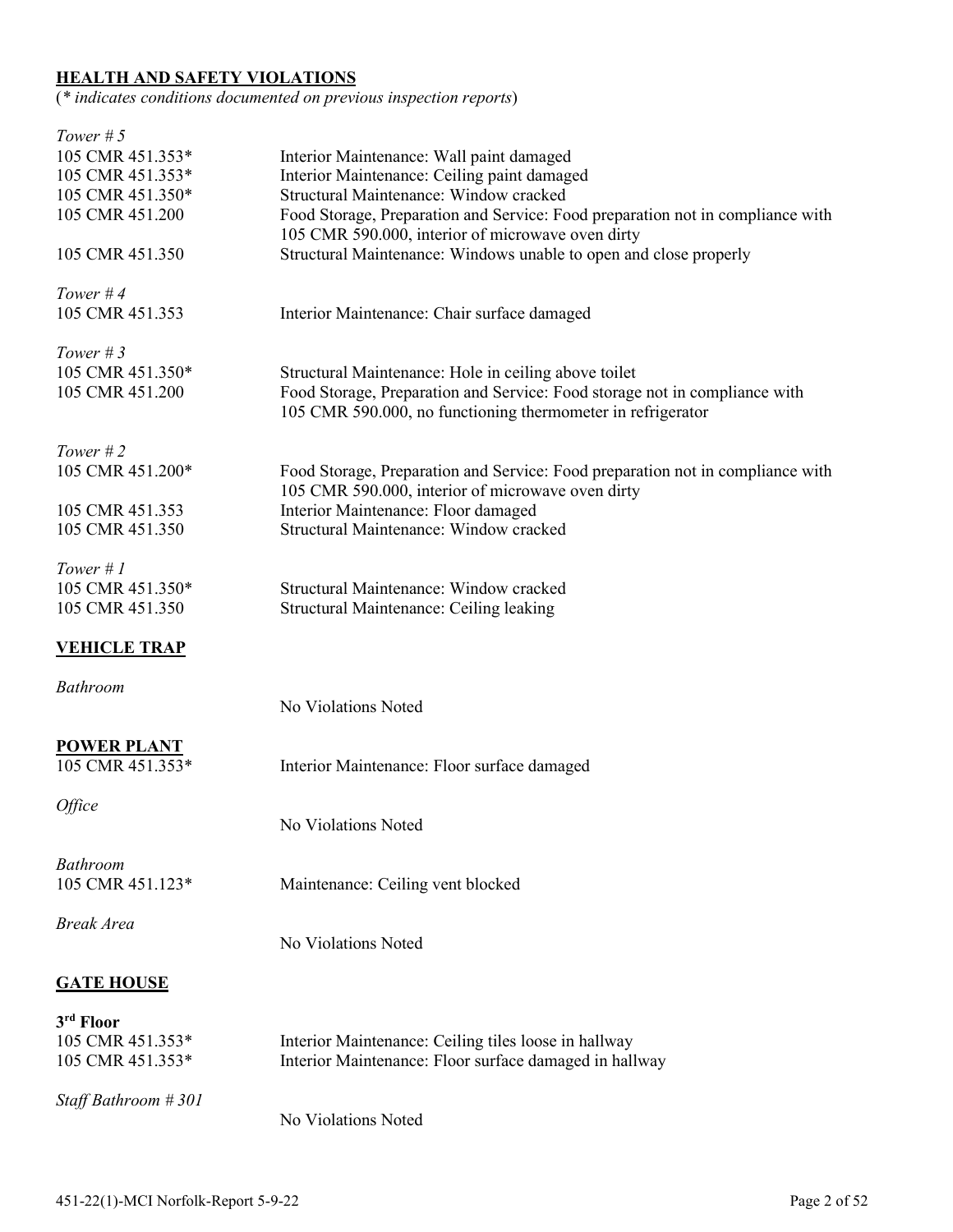| Locker Rooms $#302-304$<br>105 CMR 451.353*                                  | Interior Maintenance: Floor damaged in locker room #303 and 304                                                                     |
|------------------------------------------------------------------------------|-------------------------------------------------------------------------------------------------------------------------------------|
| Bunk Room #305<br>105 CMR 451.353*<br>105 CMR 451.353*                       | Interior Maintenance: Wall paint damaged<br>Interior Maintenance: Ceiling paint damaged                                             |
| Office $#306$                                                                | Unable to Inspect – Locked                                                                                                          |
| Locker Room #307<br>105 CMR 451.353*<br>105 CMR 451.353*<br>105 CMR 451.353* | Interior Maintenance: Floor damaged<br>Interior Maintenance: Ceiling paint damaged<br>Interior Maintenance: Wall paint damaged      |
| Tool Room #308                                                               | No Violations Noted                                                                                                                 |
| 2 <sup>nd</sup> Floor                                                        |                                                                                                                                     |
| Hallway<br>105 CMR 451.141                                                   | Screens: Screen damaged                                                                                                             |
| Room #212<br>105 CMR 451.200                                                 | Food Storage, Preparation and Service: Food preparation not in compliance with<br>105 CMR 590.000, interior of microwave oven dirty |
| <i><b>Offices</b></i>                                                        | No Violations Noted                                                                                                                 |
| Training Office                                                              | Unable to Inspect – Locked                                                                                                          |
| Room #201                                                                    | Unable to Inspect – Locked                                                                                                          |
| <b>Female Bathroom</b><br>105 CMR 451.141*                                   | Screens: Screen damaged                                                                                                             |
| Disciplinary Unit<br>105 CMR 451.141                                         | Screens: Screen damaged                                                                                                             |
| <b>Support Staff Room</b>                                                    | No Violations Noted                                                                                                                 |
| 1 <sup>st</sup> Floor                                                        |                                                                                                                                     |
| Entrance<br>105 CMR 451.350*<br>105 CMR 451.353                              | Structural Maintenance: Door not rodent and weathertight<br>Interior Maintenance: Ceiling tiles missing                             |
| Male Bathroom<br>105 CMR 451.123*                                            | Maintenance: Partition rusted                                                                                                       |
| Female Bathroom<br>105 CMR 451.123*                                          | Maintenance: Wall tiles damaged next to window                                                                                      |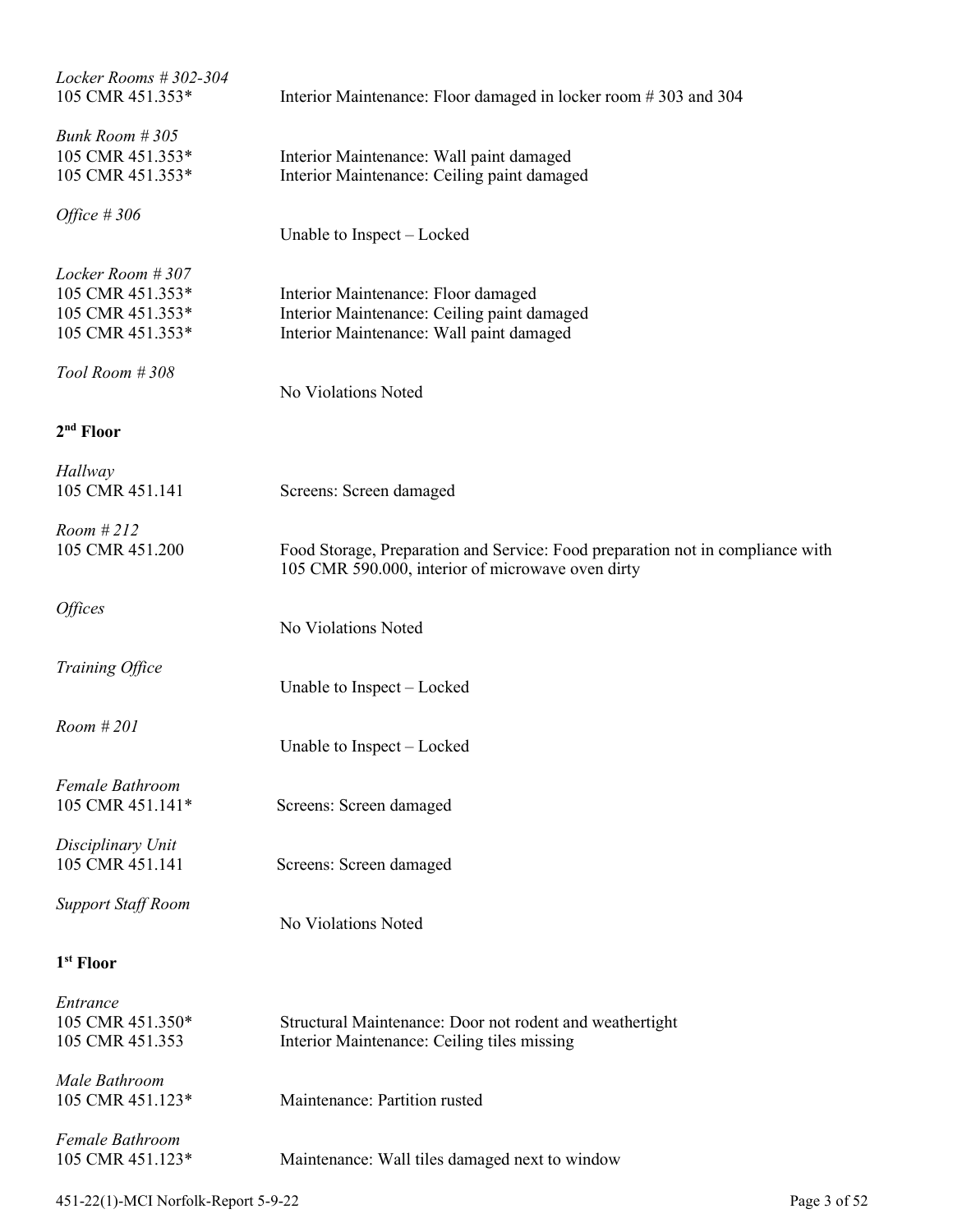| <b>Visitor Processing</b><br>105 CMR 451.200 | Food Storage, Preparation and Service: Food preparation not in compliance with<br>105 CMR 590.000, interior of microwave oven dirty |
|----------------------------------------------|-------------------------------------------------------------------------------------------------------------------------------------|
|                                              |                                                                                                                                     |
| Control                                      |                                                                                                                                     |
| 105 CMR 451.350*                             | Structural Maintenance: Windows cracked                                                                                             |
| 105 CMR 451.353                              | Interior Maintenance: Floor tiles damaged throughout                                                                                |
|                                              |                                                                                                                                     |
| Staff Bathroom                               |                                                                                                                                     |
| 105 CMR 451.123*                             | Maintenance: Wall paint damaged                                                                                                     |
|                                              |                                                                                                                                     |
| Break Area                                   |                                                                                                                                     |
| 105 CMR 451.350*                             | Structural Maintenance: Windows cracked                                                                                             |
| Cell                                         |                                                                                                                                     |
|                                              |                                                                                                                                     |
| 105 CMR 451.353*                             | Interior Maintenance: Floor paint damaged                                                                                           |
| 105 CMR 451.353*                             | Interior Maintenance: Baseboard damaged                                                                                             |
| 105 CMR 451.353*                             | Interior Maintenance: Wall paint damaged                                                                                            |
|                                              |                                                                                                                                     |
| Bathroom (in holding area)                   |                                                                                                                                     |
| 105 CMR 451.123*                             | Maintenance: Wall paint damaged                                                                                                     |
| 105 CMR 451.110(A)                           | Hygiene Supplies at Toilet and Handwash Sink: No soap at handwash sink                                                              |
|                                              |                                                                                                                                     |
| <u>Basement</u>                              |                                                                                                                                     |
| 105 CMR 451.353*                             | Interior Maintenance: Exterior of freezer dirty                                                                                     |
|                                              |                                                                                                                                     |
| Bathroom                                     |                                                                                                                                     |
| 105 CMR 451.350*                             | Structural Maintenance: Window cracked                                                                                              |
| <u>Trap</u>                                  |                                                                                                                                     |
| 105 CMR 451.200*                             | Food Storage, Preparation and Service: Food preparation not in compliance with                                                      |
|                                              |                                                                                                                                     |
|                                              | 105 CMR 590.000, interior of microwave oven dirty                                                                                   |
| Bathroom                                     |                                                                                                                                     |
|                                              | No Violations Noted                                                                                                                 |
|                                              |                                                                                                                                     |
| <u>VISITOR'S BUILDING</u>                    |                                                                                                                                     |
| Staff Break Area                             |                                                                                                                                     |
|                                              |                                                                                                                                     |
|                                              | No Violations Noted                                                                                                                 |
| Search Room                                  |                                                                                                                                     |
|                                              |                                                                                                                                     |
| 105 CMR 451.353*                             | Interior Maintenance: Ceiling damaged                                                                                               |
| Attorney Offices                             |                                                                                                                                     |
|                                              | No Violations Noted                                                                                                                 |
|                                              |                                                                                                                                     |
| Main Area                                    |                                                                                                                                     |
| 105 CMR 451.353*                             | Interior Maintenance: Ceiling tiles damaged and missing                                                                             |
|                                              |                                                                                                                                     |
| 105 CMR 451.200                              | Food Storage, Preparation and Service: Food service not in compliance with                                                          |
|                                              | 105 CMR 590.000, items in vending machine #2 not discarded after use by date                                                        |
| Inmate Bathroom                              |                                                                                                                                     |
|                                              | No Violations Noted                                                                                                                 |
|                                              |                                                                                                                                     |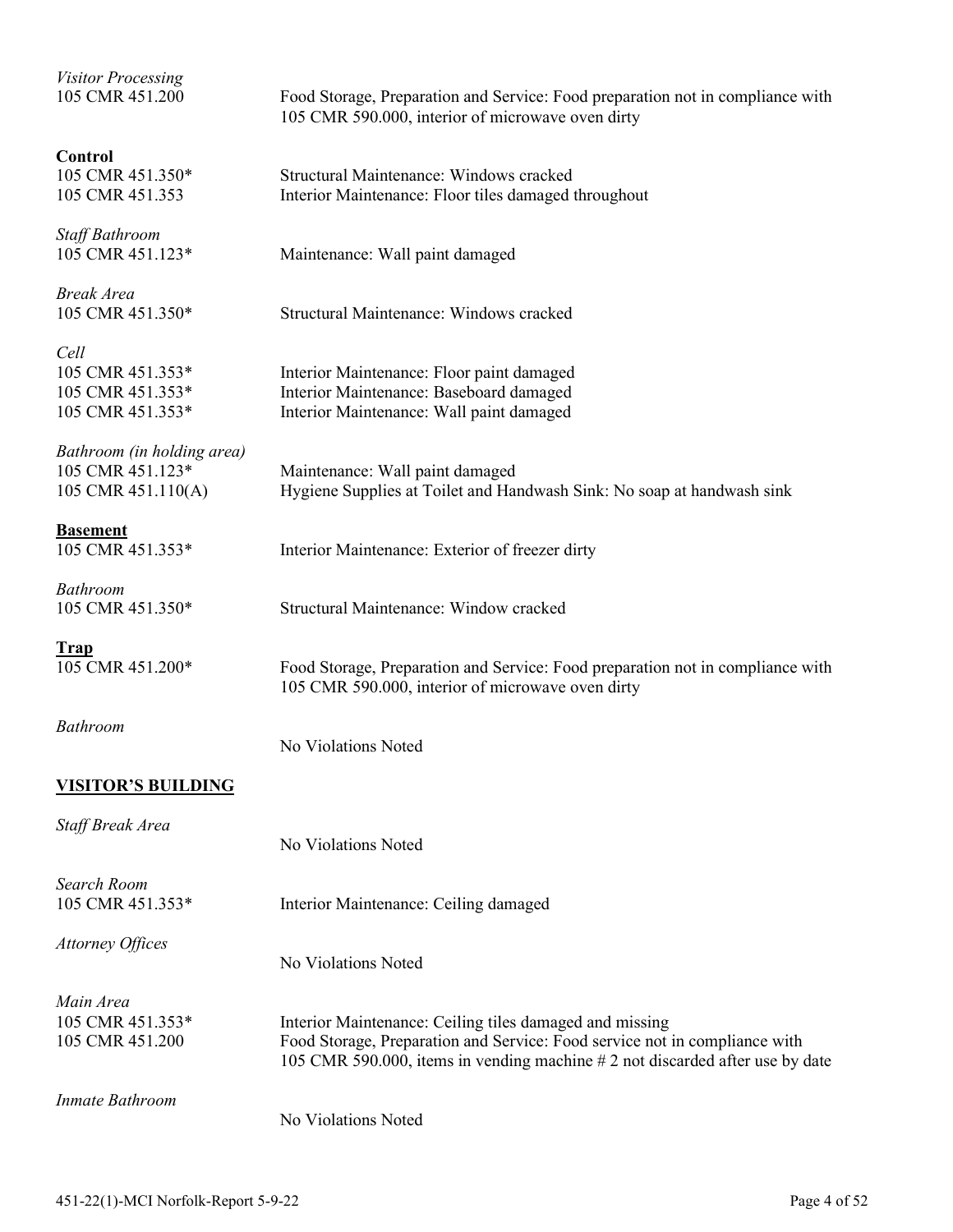| Male Bathroom                                                           | No Violations Noted                                                                                    |
|-------------------------------------------------------------------------|--------------------------------------------------------------------------------------------------------|
| Female Bathroom                                                         | No Violations Noted                                                                                    |
| Janitor's Closet A                                                      | No Violations Noted                                                                                    |
| Janitor's Closet B<br>105 CMR 451.353<br>105 CMR 451.353                | Interior Maintenance: Wet mop stored in bucket<br>Interior Maintenance: Dirty water left in mop bucket |
| R.H.U. (Restrictive Housing Unit – Formerly S.M.U.)<br>105 CMR 451.320* | Cell Size: Inadequate floor space in all cells                                                         |
| 3rd Floor                                                               |                                                                                                        |
| Control                                                                 | No Violations Noted                                                                                    |
| <b>Showers</b>                                                          | Unable to Inspect – Not Used                                                                           |
| Dumb Waiter Room                                                        | Unable to Inspect – Locked                                                                             |
| <b>Storage Room</b>                                                     | Unable to Inspect - Locked                                                                             |
| Insulin Cage Room                                                       | Unable to Inspect – Locked                                                                             |
| Cells                                                                   | Unable to Inspect – Not Used                                                                           |
| $2nd$ Floor                                                             |                                                                                                        |
| Staff Offices                                                           | No Violations Noted                                                                                    |
| <b>Supply Closet</b><br>105 CMR 451.353                                 | Interior Maintenance: Dirty water left in mop bucket                                                   |
| <b>Medical Room</b><br>105 CMR 451.126*                                 | Hot Water: Hot water temperature recorded at 80°F at handwash sink                                     |
| Large Bathroom<br>105 CMR 451.123*                                      | Maintenance: Ceiling tile missing                                                                      |
| <b>Staff Bathrooms</b>                                                  | No Violations Noted                                                                                    |
| <b>Shower</b>                                                           | Unable to Inspect - Not Used                                                                           |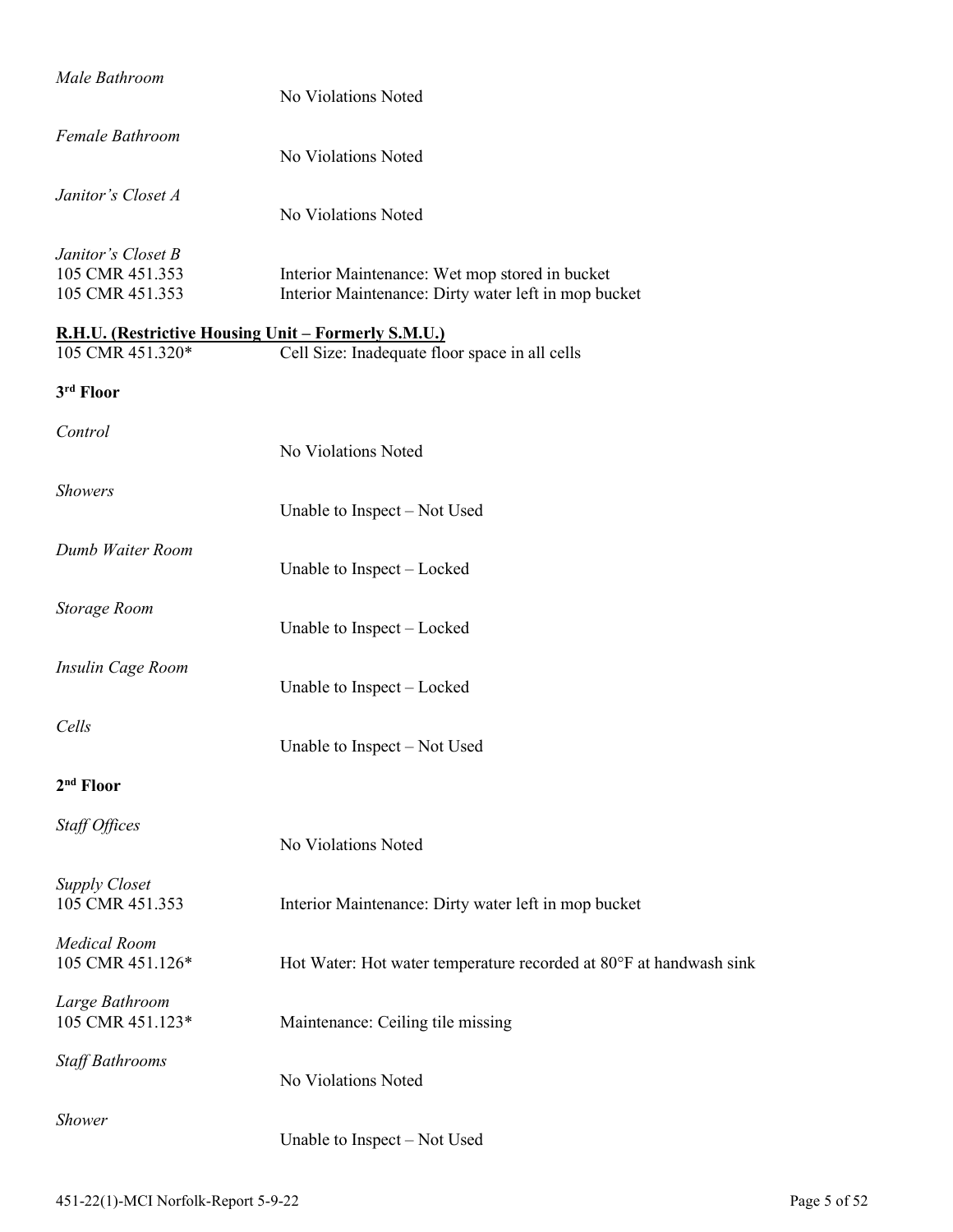| Cells                                                                                        | Unable to Inspect – Not Used                                                                                                                                                                            |
|----------------------------------------------------------------------------------------------|---------------------------------------------------------------------------------------------------------------------------------------------------------------------------------------------------------|
| <b>BAU</b> Property                                                                          | No Violations Noted                                                                                                                                                                                     |
| Holding Cell                                                                                 | No Violations Noted                                                                                                                                                                                     |
| 1 <sup>st</sup> Floor                                                                        |                                                                                                                                                                                                         |
| Ice Machine<br>105 CMR 451.128*                                                              | Ice: Unsanitary ice source and/or storage and handling conditions, scoop stored inside                                                                                                                  |
| Visiting Room Area                                                                           | No Violations Noted                                                                                                                                                                                     |
| Laundry                                                                                      | No Violations Noted                                                                                                                                                                                     |
| Storage Room                                                                                 | No Violations Noted                                                                                                                                                                                     |
| Law Library                                                                                  | Unable to Inspect – In Use                                                                                                                                                                              |
| Strip Area                                                                                   | No Violations Noted                                                                                                                                                                                     |
| <b>Boss Chair Room</b><br>105 CMR 451.353*<br>105 CMR 451.353                                | Interior Maintenance: Floor tiles damaged<br>Interior Maintenance: Ceiling paint damaged                                                                                                                |
| <b>Shower</b><br>105 CMR 451.123*<br>105 CMR 451.123*<br>105 CMR 451.123<br>105 CMR 451.123* | Maintenance: Soap scum on floor in shower #1 and 2<br>Maintenance: Floor surface damaged outside showers<br>Maintenance: Wall paint damaged outside showers<br>Maintenance: Ceiling rusted in shower #1 |
| Cells<br>105 CMR 451.353*<br>105 CMR 451.353                                                 | Interior Maintenance: Floor paint damaged in cell # 106, 111, 113, 120, 125, 128, 129,<br>and 131<br>Interior Maintenance: Floor paint damaged in cell #102, 107, 110, and 130                          |
| 105 CMR 451.353*<br>105 CMR 451.353<br>105 CMR 451.103                                       | Interior Maintenance: Wall paint damaged in cell #121<br>Interior Maintenance: Ceiling paint damaged in cell #109 and 118<br>Mattresses: Mattress damaged in cell #125                                  |
| <b>ADMINISTRATION OFFICES</b>                                                                |                                                                                                                                                                                                         |

| Female Bathroom<br>105 CMR 451.126 | Hot Water: Hot water temperature recorded at 95 <sup>0</sup> F at handwash sink |
|------------------------------------|---------------------------------------------------------------------------------|
| <i>Offices</i>                     | No Violations Noted                                                             |

### 451-22(1)-MCI Norfolk-Report 5-9-22 Page 6 of 52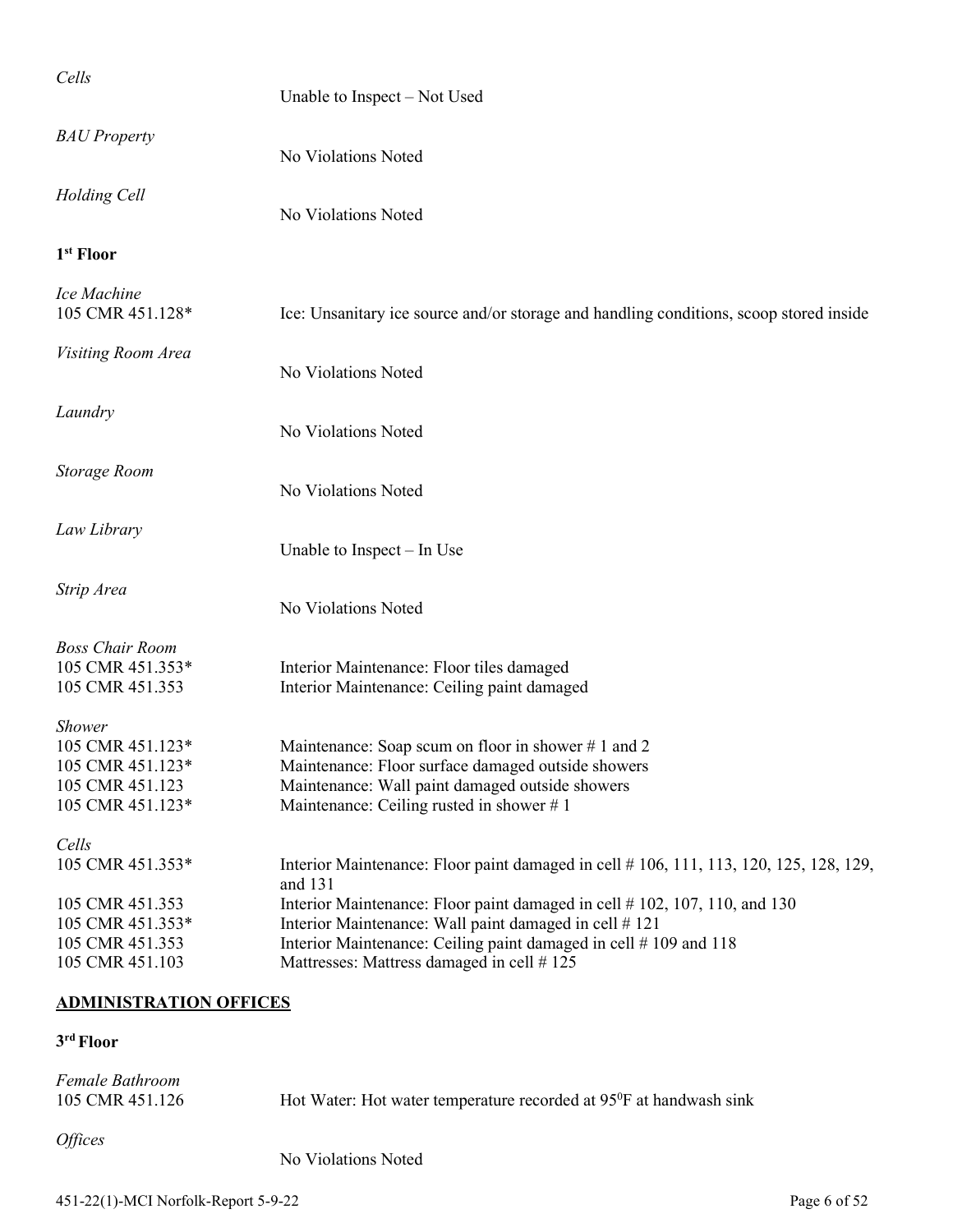| <b>IPS</b>                              |                                                                                                                                                             |
|-----------------------------------------|-------------------------------------------------------------------------------------------------------------------------------------------------------------|
| 105 CMR 451.200*                        | Food Storage, Preparation and Service: Food storage not in compliance with<br>105 CMR 590.000, single-use utensils left uncovered and open to contamination |
| 2 <sup>nd</sup> Floor                   |                                                                                                                                                             |
| Female Bathroom #205<br>105 CMR 451.124 | Water Supply: Insufficient water supply in quantity and pressure at handwash sink $# 1$                                                                     |
| Utility Closet #210<br>105 CMR 451.353* | Interior Maintenance: Unlabeled chemical bottle                                                                                                             |
| Male Bathroom # 212                     | No Violations Noted                                                                                                                                         |
| Room # 202<br>105 CMR 451.200           | Food Storage, Preparation and Service: Food preparation not in compliance with<br>105 CMR 590.000, interior of microwave oven damaged                       |
| Break Room # 203<br>105 CMR 451.200     | Food Storage, Preparation and Service: Food storage not in compliance with<br>105 CMR 590.000, refrigerator door handle broken                              |
| <i><b>Offices</b></i>                   | No Violations Noted                                                                                                                                         |
| 1 <sup>st</sup> Floor                   |                                                                                                                                                             |
| Female Bathroom #103                    | No Violations Noted                                                                                                                                         |
| Male Bathroom #102<br>105 CMR 451.126*  | Plumbing: Plumbing not maintained in good repair, faucet leaking at handwash sink                                                                           |
| Deputy's Office #101                    | No Violations Noted                                                                                                                                         |
| Office $#105$                           | No Violations Noted                                                                                                                                         |
| Captain's Office                        | No Violations Noted                                                                                                                                         |
| Room #106                               | No Violations Noted                                                                                                                                         |
| Holding Cell #107<br>105 CMR 451.353*   | Interior Maintenance: Ceiling tiles damaged                                                                                                                 |
| Utility Closet (In Holding Cell)        | No Violations Noted                                                                                                                                         |
| Custodian #109                          | No Violations Noted                                                                                                                                         |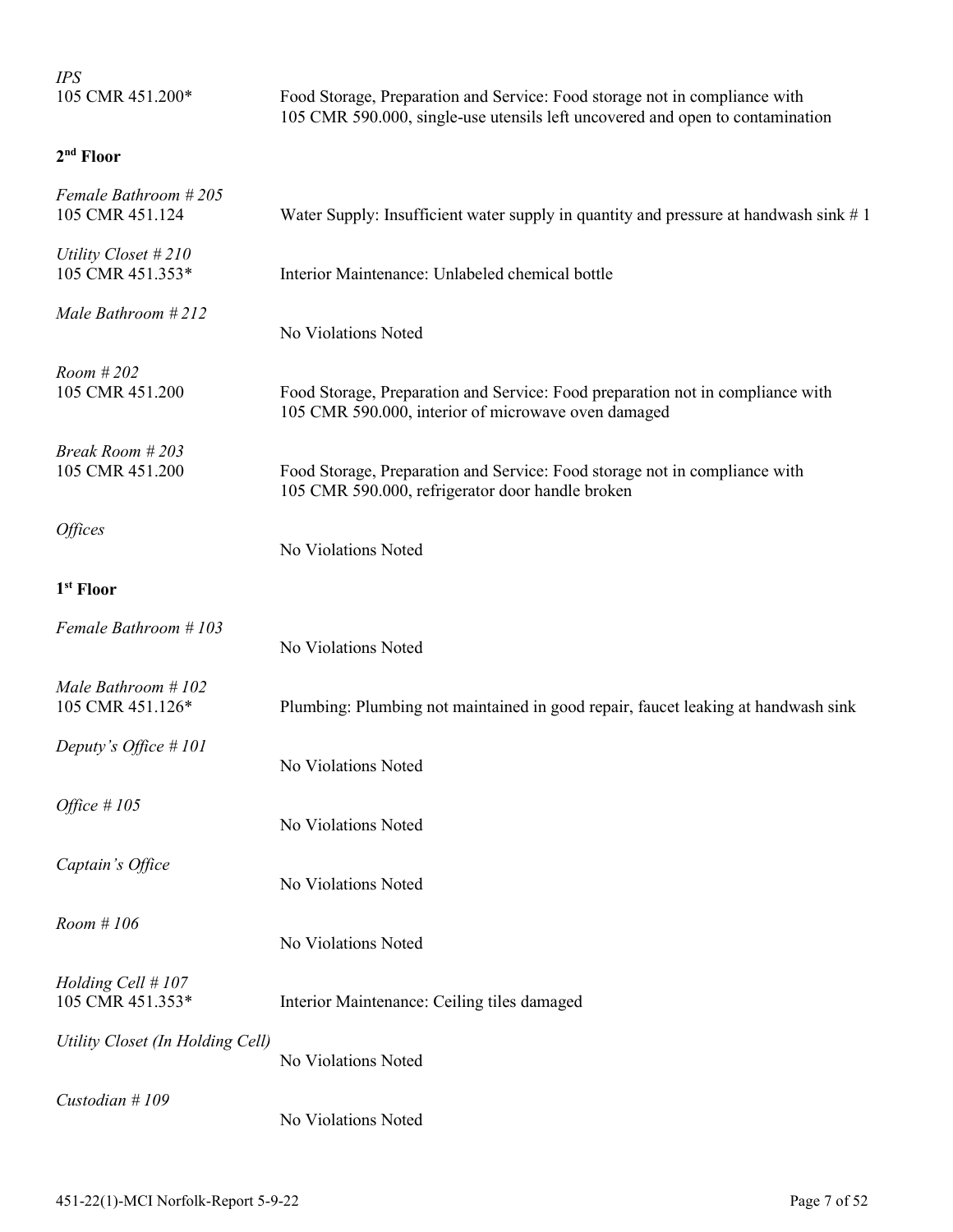| Superintendent's Office                           | No Violations Noted                                                                                            |
|---------------------------------------------------|----------------------------------------------------------------------------------------------------------------|
| Room #III<br>105 CMR 451.350*<br>105 CMR 451.353* | Structural Maintenance: Exterior door not rodent and weathertight<br>Interior Maintenance: Floor tiles damaged |
| <b>H.S.U.</b><br>105 CMR 451.320*                 | Cell Size: Inadequate floor space in all cells                                                                 |
| 4 <sup>th</sup> Floor                             |                                                                                                                |
| Storage                                           | No Violations Noted                                                                                            |
| 3rd Floor                                         |                                                                                                                |
| $Slop$ Sink # 301                                 | No Violations Noted                                                                                            |
| $Records$ #303<br>105 CMR 451.126*                | Hot Water: Hot water temperature recorded at 97 <sup>0</sup> F at handwash sink                                |
| Hallway<br>105 CMR 451.126*                       | Hot Water: Hot water temperature recorded at $96^{\circ}F$ at handwash sink next to room #307                  |
| Bathroom #303B                                    | No Violations Noted                                                                                            |
| Break Room # 308                                  | No Violations Noted                                                                                            |
| <i><b>Offices</b></i>                             | No Violations Noted                                                                                            |
| Room #313                                         | No Violations Noted                                                                                            |
| Room #314                                         | No Violations Noted                                                                                            |
| Holding Cell # 315                                | No Violations Noted                                                                                            |
| Room #318                                         | No Violations Noted                                                                                            |
| Bathroom #321                                     | No Violations Noted                                                                                            |
| Janitor's Closet # 320                            | No Violations Noted                                                                                            |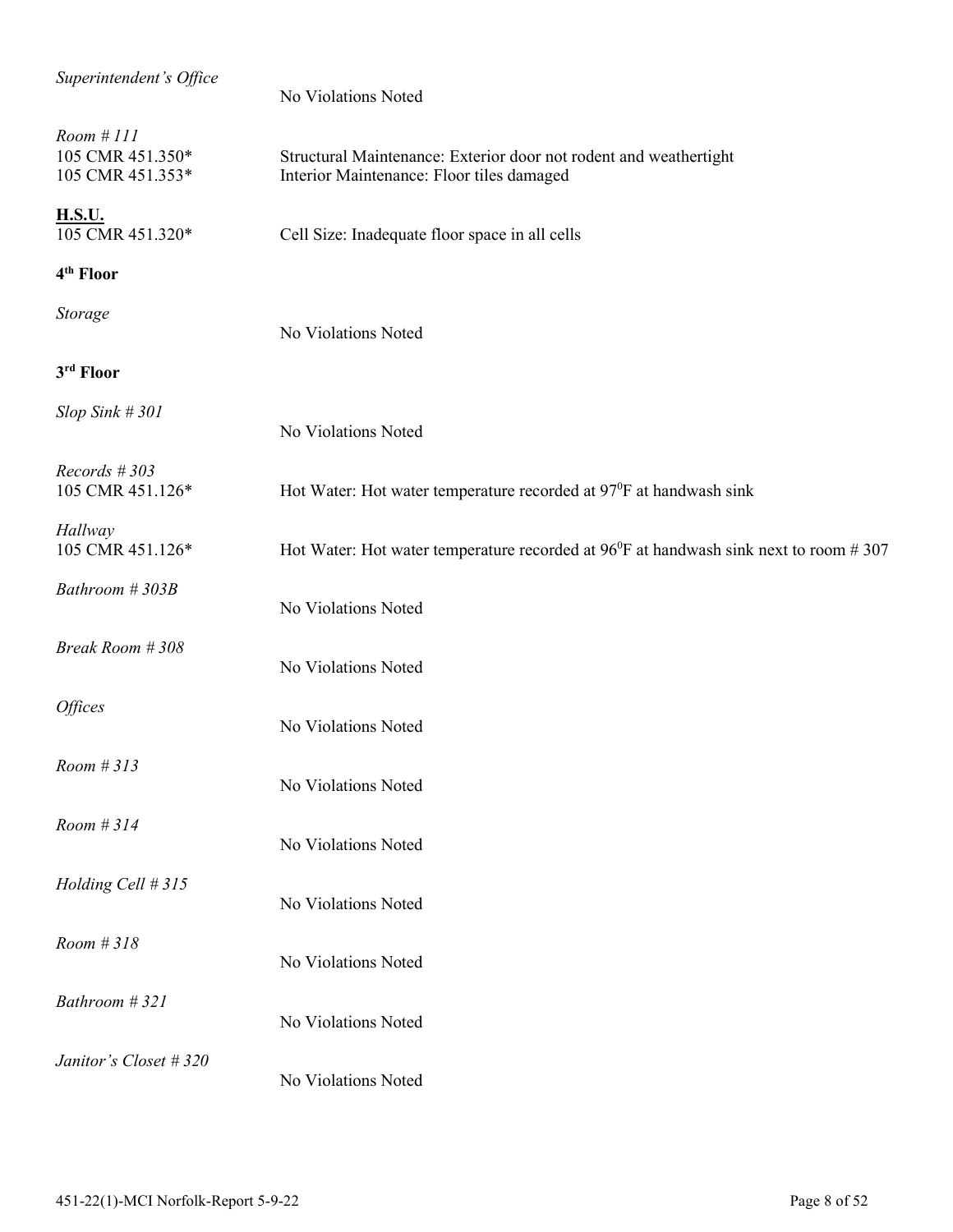| <b>Back Cells</b>                                    | No Violations Noted                                                                                                                                                                                                                               |
|------------------------------------------------------|---------------------------------------------------------------------------------------------------------------------------------------------------------------------------------------------------------------------------------------------------|
| Shower $\#220$<br>105 CMR 451.123<br>105 CMR 451.123 | Maintenance: Soap scum on walls<br>Maintenance: Soap scum on floor                                                                                                                                                                                |
| Medical Storage #204                                 | No Violations Noted                                                                                                                                                                                                                               |
| Storage Room #205                                    | Unable to Inspect – Locked                                                                                                                                                                                                                        |
| Room #206                                            | No Violations Noted                                                                                                                                                                                                                               |
| Toxic/Caustic Closet #207                            | No Violations Noted                                                                                                                                                                                                                               |
| Break Room #208<br>105 CMR 451.200                   | Food Storage, Preparation and Service: Food storage not in compliance with<br>105 CMR 590.000, single-use items not stored at least 6 inches above the floor                                                                                      |
| Room #209                                            | Unable to Inspect – Locked                                                                                                                                                                                                                        |
| Room #210 (Medical Waste Log Book)                   | 105 CMR 480.500(B)(2)(b) and (d) Procedures; Records; Record-Keeping Log: Generator did not maintain an accurate<br>record-keeping log for waste sent off-site for treatment, number of containers and                                            |
| 105 CMR 480.400(A)                                   | combined volume was being pre-determined on the log sheet and was not accurate<br>Shipping Papers: Waste generators were not preparing, signing, or maintaining shipping<br>papers before shipping off site, missing February 2022 shipping paper |
| Room #211                                            | No Violations Noted                                                                                                                                                                                                                               |
| Treatment Room #218<br>105 CMR 451.126*              | Hot Water: Hot water temperature recorded at 74 <sup>0</sup> F at handwash sink                                                                                                                                                                   |
| Laundry Room #217                                    | No Violations Noted                                                                                                                                                                                                                               |
| Bathroom $#216$<br>105 CMR 451.123*                  | Maintenance: Floor surface damaged                                                                                                                                                                                                                |
| Bathroom #216(A)                                     | No Violations Noted                                                                                                                                                                                                                               |
| <b>Break Area</b>                                    | No Violations Noted                                                                                                                                                                                                                               |
| Shower $\#212$<br>105 CMR 451.123*                   | Maintenance: Floor surface damaged outside showers                                                                                                                                                                                                |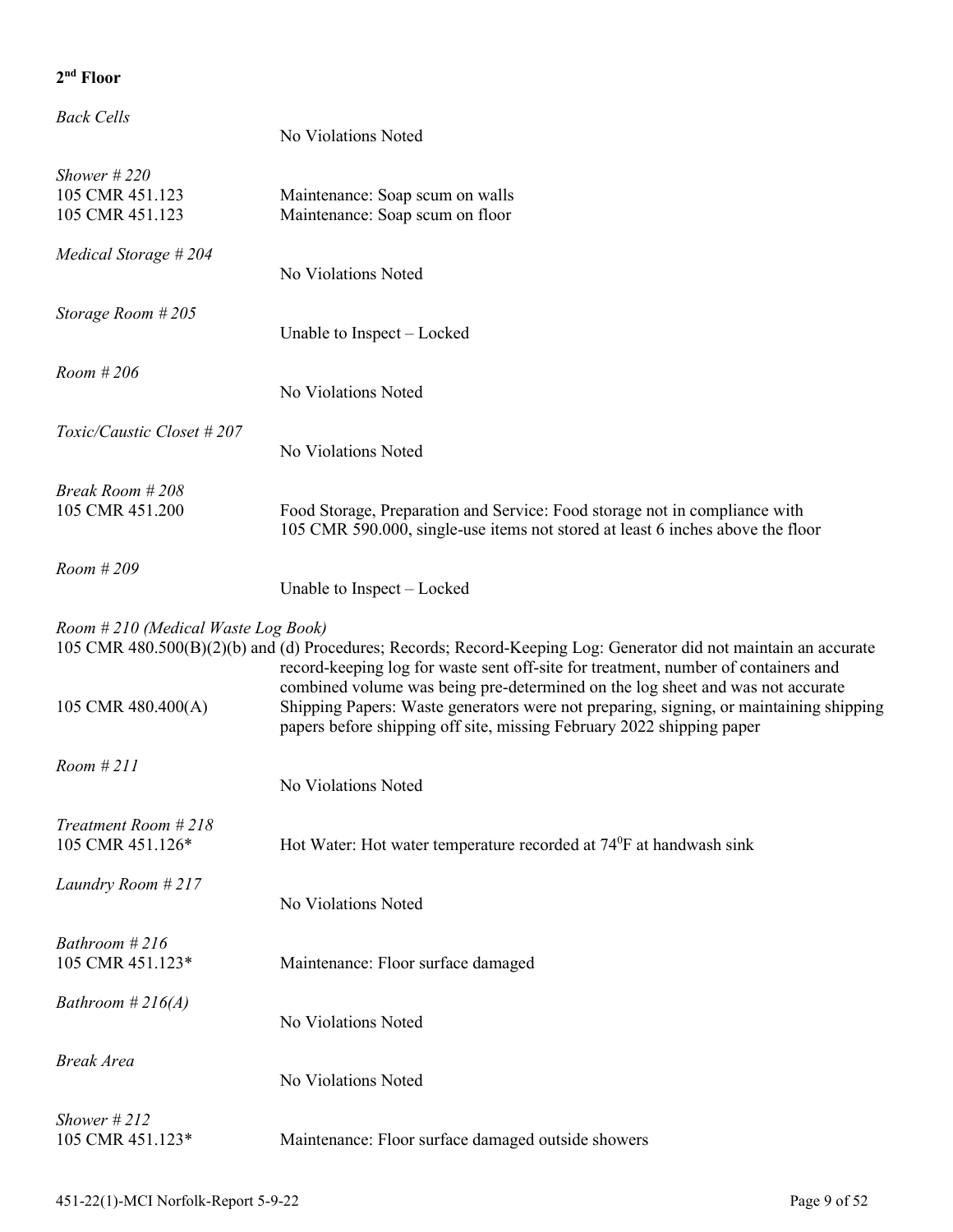| Bathroom #213<br>105 CMR 451.123*         | Maintenance: Wall tiles missing under handwash sink                                                                                                          |
|-------------------------------------------|--------------------------------------------------------------------------------------------------------------------------------------------------------------|
| Nurse's Station $#214$<br>105 CMR 451.200 | Food Storage, Preparation and Service: Food storage not in compliance with<br>105 CMR 590.000, single-use items not stored at least 6 inches above the floor |
| Medroom #214A<br>105 CMR 451.353          | Interior Maintenance: Floor damaged                                                                                                                          |
| Ward # $215$<br>105 CMR 451.353*          | Interior Maintenance: Ceiling tiles damaged                                                                                                                  |
| Solarium                                  | No Violations Noted                                                                                                                                          |
| 1 <sup>st</sup> Floor<br>105 CMR 451.353* | Interior Maintenance: Ceiling tiles missing in hallway                                                                                                       |
| Health Service Administration #103        | No Violations Noted                                                                                                                                          |
| Exam Room #104                            | No Violations Noted                                                                                                                                          |
| Room #106<br>105 CMR 451.353*             | Interior Maintenance: Ceiling tiles water stained                                                                                                            |
| Room #109                                 | Unable to Inspect $-$ In Use                                                                                                                                 |
| <b>Insulin Cages</b>                      | Unable to Inspect – In Use                                                                                                                                   |
| Utility Closet #125<br>105 CMR 451.353    | Interior Maintenance: Wet mop stored in bucket                                                                                                               |
| Staff Bathroom #124                       | No Violations Noted                                                                                                                                          |
| Exam Room #123                            | No Violations Noted                                                                                                                                          |
| Break Room #119                           | No Violations Noted                                                                                                                                          |
| Office $#121$                             | No Violations Noted                                                                                                                                          |
| Office $#122$<br>105 CMR 451.353*         | Interior Maintenance: Ceiling tiles missing                                                                                                                  |
| <b>Treatment Rooms</b>                    | No Violations Noted                                                                                                                                          |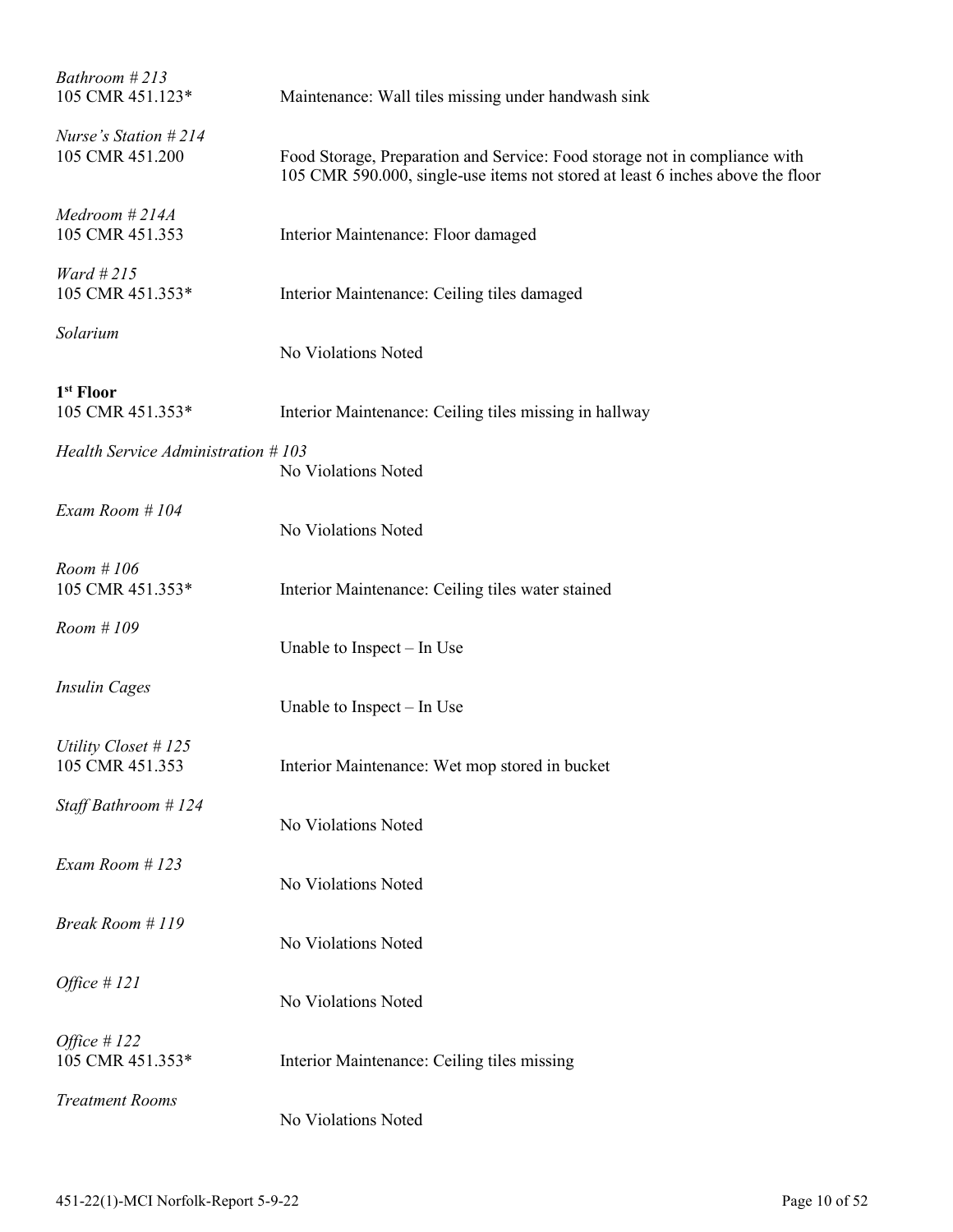| Dental #117                                              | No Violations Noted                                                                                                                  |
|----------------------------------------------------------|--------------------------------------------------------------------------------------------------------------------------------------|
| Nurse's Station #116<br>105 CMR 451.130*                 | Plumbing: No backflow preventer at handwash sink                                                                                     |
| Officer's Station<br>105 CMR 451.200                     | Food Storage, Preparation and Service: Food preparation not in compliance with<br>105 CMR 590.000, interior of refrigerator dirty    |
| 105 CMR 451.200                                          | Food Storage, Preparation and Service: Food preparation not in compliance with<br>105 CMR 590.000, interior of refrigerator damaged  |
| <b>Basement</b>                                          |                                                                                                                                      |
| <i>Booking</i> # B-05A<br>105 CMR 451.200*               | Food Storage, Preparation and Service: Food preparation not in compliance with<br>105 CMR 590.000, interior of microwave oven rusted |
| <b>Inmate Bathroom</b><br>105 CMR 451.350*               | Structural Maintenance: Window cracked                                                                                               |
| Holding Cells<br>105 CMR 451.350                         | Structural Maintenance: Window cracked                                                                                               |
| Search Room<br>105 CMR 451.350                           | Structural Maintenance: Window cracked                                                                                               |
| Bathroom #B-03A                                          | No Violations Noted                                                                                                                  |
| Holding Area                                             | No Violations Noted                                                                                                                  |
| X-Ray Room # B-04<br>105 CMR 451.353*<br>105 CMR 451.353 | Interior Maintenance: Wall paint damaged<br>Interior Maintenance: Floor tiles damaged                                                |
| $Slop$ Sink # $B-06$<br>105 CMR 451.353*                 | Interior Maintenance: Wet mop stored in bucket                                                                                       |
| <b>CULINARY ARTS</b>                                     | The following Food Code violations listed in BOLD were observed to be corrected on-site.                                             |
| <b>Hallway</b>                                           |                                                                                                                                      |
| Turbo Freezer                                            | No Violations Noted                                                                                                                  |
| Traulsen Refrigerator                                    | No Violations Noted                                                                                                                  |
| Beverage Air Refrigerator                                | No Violations Noted                                                                                                                  |
| Storage $#B-07$<br>105 CMR 451.353*                      | Interior Maintenance: Hole in wall near ceiling pipes                                                                                |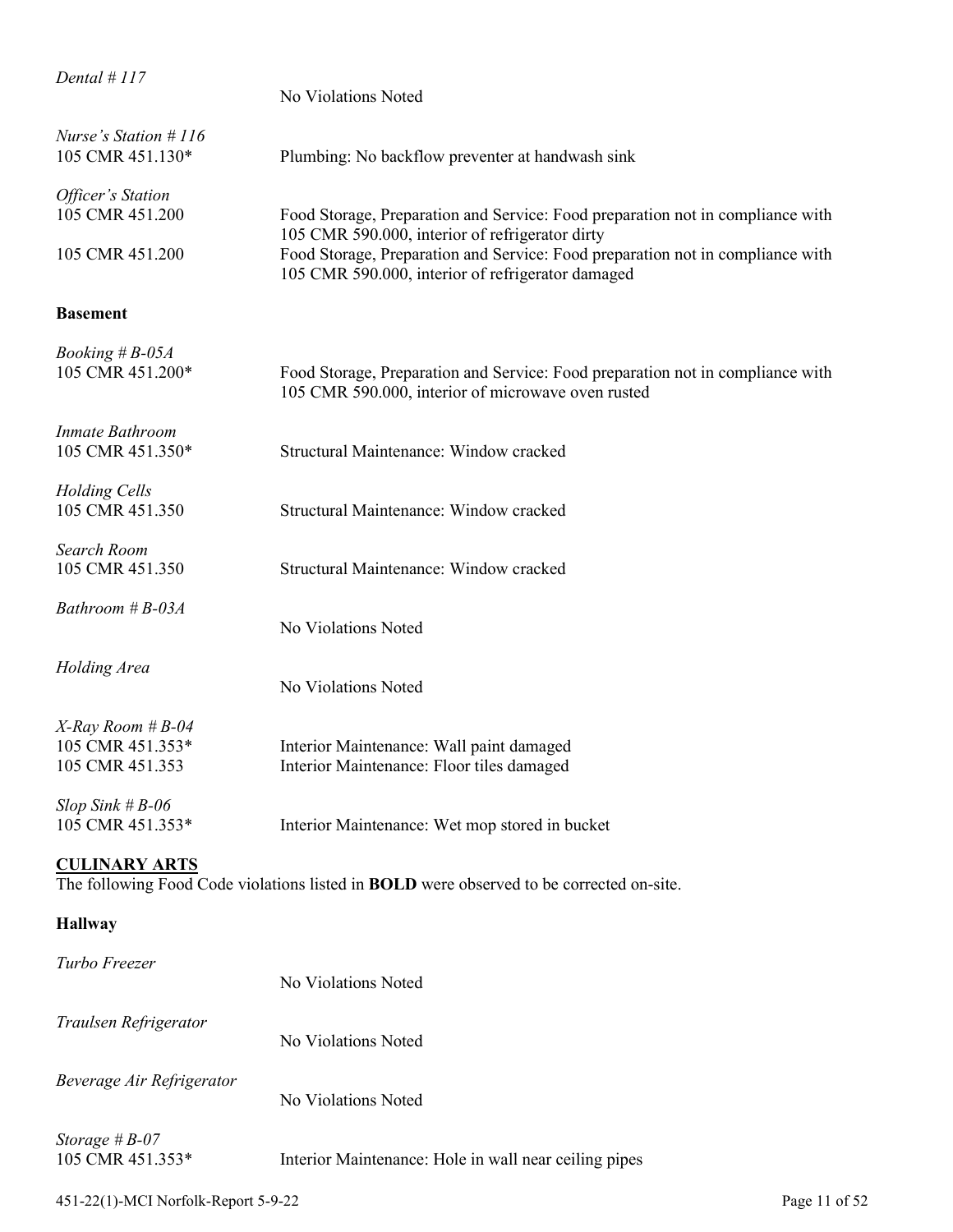| Staff Bathroom $#B-01$              | No Violations Noted                                                                                                                                                                                                                       |
|-------------------------------------|-------------------------------------------------------------------------------------------------------------------------------------------------------------------------------------------------------------------------------------------|
| Inmate Bathroom $#B-08$             | No Violations Noted                                                                                                                                                                                                                       |
| Storage $#B-09$                     | No Violations Noted                                                                                                                                                                                                                       |
| Supplies $#B-10$                    | No Violations Noted                                                                                                                                                                                                                       |
| $Slop$ Sink # $B-11$                | No Violations Noted                                                                                                                                                                                                                       |
| Beverage Room $#B-12$               | No Violation Noted                                                                                                                                                                                                                        |
| Spice Room                          | No Violations Noted                                                                                                                                                                                                                       |
| Dining Room<br>FC 6-501.11*         | Maintenance and Operation; Premises, Structure, Attachments, and Fixtures - Methods:                                                                                                                                                      |
| FC 6-501.11                         | Facility not in good repair, ceiling water damaged<br>Maintenance and Operation; Premises, Structure, Attachments, and Fixtures - Methods:                                                                                                |
| FC 4-903.11(B)(2)                   | Facility not in good repair, ceiling tiles missing<br>Protection of Clean Items; Storing: Equipment and Utensils not stored covered or<br>inverted, single-use utensils left uncovered and open to contamination                          |
|                                     |                                                                                                                                                                                                                                           |
| Kitchen                             |                                                                                                                                                                                                                                           |
| FC 6-501.11*<br>FC 4-501.114(A)     | Maintenance and Operation; Premises, Structure, Attachments, and Fixtures - Methods:<br>Facility not in good repair, ceiling tiles water stained<br><b>Maintenance and Operation; Equipment: Chlorine Sanitizer solution tested lower</b> |
|                                     | than recommended concentration in warewash machine, chemical sanitizer solution<br>was empty at the time of inspection and not sanitizing the dishes                                                                                      |
| FC 6-501.12(A)                      | Maintenance and Operation; Premises, Structure, Attachments, and Fixtures -                                                                                                                                                               |
| FC 6-202.15(D)(1)                   | Methods: Facility not cleaned as often as necessary, rodent droppings observed<br>Design, Construction, and Installation; Functionality: Window screen damaged near                                                                       |
| FC $6-501.12(A)$                    | warewash machine<br>Maintenance and Operation; Premises, Structure, Attachments, and Fixtures - Methods:<br>Facility not cleaned as often as necessary, food debris observed in wall mounted fry-<br>cutter                               |
| <b>MAIN KITCHEN</b>                 |                                                                                                                                                                                                                                           |
| FC 6-501.11*                        | Maintenance and Operation; Premises, Structure, Attachments, and Fixtures - Methods:                                                                                                                                                      |
| FC 6-501.11*                        | Facility not in good repair, ceiling paint damaged above hoods<br>Maintenance and Operation; Premises, Structure, Attachments, and Fixtures - Methods:                                                                                    |
| FC 6-501.11*                        | Facility not in good repair, ceiling paint damaged in skylight area<br>Maintenance and Operation; Premises, Structure, Attachments, and Fixtures - Methods:<br>Facility not in good repair, floor tiles damaged throughout                |
| Inmate Bathroom<br>105 CMR 451.123* | Maintenance: Floor tiles damaged                                                                                                                                                                                                          |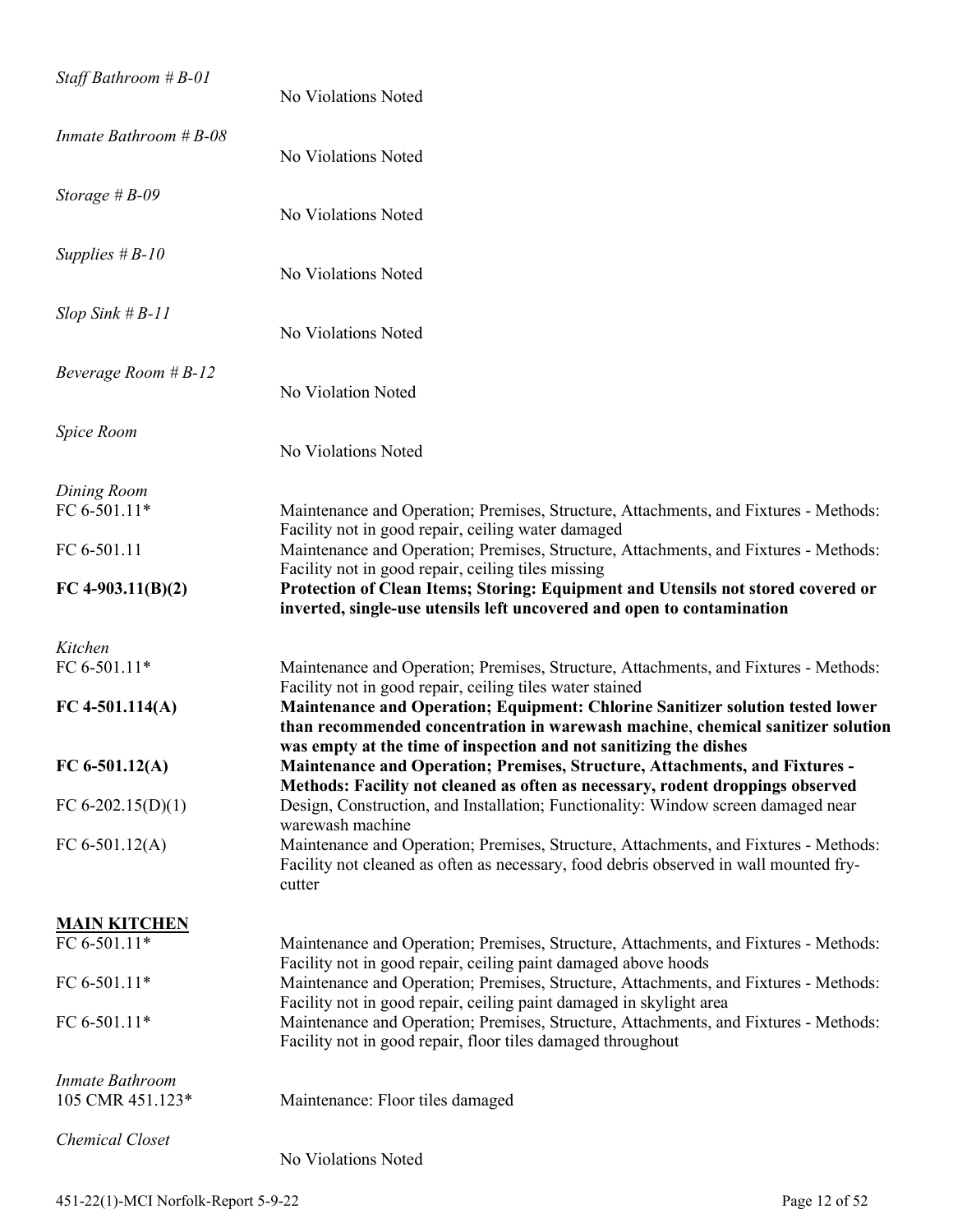| Fish Oven Area                           | No Violations Noted                                                                                                                                                                                                                                                             |
|------------------------------------------|---------------------------------------------------------------------------------------------------------------------------------------------------------------------------------------------------------------------------------------------------------------------------------|
| Director's Office<br>FC 4-602.12(B)      | Cleaning of Equipment and Utensils, Frequency: Interior of microwave oven not cleaned<br>every 24 hours, interior of microwave oven dirty                                                                                                                                       |
| Dry Storage<br>FC 6-501.11*              | Maintenance and Operation; Premises, Structure, Attachments, and Fixtures - Methods:<br>Facility not in good repair, ceiling paint damaged                                                                                                                                      |
| Spice Room                               | No Violations Noted                                                                                                                                                                                                                                                             |
| Traulsen Freezer                         | No Violations Noted                                                                                                                                                                                                                                                             |
| Continental Warmer                       | No Violations Noted                                                                                                                                                                                                                                                             |
| Victory Warmer                           |                                                                                                                                                                                                                                                                                 |
| FC 4-501.11(B)*                          | Maintenance and Operation, Equipment: Equipment components not maintained in a<br>state of good repair, gaskets damaged                                                                                                                                                         |
| FC 4-501.11(B)                           | Maintenance and Operation, Equipment: Equipment components not maintained in a                                                                                                                                                                                                  |
| FC 3-501.16(A)(1)                        | state of good repair, warmer door not closing properly<br>Limitation of Growth of Organisms of Public Health Concern, Temperature and<br>Time Control: Time/temperature control for safety food not held at 135°F or<br>above <sup>P</sup> , food temperature recorded at 107°F |
| Diet Kitchen                             | No Violations Noted                                                                                                                                                                                                                                                             |
| <b>Break Area</b>                        | No Violations Noted                                                                                                                                                                                                                                                             |
| Dish Room                                |                                                                                                                                                                                                                                                                                 |
| FC 4-603.13 (A) (1)                      | Rinsing Procedures, not rinsing dishes before sanitizing                                                                                                                                                                                                                        |
| FC 6-501.11*                             | Maintenance and Operation; Premises, Structure, Attachments, and Fixtures - Methods:<br>Facility not in good repair, floor surface damaged                                                                                                                                      |
| FC 6-501.12(A)*                          | Maintenance and Operation; Premises, Structure, Attachments, and Fixtures - Methods:<br>Facility not cleaned as often as necessary, water pooling on floor                                                                                                                      |
| FC 6-501.11*                             | Maintenance and Operation; Premises, Structure, Attachments, and Fixtures - Methods:                                                                                                                                                                                            |
| FC 6-202.15(A)(2)*                       | Facility not in good repair, ceiling paint damaged<br>Design, Construction, and Installation; Functionality: Windows not weathertight and<br>structurally sound, windows cracked                                                                                                |
| FC 2-401.11*                             | Hygienic Practices Food Contamination Prevention: No paper towel at handwash<br>sink                                                                                                                                                                                            |
| <b>Warming Units</b><br>FC 6-501.114(A)* | Maintenance and Operation; Premises, Structure, Attachments, and Fixtures - Methods:<br>Non-functional equipment not repaired or removed from premises, 3 warmers and 1<br>mixer out-of-order                                                                                   |
| Kettle Area                              | No Violations Noted                                                                                                                                                                                                                                                             |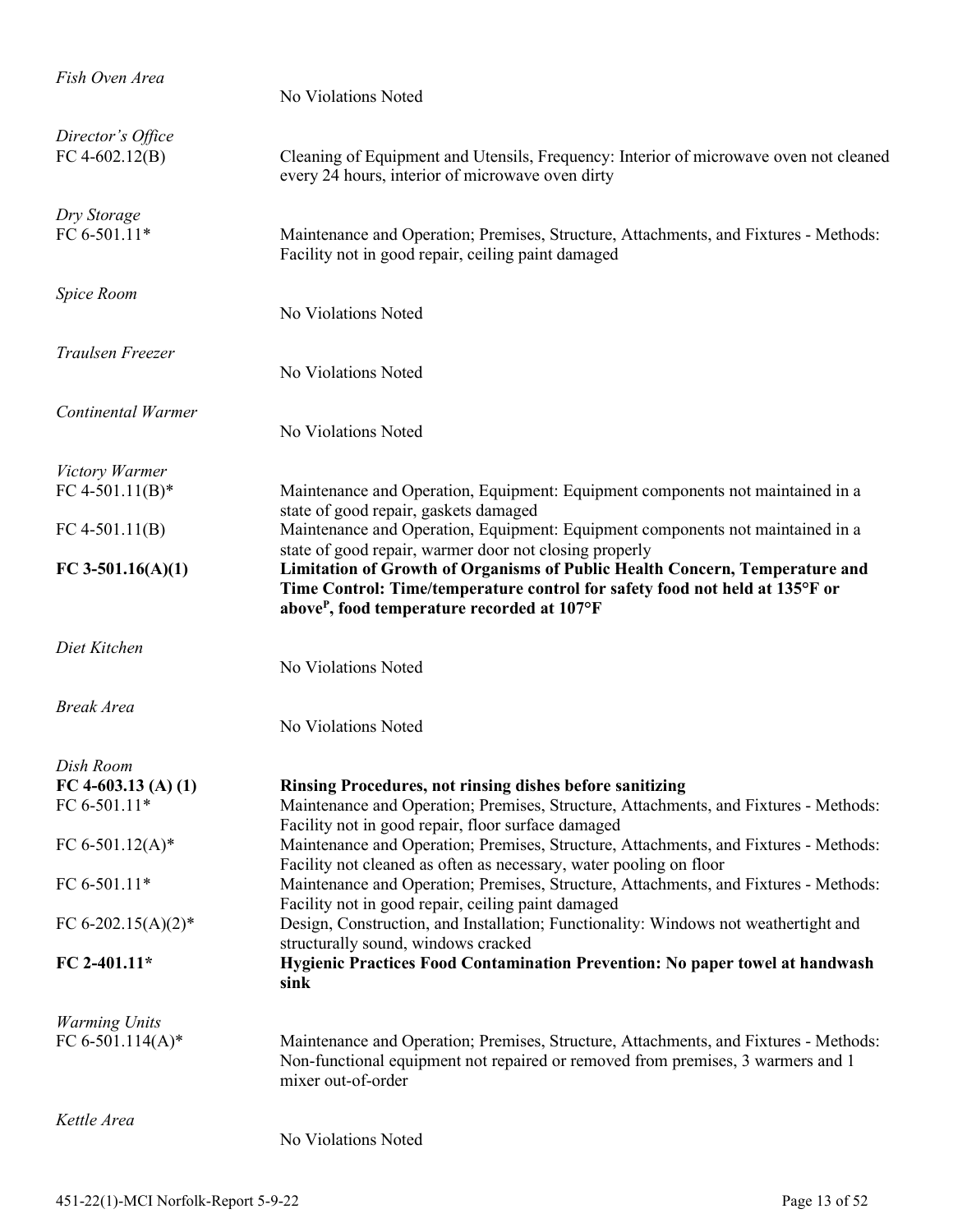| <b>Convection Ovens</b>                  | No Violations Noted                                                                                                                               |
|------------------------------------------|---------------------------------------------------------------------------------------------------------------------------------------------------|
| <b>Baking Area</b><br>FC 6-202.15(A)(2)* | Design, Construction, and Installation; Functionality: Windows not weathertight and<br>structurally sound, window cracked                         |
| FC 6-501.12(A)*                          | Maintenance and Operation; Premises, Structure, Attachments, and Fixtures - Methods:<br>Facility not cleaned as often as necessary, ceiling dirty |
| FC 3-305.11(A)(2)                        | Preventing Contamination from Premises: Food exposed to dust, wall fan dusty                                                                      |
| Handwash Sink                            | No Violations Noted                                                                                                                               |
| Staff Office                             | No Violations Noted                                                                                                                               |
| Storage Room (in Staff Office)           | No Violations Noted                                                                                                                               |
| Staff Bathroom<br>105 CMR 451.123*       | Maintenance: Floor surface damaged                                                                                                                |
| Tool Closet                              | No Violations Noted                                                                                                                               |
| Prep Area                                | No Violations Noted                                                                                                                               |
| Ice Machine                              | No Violations Noted                                                                                                                               |
| Produce Cooler # 1<br>FC 6-501.11*       | Maintenance and Operation; Premises, Structure, Attachments, and Fixtures - Methods:<br>Facility not in good repair, floor surface damaged        |
| Cart Box # 2<br>FC 3-305.11(A)(2)        | Preventing Contamination from Premises: Food exposed to dust, fans in cooler                                                                      |
|                                          | dusty                                                                                                                                             |
| FC 4-501.11(B)                           | Maintenance and Operation, Equipment: Equipment components not maintained in a<br>state of good repair, cooler gaskets damaged                    |
| Mop Closet                               | No Violations Noted                                                                                                                               |
| <b>Supply</b><br>FC 6-202.15(A)(3)*      | Design, Construction, and Installation; Functionality: Exterior door not tight-fitting near<br>entrance to kitchen                                |
| 1 <sup>st</sup> Floor                    |                                                                                                                                                   |
| <b>Butcher Shop</b><br>FC 4-601.11(A)    | Cleaning of Equipment and Utensils, Objective: Food contact surface dirty, cutting board<br>dirty                                                 |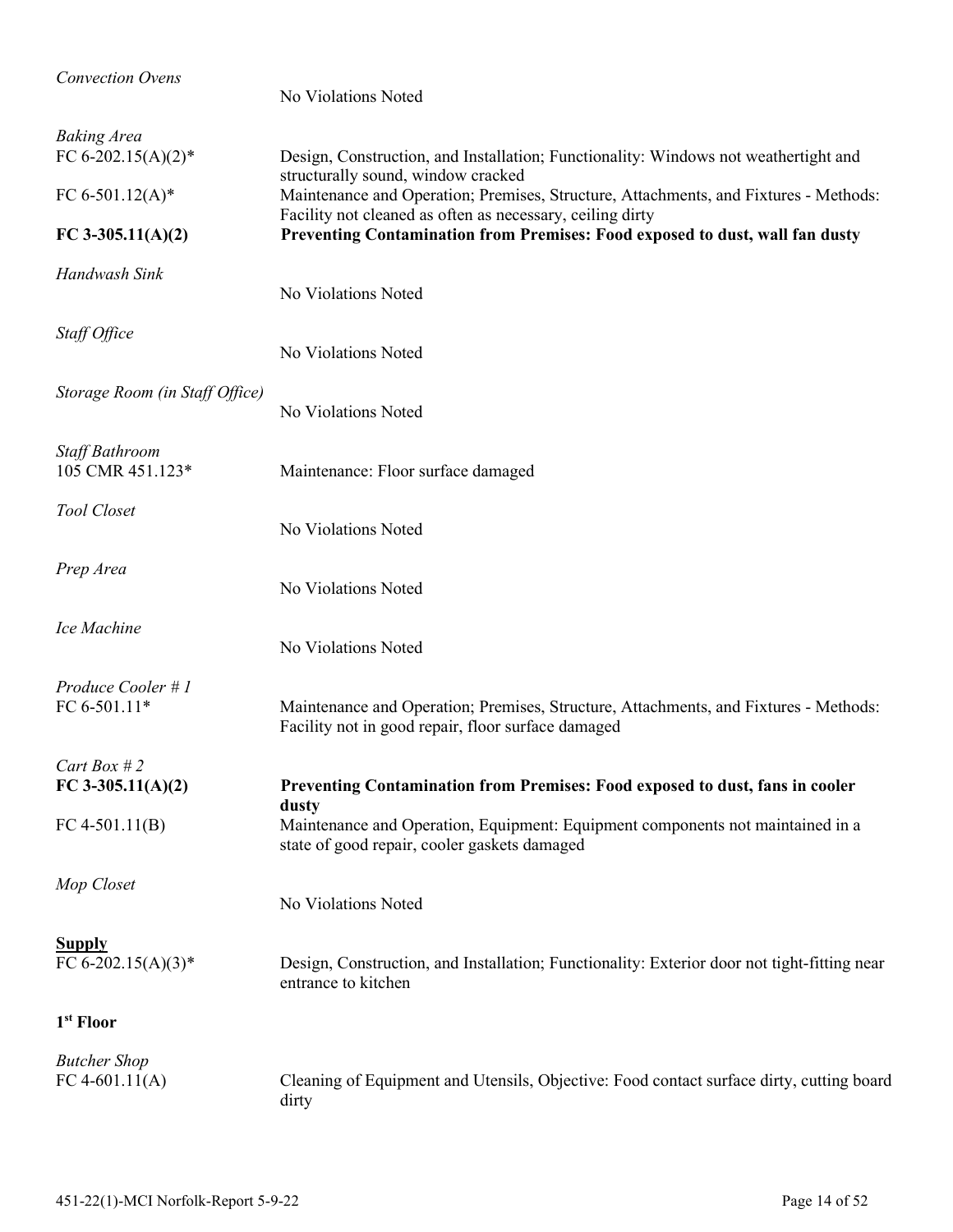| Freezer (inside Butcher Shop)<br>FC 6-501.11* | Maintenance and Operation; Premises, Structure, Attachments, and Fixtures - Methods:                                                                                                                     |
|-----------------------------------------------|----------------------------------------------------------------------------------------------------------------------------------------------------------------------------------------------------------|
| FC 6-501.11                                   | Facility not in good repair, wall damaged at freezer entrance<br>Maintenance and Operation; Premises, Structure, Attachments, and Fixtures - Methods:<br>Facility not in good repair, wall paint damaged |
| Office                                        | No Violations Noted                                                                                                                                                                                      |
| <b>Loading Dock</b><br>FC 6-202.15(A)(3)*     | Design, Construction, and Installation; Functionality: Exterior door not tight-fitting                                                                                                                   |
| Inmate Bathroom<br>105 CMR 451.130*           | Plumbing: Plumbing not maintained in good repair, faucet leaking at handwash sink                                                                                                                        |
| <b>Back Hallway</b>                           |                                                                                                                                                                                                          |
| Egg Room (Cooler #2)                          |                                                                                                                                                                                                          |
| FC 6-501.11*                                  | Maintenance and Operation; Premises, Structure, Attachments, and Fixtures - Methods:<br>Facility not in good repair, wall paint damaged                                                                  |
| FC $6-501.12(A)$                              | Maintenance and Operation; Premises, Structure, Attachments, and Fixtures - Methods:<br>Facility not cleaned as often as necessary, floor dirty                                                          |
| FC $6-501.12(A)$                              | Maintenance and Operation; Premises, Structure, Attachments, and Fixtures - Methods:<br>Facility not cleaned as often as necessary, mold observed on door threshold                                      |
| Milk Cooler # 1                               |                                                                                                                                                                                                          |
| FC 6-501.12(A)*                               | Maintenance and Operation; Premises, Structure, Attachments, and Fixtures - Methods:                                                                                                                     |
| FC 6-501.11*                                  | Facility not cleaned as often as necessary, ceiling dirty<br>Maintenance and Operation; Premises, Structure, Attachments, and Fixtures - Methods:<br>Facility not in good repair, wall paint damaged     |
| $Freezer \# I$                                |                                                                                                                                                                                                          |
| FC 6-501.11                                   | Maintenance and Operation; Premises, Structure, Attachments, and Fixtures - Methods:<br>Facility not in good repair, floor damaged                                                                       |
| FC 6-501.11                                   | Maintenance and Operation; Premises, Structure, Attachments, and Fixtures - Methods:<br>Facility not in good repair, door threshold damaged                                                              |
| $Freezer$ #2                                  |                                                                                                                                                                                                          |
| FC 6-501.11                                   | Maintenance and Operation; Premises, Structure, Attachments, and Fixtures - Methods:<br>Facility not in good repair, door threshold damaged                                                              |
| <b>Back Storage</b>                           |                                                                                                                                                                                                          |
| FC 6-501.12(A)*                               | Maintenance and Operation; Premises, Structure, Attachments, and Fixtures - Methods:<br>Facility not cleaned as often as necessary, rodent droppings observed on floor                                   |
| Freezers                                      | No Violations Noted                                                                                                                                                                                      |
| Dry Storage                                   |                                                                                                                                                                                                          |
| FC 6-501.12(A)*                               | Maintenance and Operation; Premises, Structure, Attachments, and Fixtures - Methods:<br>Facility not cleaned as often as necessary, floor dirty                                                          |
| <b>Compressor Room</b>                        | No Violations Noted                                                                                                                                                                                      |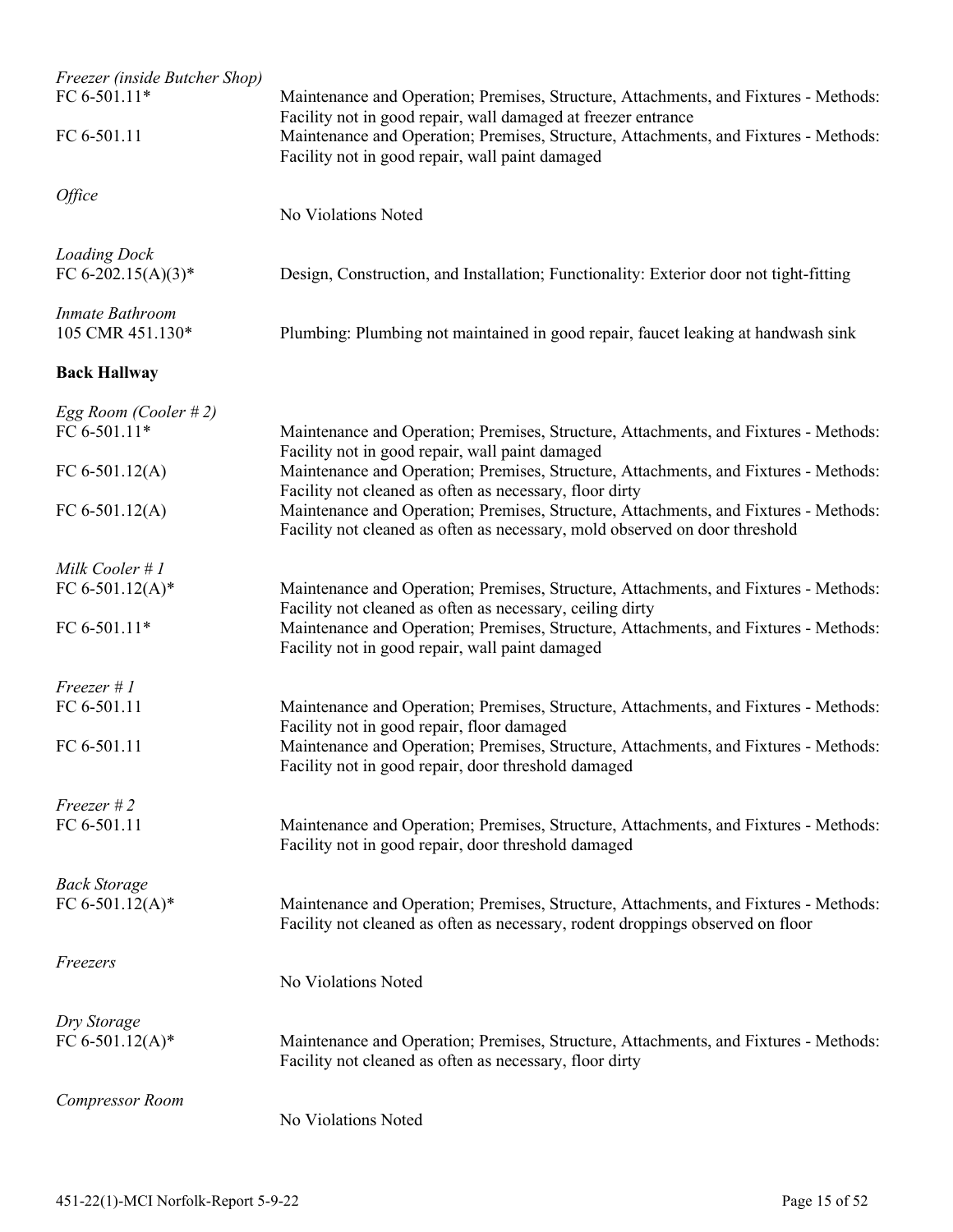| Office                                 | No Violations Noted                                     |
|----------------------------------------|---------------------------------------------------------|
| Chemical Room (Behind Office)          | No Violations Noted                                     |
| East Side Storage                      | No Violations Noted                                     |
| <b>Bathroom</b><br>105 CMR 451.123*    | Maintenance: Pipe insulation damaged                    |
| West Side                              | No Violations Noted                                     |
| 3 <sup>rd</sup> Floor                  |                                                         |
| Bathroom<br>105 CMR 451.123*           | Maintenance: Ceiling water damaged                      |
| East Side<br>105 CMR 451.353*          | Interior Maintenance: Ceiling paint damaged             |
| West Side<br>105 CMR 451.350*          | Structural Maintenance: Exterior doors not weathertight |
| <b>SOUTH YARD HOUSING UNIT- CLOSED</b> |                                                         |
| Office                                 | No Violations Noted                                     |
| Dorm D                                 | No Violations Noted                                     |
| Bathroom                               | No Violations Noted                                     |
| <b>Shower Room</b>                     | No Violations Noted                                     |
| Dorm A                                 | No Violations Noted                                     |
| TV Room                                | No Violations Noted                                     |
| Supply                                 | No Violations Noted                                     |
| Dining Hall                            | No Violations Noted                                     |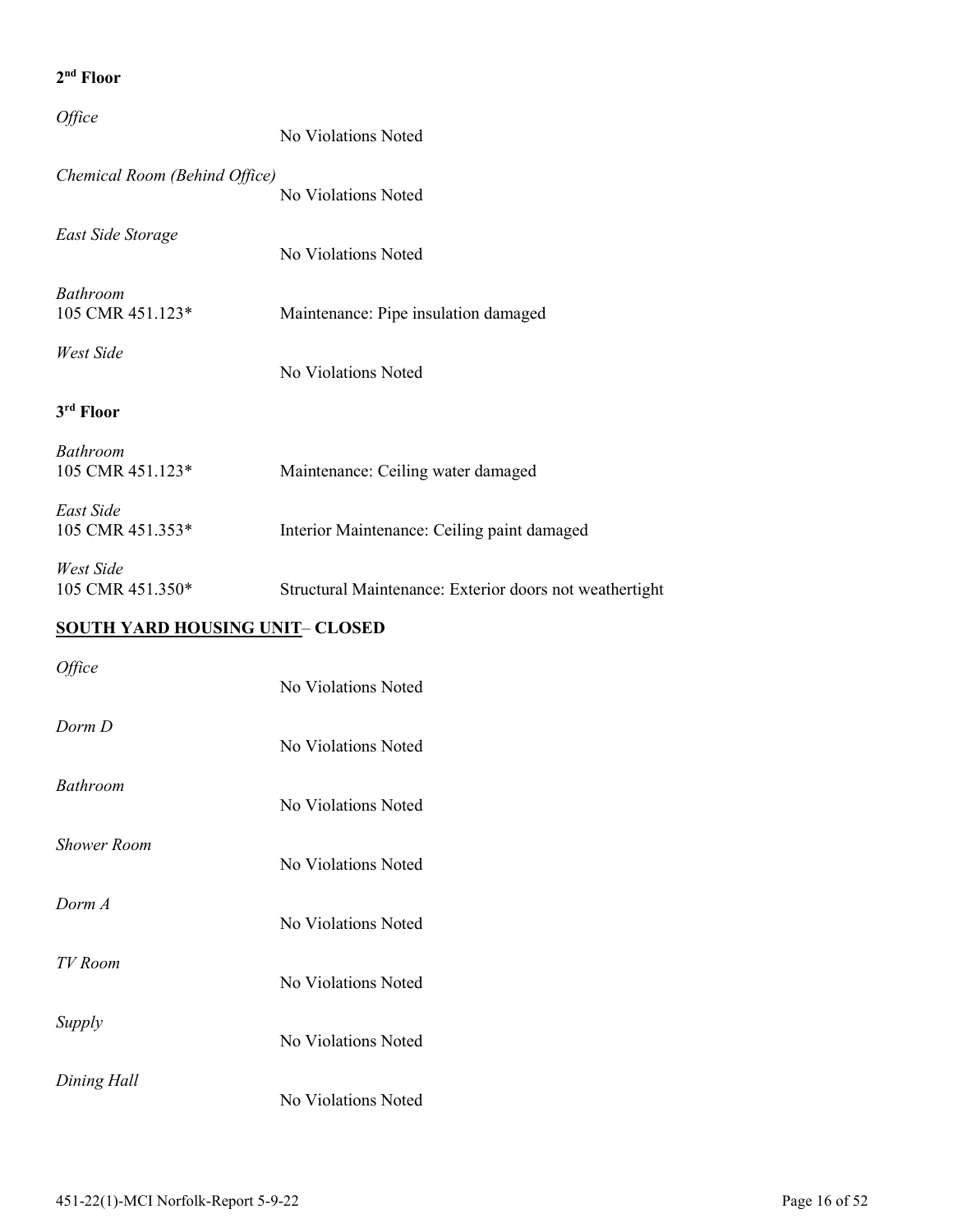### **O.I.C. BUILDING**

| Teacher's Room #204A<br>105 CMR 451.200*                             | Food Storage, Preparation and Service: Food storage not in compliance with<br>105 CMR 590.000, gaskets moldy on 2 refrigerators                                                                                                                                               |
|----------------------------------------------------------------------|-------------------------------------------------------------------------------------------------------------------------------------------------------------------------------------------------------------------------------------------------------------------------------|
| Male Bathroom (In Teacher's Room)                                    | No Violations Noted                                                                                                                                                                                                                                                           |
| Female Bathroom (In Teacher's Room)                                  | No Violations Noted                                                                                                                                                                                                                                                           |
| Janitor's Closet #209                                                | Unable to Inspect – Locked                                                                                                                                                                                                                                                    |
| Classrooms                                                           | No Violations Noted                                                                                                                                                                                                                                                           |
| Educational Office $#201$                                            | No Violations Noted                                                                                                                                                                                                                                                           |
| Janitor's Closet #211                                                | No Violations Noted                                                                                                                                                                                                                                                           |
| 1 <sup>st</sup> Floor<br>105 CMR 451.350*<br>105 CMR 451.350         | Structural Maintenance: Exterior door not rodent and weathertight<br>Structural Maintenance: Exterior side doors not rodent and weathertight                                                                                                                                  |
| Break Room # 101D                                                    | No Violations Noted                                                                                                                                                                                                                                                           |
| Staff Bathroom (Inside Break Area, Room # 101D)                      | No Violations Noted                                                                                                                                                                                                                                                           |
| Director of Treatment Office                                         | No Violations Noted                                                                                                                                                                                                                                                           |
| Inmate Assignment Office # 109                                       | No Violations Noted                                                                                                                                                                                                                                                           |
| Law Library<br>105 CMR 451.353*                                      | Interior Maintenance: Ceiling tiles water stained                                                                                                                                                                                                                             |
| Library                                                              | No Violations Noted                                                                                                                                                                                                                                                           |
| Supply Closet (In Library)                                           | Unable to Inspect – Locked                                                                                                                                                                                                                                                    |
| Property<br>105 CMR 451.353*<br>105 CMR 451.130*<br>105 CMR 451.200* | Interior Maintenance: Ceiling paint damaged<br>Plumbing: Plumbing not maintained in good repair, hot water faucet leaking at slop sink<br>Food Storage, Preparation and Service: Food preparation not in compliance with<br>105 CMR 590.000, interior of microwave oven dirty |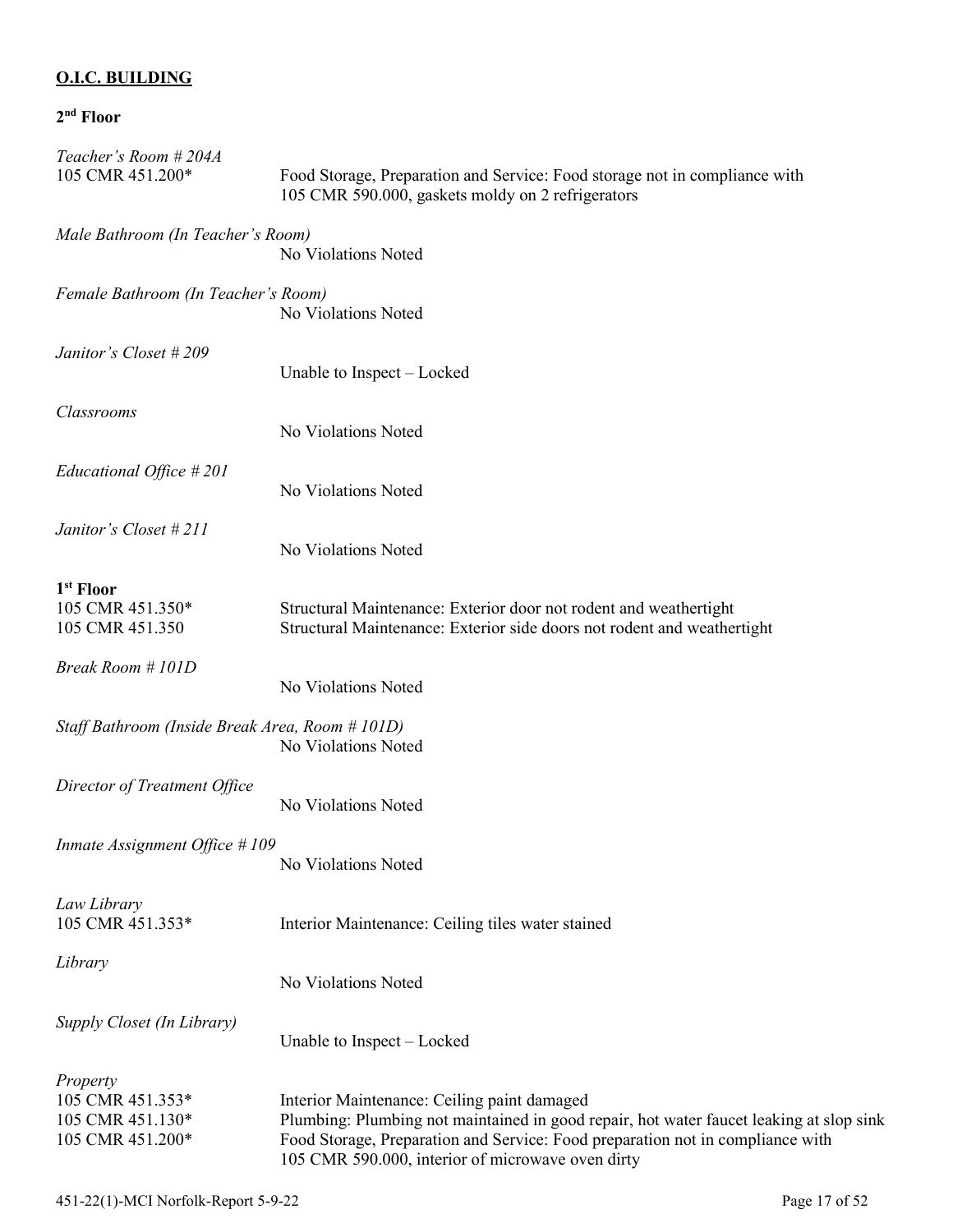| Janitor's Closet                                                                | No Violations Noted                                                                                                                                    |
|---------------------------------------------------------------------------------|--------------------------------------------------------------------------------------------------------------------------------------------------------|
| Inmate Bathroom #105<br>105 CMR 451.123*<br>105 CMR 451.123*<br>105 CMR 451.130 | Maintenance: Floor damaged<br>Maintenance: Floor paint damaged<br>Plumbing: Plumbing not maintained in good repair, faucet leaking at handwash sink #6 |
| Urine Room #106                                                                 | No Violations Noted                                                                                                                                    |
| Room # 107                                                                      | No Violations Noted                                                                                                                                    |
| Staff Bathroom #108                                                             | No Violations Noted                                                                                                                                    |
| <b>VOC EDUCATION BUILDING</b>                                                   |                                                                                                                                                        |
| 2 <sup>nd</sup> Floor<br>105 CMR 451.141*                                       | Screens: Screen missing in hallway                                                                                                                     |
| Inmate Bathroom                                                                 | No Violations Noted                                                                                                                                    |
| Room # 201                                                                      | No Violations Noted                                                                                                                                    |
| Room # 202                                                                      | No Violations Noted                                                                                                                                    |
| Room # 203                                                                      | No Violations Noted                                                                                                                                    |
| Room # 204<br>105 CMR 451.350*                                                  | Structural Maintenance: Ceiling damaged                                                                                                                |
| Room # 205                                                                      | No Violations Noted                                                                                                                                    |
| Room #206                                                                       | No Violations Noted                                                                                                                                    |
| Room # 208                                                                      | No Violations Noted                                                                                                                                    |
| Room #209<br>105 CMR 451.141                                                    | Screens: Screens missing                                                                                                                               |
| Room #210<br>105 CMR 451.141                                                    | Screens: Screens missing                                                                                                                               |
| EHSO Office                                                                     | No Violations Noted                                                                                                                                    |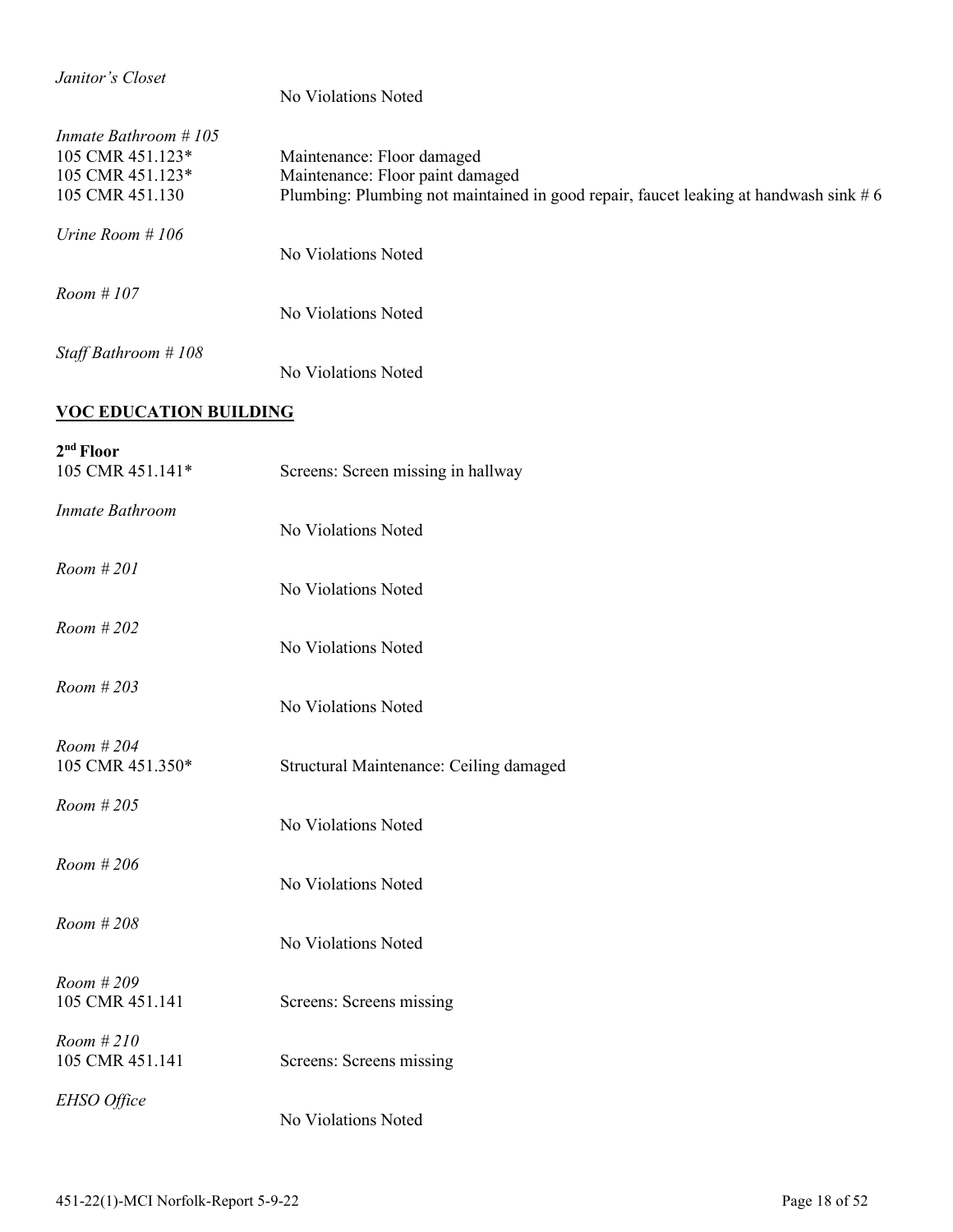| Room #212<br>105 CMR 451.353*                                      | Interior Maintenance: Ceiling water damaged                                                                                                                                     |
|--------------------------------------------------------------------|---------------------------------------------------------------------------------------------------------------------------------------------------------------------------------|
| 1 <sup>st</sup> Floor                                              |                                                                                                                                                                                 |
| Hallway                                                            | No Violations Noted                                                                                                                                                             |
| Staff Bathroom                                                     | No Violations Noted                                                                                                                                                             |
| Room # 103                                                         | No Violations Noted                                                                                                                                                             |
| Room #110                                                          | No Violations Noted                                                                                                                                                             |
| Room #III                                                          | No Violations Noted                                                                                                                                                             |
| Inmate Bathroom #101                                               | No Violations Noted                                                                                                                                                             |
| Inmate Bathroom Area                                               | No Violations Noted                                                                                                                                                             |
| <b>Barber Shop</b>                                                 | No Violations Noted                                                                                                                                                             |
| <b>Basement</b>                                                    |                                                                                                                                                                                 |
| Laundry<br>105 CMR 451.353*<br>105 CMR 451.353*<br>105 CMR 451.350 | Interior Maintenance: Ceiling paint damaged<br>Interior Maintenance: Wall paint damaged<br>Structural Maintenance: Metal grate over floor drain near washer machine was missing |
| <b>Bathroom</b><br>105 CMR 451.123*                                | Maintenance: Pipe insulation damaged                                                                                                                                            |
| Office<br>105 CMR 451.350<br>105 CMR 451.350                       | Structural Maintenance: Exterior door not rodent and weathertight<br>Structural Maintenance: Windows damaged                                                                    |
| <b>Storage Room</b><br>105 CMR 451.353*                            | Interior Maintenance: Floor paint damaged                                                                                                                                       |
| <b>MAINTENANCE BUILDING</b>                                        |                                                                                                                                                                                 |
| 3rd Floor                                                          |                                                                                                                                                                                 |
| Storage                                                            | No Violations Noted                                                                                                                                                             |
| Plumbing Office<br>105 CMR 451.200                                 | Food Storage, Preparation and Service: Food preparation not in compliance with                                                                                                  |

105 CMR 590.000, interior of microwave oven dirty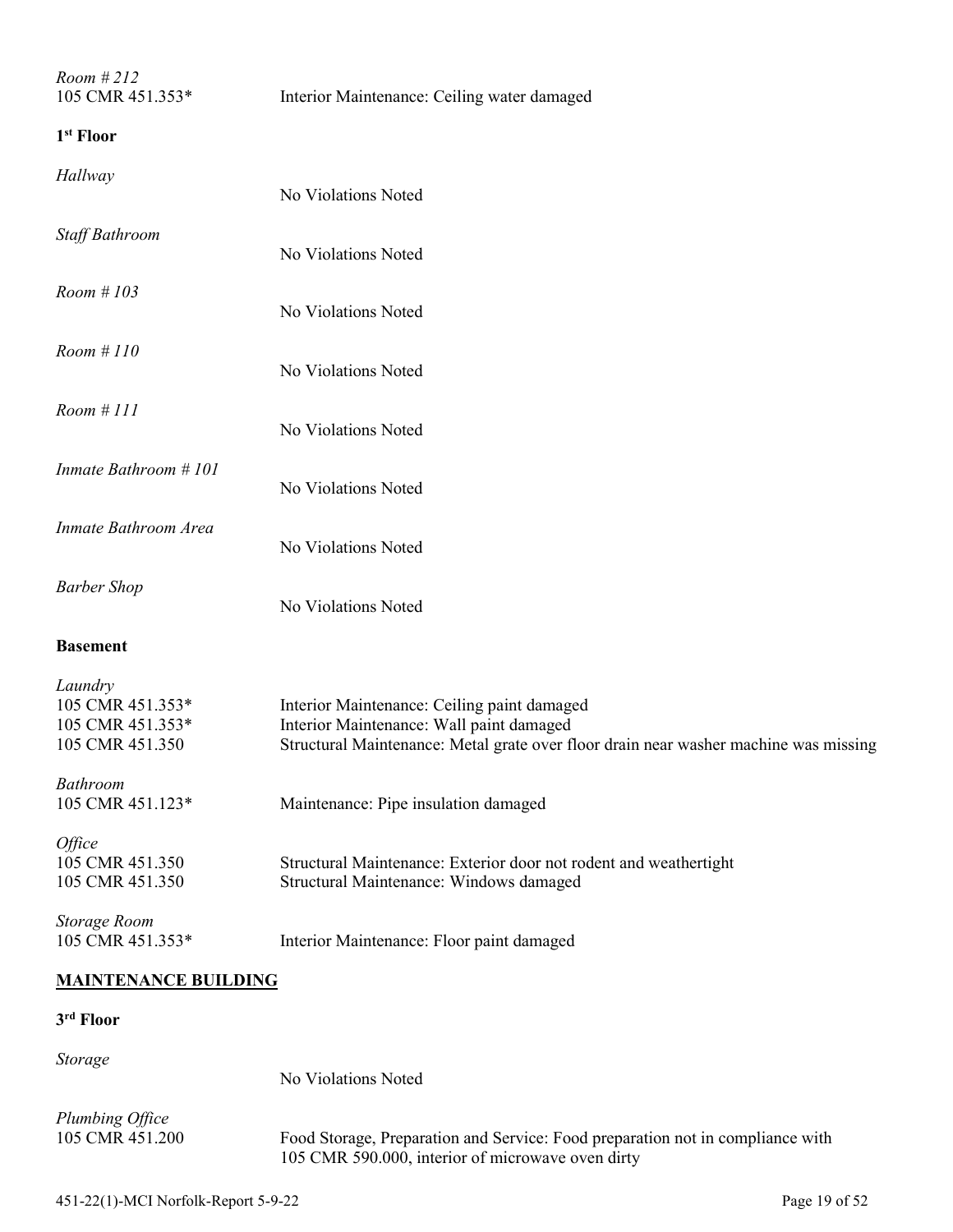| <b>Paint Shop</b>                         | Unable to Inspect - Locked                                                                                                                      |
|-------------------------------------------|-------------------------------------------------------------------------------------------------------------------------------------------------|
| <b>Staff Room</b>                         | No Violations Noted                                                                                                                             |
| Office                                    | No Violations Noted                                                                                                                             |
| Bathroom                                  | No Violations Noted                                                                                                                             |
| 2 <sup>nd</sup> Floor                     |                                                                                                                                                 |
| Director of Engineering's Office          | No Violations Noted                                                                                                                             |
| Office                                    | No Violations Noted                                                                                                                             |
| Male Staff Bathroom                       | No Violations Noted                                                                                                                             |
| Female Staff Bathroom                     | No Violations Noted                                                                                                                             |
| <b>Break Room</b>                         | No Violations Noted                                                                                                                             |
| <b>Carpentry Shop</b>                     | No Violations Noted                                                                                                                             |
| 1 <sup>st</sup> Floor<br>105 CMR 451.350* | Structural Maintenance: Back door not rodent and weathertight                                                                                   |
| <b>Plumbing Shop</b><br>105 CMR 451.200*  | Food Storage, Preparation and Service: Food preparation not in compliance with<br>105 CMR 590.000, interior of microwave oven damaged and dirty |
| 105 CMR 451.353<br>105 CMR 451.123        | Interior Maintenance: Bubbler cover missing<br>Maintenance: Drain cover not secured at handwash sink                                            |
| 105 CMR 451.123                           | Maintenance: Toilet dirty                                                                                                                       |
| Tool Crib                                 | No Violations Noted                                                                                                                             |
| Staff Area                                | No Violations Noted                                                                                                                             |
| <b>Electrical Shop</b>                    | No Violations Noted                                                                                                                             |
| <b>Welding Shop</b>                       | No Violations Noted                                                                                                                             |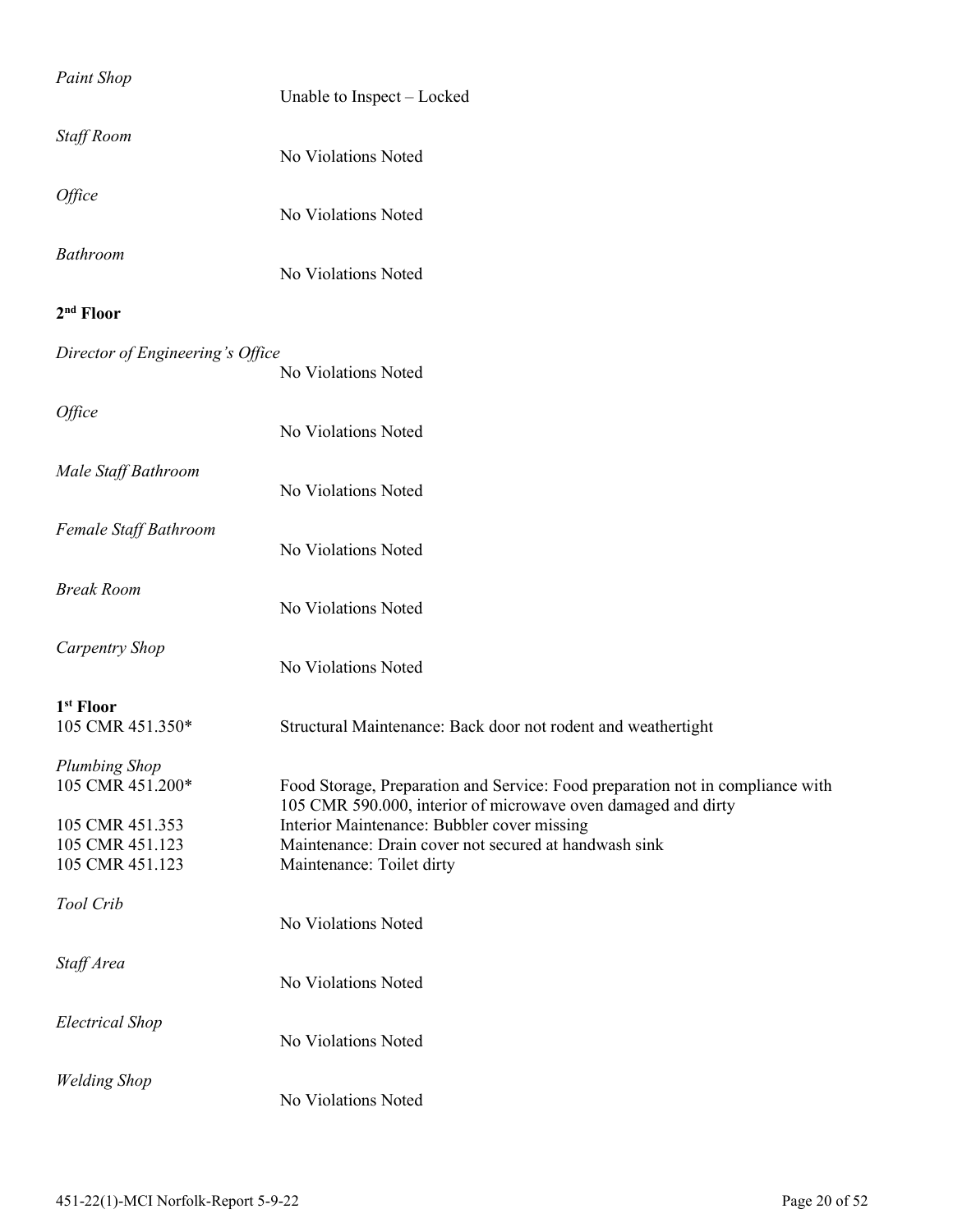| <b>CANTEEN</b><br>105 CMR 451.350*<br>105 CMR 451.350 | Structural Maintenance: Back door not rodent and weathertight<br>Structural Maintenance: Front door not rodent and weathertight                     |
|-------------------------------------------------------|-----------------------------------------------------------------------------------------------------------------------------------------------------|
| Staff Office                                          | No Violations Noted                                                                                                                                 |
| <b>Staff Bathroom</b><br>105 CMR 451.123*             | Maintenance: Ceiling tiles water stained                                                                                                            |
| Chemical Closet                                       | No Violations Noted                                                                                                                                 |
| Main Area<br>105 CMR 451.353*                         | Interior Maintenance: Ceiling tiles water stained                                                                                                   |
| Inmate Bathroom<br>105 CMR 451.123*                   | Maintenance: Ceiling tiles water stained                                                                                                            |
| Freezers<br>105 CMR 451.200*                          | Food Storage, Preparation and Service: Food storage not in compliance with<br>105 CMR 590.000, gaskets damaged on freezer to the left of freezer #8 |
| 105 CMR 451.200                                       | Food Storage, Preparation and Service: Food storage not in compliance with<br>105 CMR 590.000, gaskets damaged on freezer #1                        |
| $2nd$ Floor<br>105 CMR 451.200*                       | Food Storage, Preparation and Service: Food storage not in compliance with<br>105 CMR 590.000, gaskets moldy on freezer #12                         |
| <b>C.S.D. BUILDING</b>                                |                                                                                                                                                     |
| Foyer<br>105 CMR 451.353                              | Interior Maintenance: Ceiling water damaged                                                                                                         |
| Foyer Office                                          | No Violations Noted                                                                                                                                 |
| Inmate Clerk Office                                   | No Violations Noted                                                                                                                                 |
| Council Room                                          | No Violations Noted                                                                                                                                 |
| Auditorium<br>105 CMR 451.350*                        | Structural Maintenance: Ceiling water stained and damaged                                                                                           |
| Chemical Closet #100A                                 | No Violations Noted                                                                                                                                 |
| Chapel                                                | No Violations Noted                                                                                                                                 |
| Chapel Instrument Room                                | No Violations Noted                                                                                                                                 |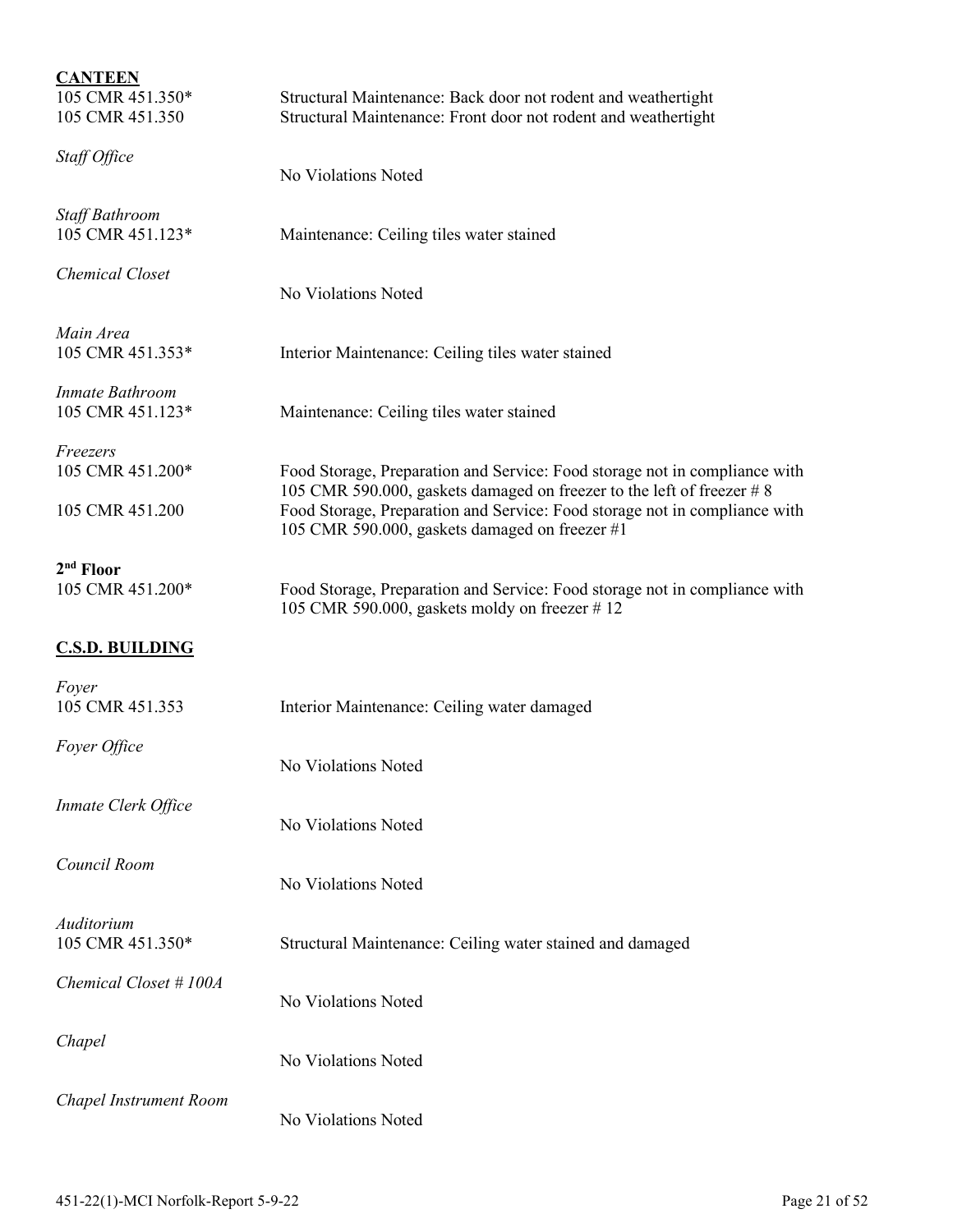| Inmate Bathroom #100B |  |
|-----------------------|--|
| 105 CMR $451.123*$    |  |

### Maintenance: Floor paint damaged

### **Basement – Religious Corridor**

| <i>Office</i> # $1$                    | No Violations Noted                                                          |
|----------------------------------------|------------------------------------------------------------------------------|
| Office $#2$                            | No Violations Noted                                                          |
| $CSD - 08A$ (Bathroom in Office #2)    | No Violations Noted                                                          |
| $CSD - 06$ (Staff Bathroom)            | No Violations Noted                                                          |
| $CSD - 05$ (Janitor's Closet)          | No Violations Noted                                                          |
| $CSD-01A$                              | No Violations Noted                                                          |
| $CSD-01B$                              | No Violations Noted                                                          |
| $CSDB - 03$                            | No Violations Noted                                                          |
| $CSDB - 04$                            | No Violations Noted                                                          |
| <b>Utility Cage</b>                    | No Violations Noted                                                          |
| Inmate Bathroom (Next to Battle Room)  | Unable to Inspect - Not Used                                                 |
| <b>Battle Rooms</b><br>105 CMR 451.331 | Radiators and Heating Pipes: Pipes not properly insulated in Battle Room # 1 |
| <b>INDUSTRIES BUILDING</b>             |                                                                              |
| 3rd Floor                              |                                                                              |
| Hallway<br>105 CMR 451.350             | Structural Maintenance: Ceiling leaking                                      |
| East Stairway                          | No Violations Noted                                                          |
| Janitor's Closet (East Side)           | No Violations Noted                                                          |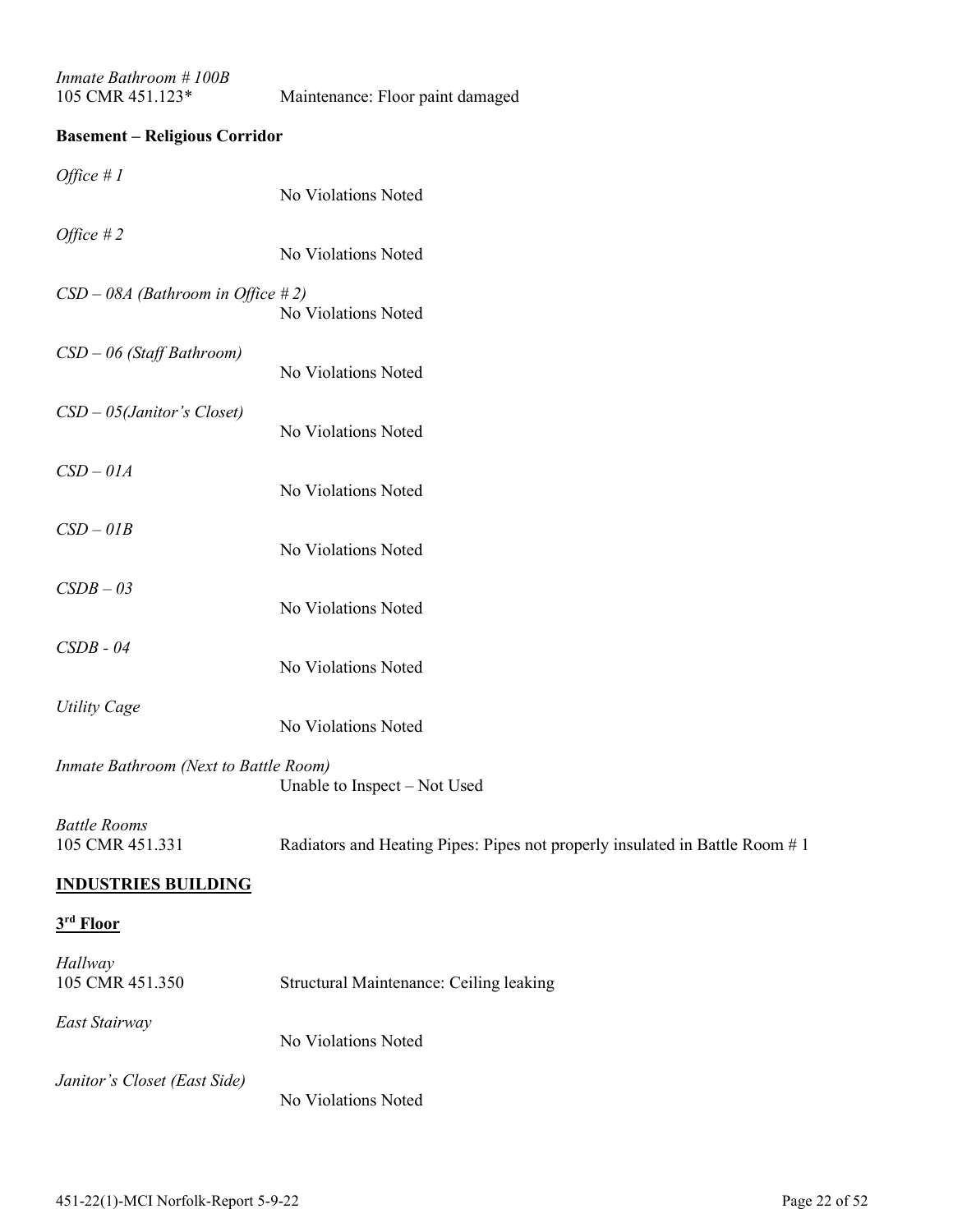### **Storage Area**

| Bathroom (In Storage Area)                     | No Violations Noted                     |
|------------------------------------------------|-----------------------------------------|
| Office                                         | No Violations Noted                     |
| <b>Bindery Shop</b>                            | No Violations Noted                     |
| <b>Upholstery Shop</b><br>105 CMR 451.350      | Structural Maintenance: Ceiling leaking |
| Staff Bathroom                                 | No Violations Noted                     |
| Inmate Bathroom (Near Tool Crib)               | No Violations Noted                     |
| <i><b>Office</b></i>                           | No Violations Noted                     |
| 2 <sup>nd</sup> Floor                          |                                         |
| <b>Metal 2 (Storage)</b>                       | No Violations Noted                     |
| Office                                         | No Violations Noted                     |
| Janitor's Closet (Hallway)                     | No Violations Noted                     |
| <b>Inmate Bathroom</b>                         | No Violations Noted                     |
| <b>Welding Shop</b>                            | No Violations Noted                     |
| Inmate Bathroom (Near Paint Booths)            | No Violations Noted                     |
| <b>South End - Clothing</b><br>105 CMR 451.141 | Screens: Screens missing throughout     |
| Office<br>105 CMR 451.350*                     | Structural Maintenance: Window damaged  |
| Inmate Bathroom                                | No Violations Noted                     |
| Janitor's Closet                               | No Violations Noted                     |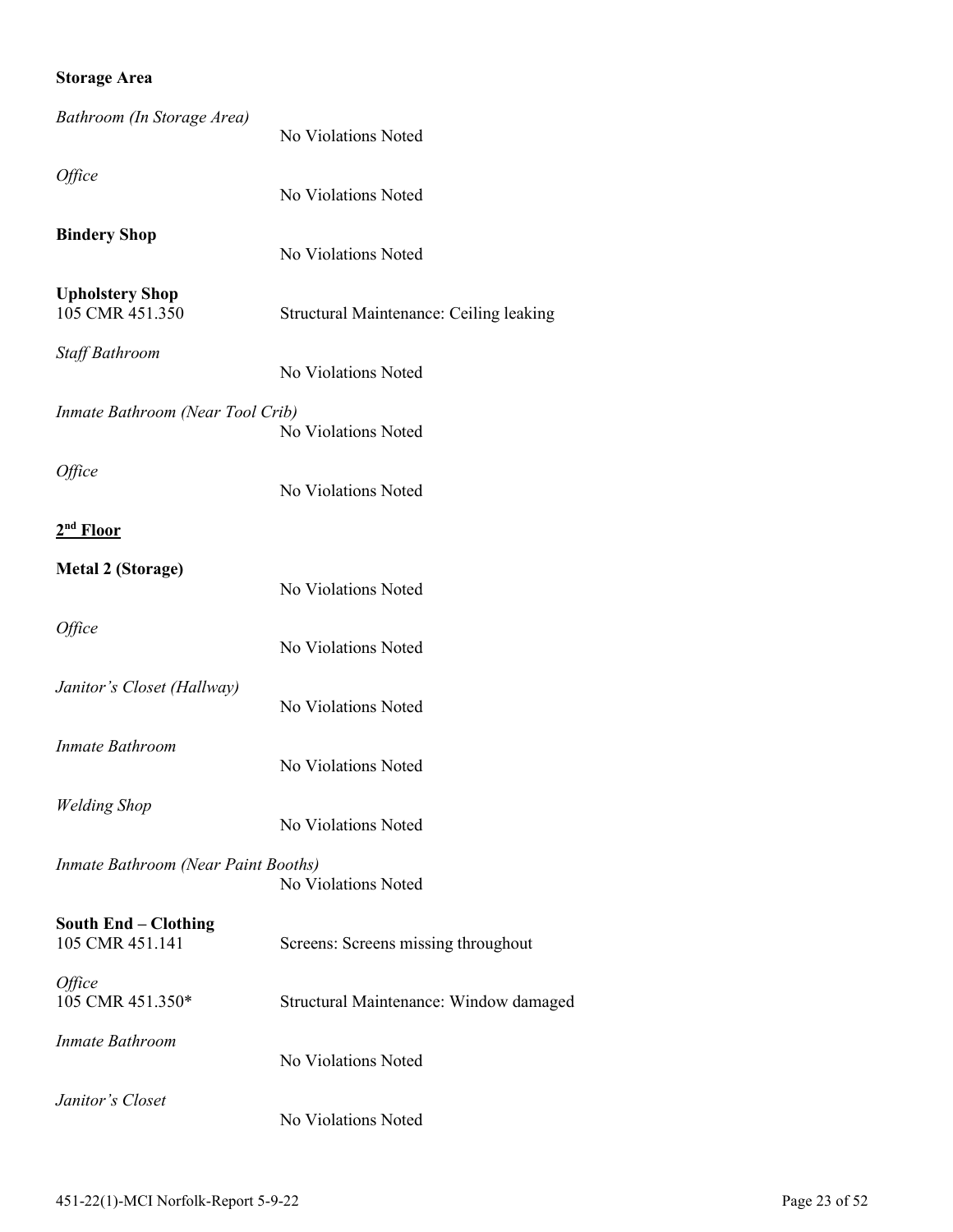### **North End**

| Staff Bathroom                     | No Violations Noted                         |  |  |
|------------------------------------|---------------------------------------------|--|--|
| Office                             | No Violations Noted                         |  |  |
| Inmate Bathroom                    | Unable to Inspect $-$ In Use                |  |  |
| 1 <sup>st</sup> Floor              |                                             |  |  |
| Janitor's Closet                   | No Violations Noted                         |  |  |
| <i><b>Offices</b></i>              | No Violations Noted                         |  |  |
| Staff Break Area                   | No Violations Noted                         |  |  |
| Staff Bathroom                     | No Violations Noted                         |  |  |
| Inmate Bathroom                    | No Violations Noted                         |  |  |
| <b>Maintenance Department</b>      | No Violations Noted                         |  |  |
| Maintenance Office                 | No Violations Noted                         |  |  |
| <b>Janitorial Shop</b>             | No Violations Noted                         |  |  |
| Janitorial Office                  | No Violations Noted                         |  |  |
| Inmate Bathroom                    | No Violations Noted                         |  |  |
| Chemical Closet (Hall)             | No Violations Noted                         |  |  |
| Mop Closet (Hall)                  | No Violations Noted                         |  |  |
| <b>Metal 1</b><br>105 CMR 451.353* | Interior Maintenance: Ceiling paint damaged |  |  |
| <b>Inmate Bathroom</b>             | Unable to Inspect - In Use                  |  |  |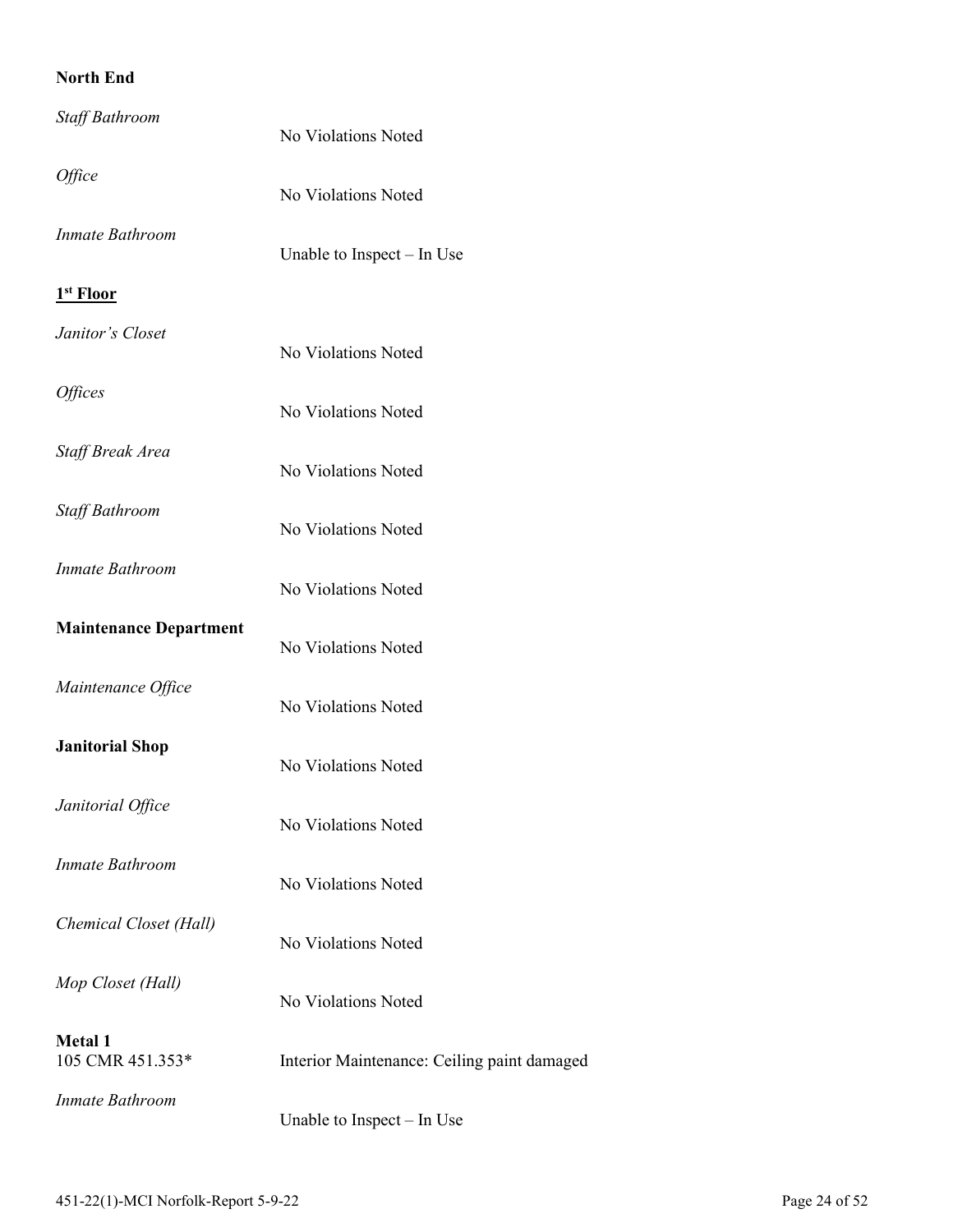### *Office*

| $Q_l$ ice                                                              | No Violations Noted                                                                                                                                         |
|------------------------------------------------------------------------|-------------------------------------------------------------------------------------------------------------------------------------------------------------|
| <b>GYM</b>                                                             |                                                                                                                                                             |
| <b>Basketball Court</b><br>105 CMR 451.353*                            | Interior Maintenance: Ceiling paint damaged                                                                                                                 |
| Handball Court<br>105 CMR 451.353*<br>105 CMR 451.353*                 | Interior Maintenance: Wall paint damaged<br>Interior Maintenance: Ceiling water damaged                                                                     |
| Weight Room<br>105 CMR 451.353*<br>105 CMR 451.353*<br>105 CMR 451.353 | Interior Maintenance: Ceiling paint damaged<br>Interior Maintenance: Padding damaged on exercise equipment<br>Interior Maintenance: Raised platform damaged |
| Game Room<br>105 CMR 451.353*<br>105 CMR 451.353                       | Interior Maintenance: Floor tiles damaged<br>Interior Maintenance: Ceiling tiles water stained                                                              |
| Female Staff Bathroom                                                  | No Violations Noted                                                                                                                                         |
| Toxic Closet                                                           | No Violations Noted                                                                                                                                         |
| Male Staff Bathroom                                                    | No Violations Noted                                                                                                                                         |
| Janitor's Closet<br>105 CMR 451.353*                                   | Interior Maintenance: Floor tiles damaged                                                                                                                   |
| Staff Break Room                                                       | No Violations Noted                                                                                                                                         |
| Inmate Bathroom                                                        | No Violations Noted                                                                                                                                         |
| Music Room<br>105 CMR 451.353*                                         | Interior Maintenance: Carpet damaged                                                                                                                        |
| Control<br>105 CMR 451.353*<br>105 CMR 451.350*                        | Interior Maintenance: Ceiling tiles missing<br>Structural Maintenance: Window cracked                                                                       |
|                                                                        | <b>PROBATION UNITS (future S.S.U.)</b> - Unable to Inspect - Under Construction                                                                             |
| <b>UNIT 1-1</b><br>105 CMR 451.320*<br>105 CMR 451.350*                | Cell Size: Inadequate floor space in all cells<br>Structural Maintenance: Door not rodent and weathertight                                                  |
| Control<br>105 CMR 451.200                                             | Food Storage, Preparation and Service: Food preparation not in compliance with                                                                              |

105 CMR 590.000, interior of microwave oven dirty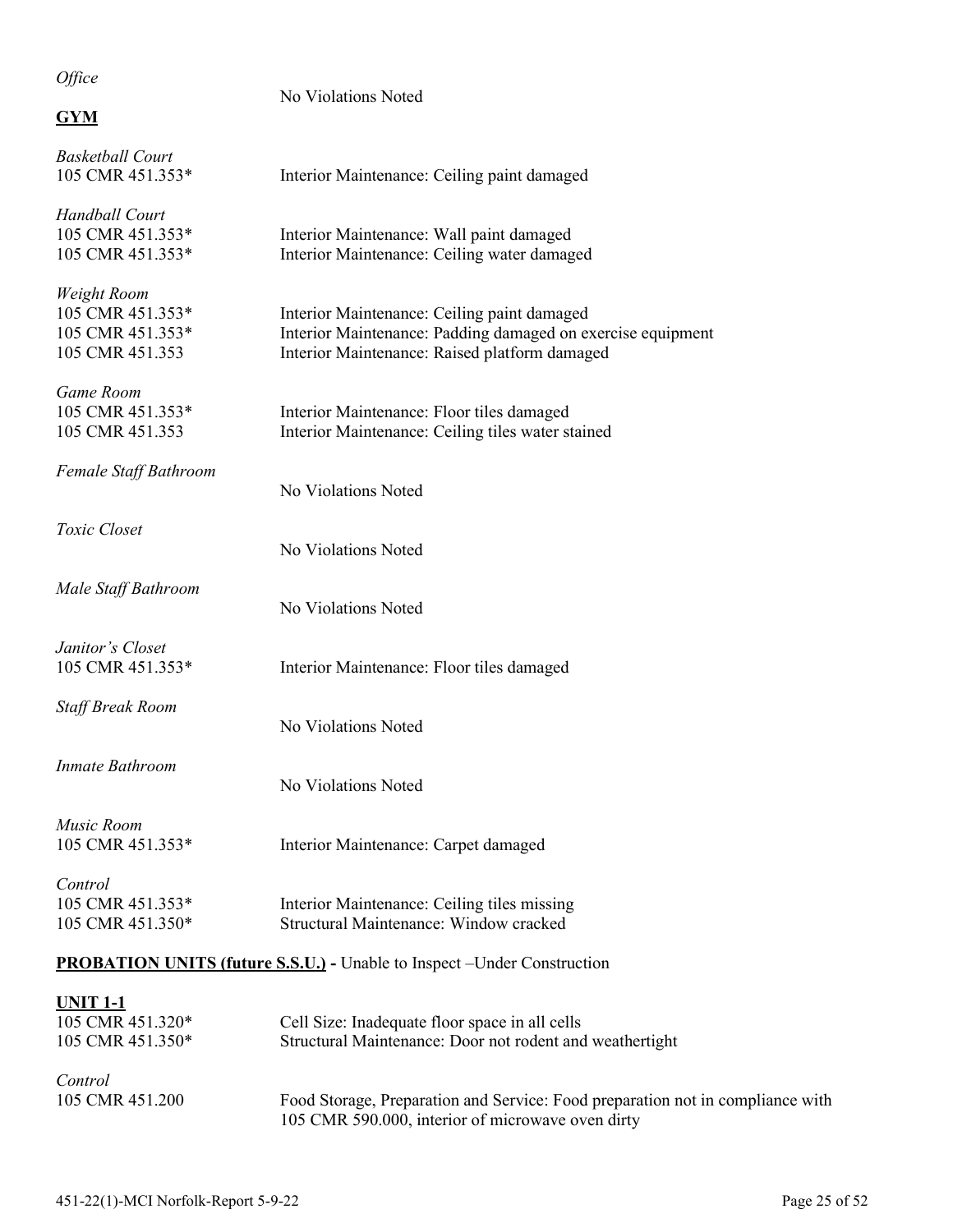# *Hallway*

|                                                                                                                                     | No Violations Noted                                                                                                                                                                                                                                                                                                                                                           |
|-------------------------------------------------------------------------------------------------------------------------------------|-------------------------------------------------------------------------------------------------------------------------------------------------------------------------------------------------------------------------------------------------------------------------------------------------------------------------------------------------------------------------------|
| <b>Bathroom</b><br>105 CMR 451.123*<br>105 CMR 451.123*<br>105 CMR 451.130<br>105 CMR 451.130<br>105 CMR 451.123<br>105 CMR 451.130 | Maintenance: Ceiling surface damaged<br>Maintenance: Ceiling dirty<br>Hot Water: Shower water temperature 69 $\degree$ F in shower # 2<br>Plumbing: Plumbing not maintained in good repair, shower #2 not draining properly<br>Maintenance: Drain cover not secured in shower #1 and 2<br>Plumbing: Plumbing not maintained in good repair, water valve above showers leaking |
| <b>Slop Sink</b>                                                                                                                    |                                                                                                                                                                                                                                                                                                                                                                               |
|                                                                                                                                     | No Violations Noted                                                                                                                                                                                                                                                                                                                                                           |
| Cells<br>105 CMR 451.353*<br>105 CMR 451.141*<br>105 CMR 451.353                                                                    | Interior Maintenance: Wall damaged in cell #317<br>Screens: Screen damaged in cell #317<br>Interior Maintenance: Wall paint damaged in cell # 321                                                                                                                                                                                                                             |
| $2nd$ floor                                                                                                                         |                                                                                                                                                                                                                                                                                                                                                                               |
| Hallway<br>105 CMR 451.353                                                                                                          | Interior Maintenance: Heating system broken and leaking                                                                                                                                                                                                                                                                                                                       |
| <b>Slop Sink</b>                                                                                                                    | No Violations Noted                                                                                                                                                                                                                                                                                                                                                           |
| <b>Bathroom</b><br>105 CMR 451.123*<br>105 CMR 451.123*<br>105 CMR 451.123*                                                         | Maintenance: Wall paint damaged in shower #1 and 2<br>Maintenance: Soap scum on walls in shower #1 and 2<br>Maintenance: Ceiling surface damaged                                                                                                                                                                                                                              |
| Cells<br>105 CMR 451.353*                                                                                                           | Interior Maintenance: Ceiling water damaged in cell #219 and 223                                                                                                                                                                                                                                                                                                              |
| 1 <sup>st</sup> Floor                                                                                                               |                                                                                                                                                                                                                                                                                                                                                                               |
| Hallway                                                                                                                             | No Violations Noted                                                                                                                                                                                                                                                                                                                                                           |
| Housemen Bathroom<br>105 CMR 451.123*<br>105 CMR 451.123                                                                            | Maintenance: Ceiling water damaged<br>Maintenance: Floor damaged in shower                                                                                                                                                                                                                                                                                                    |
| <b>Slop Sink</b>                                                                                                                    | No Violations Noted                                                                                                                                                                                                                                                                                                                                                           |
| Cells<br>105 CMR 451.353*<br>105 CMR 451.353                                                                                        | Interior Maintenance: Ceiling paint damaged in cell #108<br>Interior Maintenance: Wall paint damaged around radiator in cell #102                                                                                                                                                                                                                                             |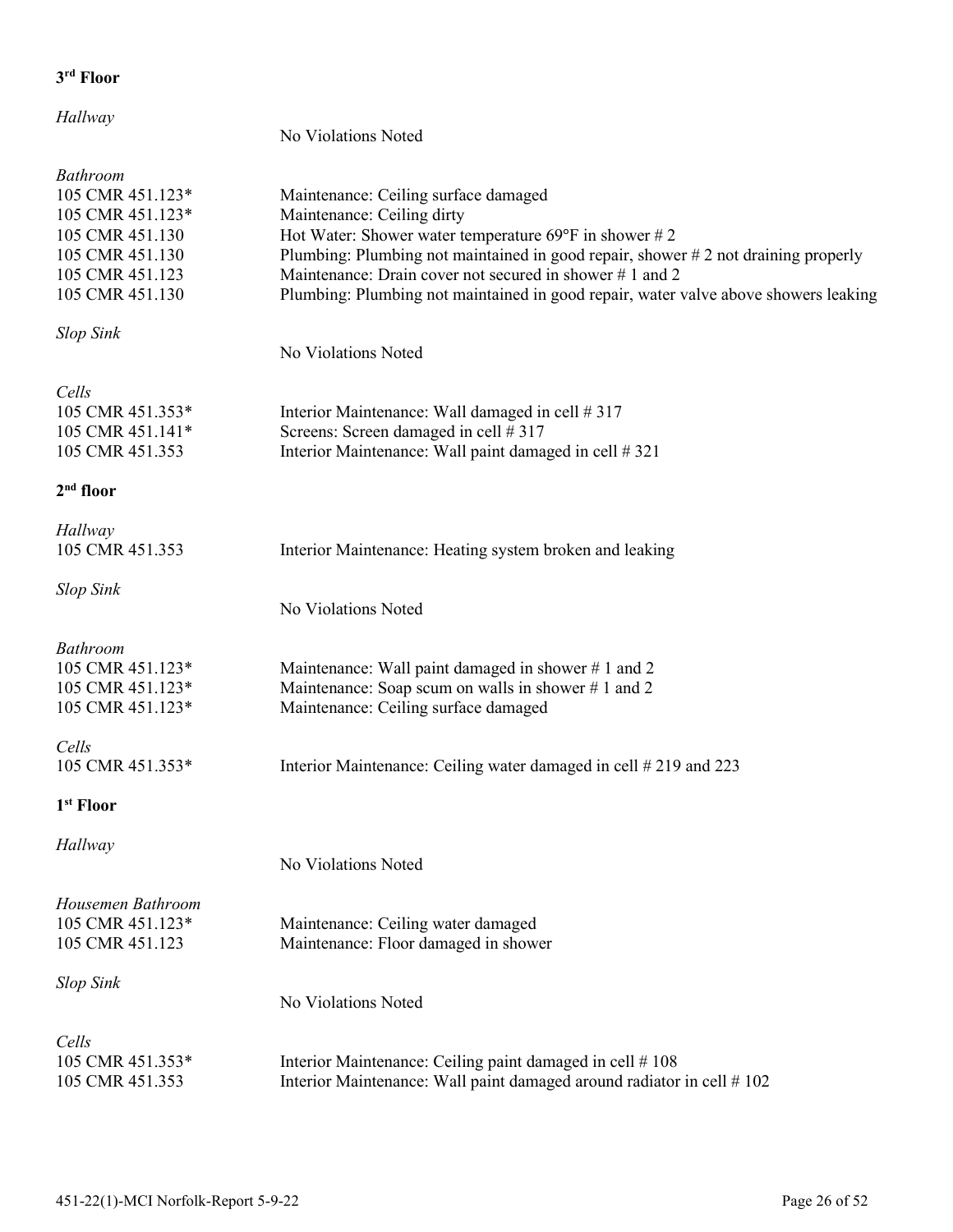| Kitchen                             |                                                                                                                                                                                      |  |  |  |
|-------------------------------------|--------------------------------------------------------------------------------------------------------------------------------------------------------------------------------------|--|--|--|
| FC 6-501.11*                        | Maintenance and Operation; Premises, Structure, Attachments, and Fixtures - Methods:                                                                                                 |  |  |  |
| FC 6-501.12(A)*                     | Facility not in good repair, floor left unfinished<br>Maintenance and Operation; Premises, Structure, Attachments, and Fixtures - Methods:                                           |  |  |  |
|                                     | Facility not cleaned as often as necessary, sprayer head dirty<br>Plumbing System; Operation and Maintenance: Plumbing system not maintained in good<br>repair, sprayer hose damaged |  |  |  |
| FC 5-205.15(B)*                     |                                                                                                                                                                                      |  |  |  |
| FC 6-501.11                         | Maintenance and Operation; Premises, Structure, Attachments, and Fixtures - Methods:<br>Facility not in good repair, wall paint damaged near hot holding area                        |  |  |  |
| FC 6-501.12(A)                      | Maintenance and Operation; Premises, Structure, Attachments, and Fixtures - Methods:<br>Facility not cleaned as often as necessary, walls dirty                                      |  |  |  |
| Dining Area                         |                                                                                                                                                                                      |  |  |  |
| $FC 4-501.11(B)$                    | Maintenance and Operation, Equipment: Equipment components not maintained in a<br>state of good repair, freezer gaskets dirty                                                        |  |  |  |
|                                     | <i>Bathroom (Between Cell #106 &amp; 107)</i> - Unable to Inspect – Under Construction                                                                                               |  |  |  |
| <b>Basement</b>                     |                                                                                                                                                                                      |  |  |  |
|                                     | No Violations Noted                                                                                                                                                                  |  |  |  |
| <b>UNIT 1-2</b>                     |                                                                                                                                                                                      |  |  |  |
| 105 CMR 451.320*                    | Cell Size: Inadequate floor space in all cells                                                                                                                                       |  |  |  |
| 105 CMR 451.350*                    | Structural Maintenance: Door not rodent and weathertight                                                                                                                             |  |  |  |
| Control                             | No Violations Noted                                                                                                                                                                  |  |  |  |
| 3rd Floor                           |                                                                                                                                                                                      |  |  |  |
| Hallway                             |                                                                                                                                                                                      |  |  |  |
| 105 CMR 451.353*                    | Interior Maintenance: Floor tiles damaged                                                                                                                                            |  |  |  |
|                                     |                                                                                                                                                                                      |  |  |  |
| <b>Bathroom</b><br>105 CMR 451.123* | Maintenance: Ceiling dirty, possible mold/mildew                                                                                                                                     |  |  |  |
| 105 CMR 451.130                     | Plumbing: Plumbing not maintained in good repair, drain cover missing in showers                                                                                                     |  |  |  |
| 105 CMR 451.123*                    | Maintenance: Shower frame rusted in shower #1                                                                                                                                        |  |  |  |
| <b>Slop Sink</b>                    |                                                                                                                                                                                      |  |  |  |
| 105 CMR 451.353*                    | Interior Maintenance: Wall surface dirty and damaged near sink                                                                                                                       |  |  |  |
| Cells                               |                                                                                                                                                                                      |  |  |  |
| 105 CMR 451.353*                    | Interior Maintenance: Wall damaged in cell #321 and 324                                                                                                                              |  |  |  |
| $2nd$ Floor                         |                                                                                                                                                                                      |  |  |  |
| Hallway                             |                                                                                                                                                                                      |  |  |  |
|                                     | No Violations Noted                                                                                                                                                                  |  |  |  |
| Cells                               |                                                                                                                                                                                      |  |  |  |
| 105 CMR 451.353*                    | Interior Maintenance: Ceiling water damaged in cell #223                                                                                                                             |  |  |  |
| 105 CMR 451.353                     | Interior Maintenance: Ceiling water damaged in cell #206                                                                                                                             |  |  |  |
| 105 CMR 451.353                     | Interior Maintenance: Ceiling paint damaged in cell #221                                                                                                                             |  |  |  |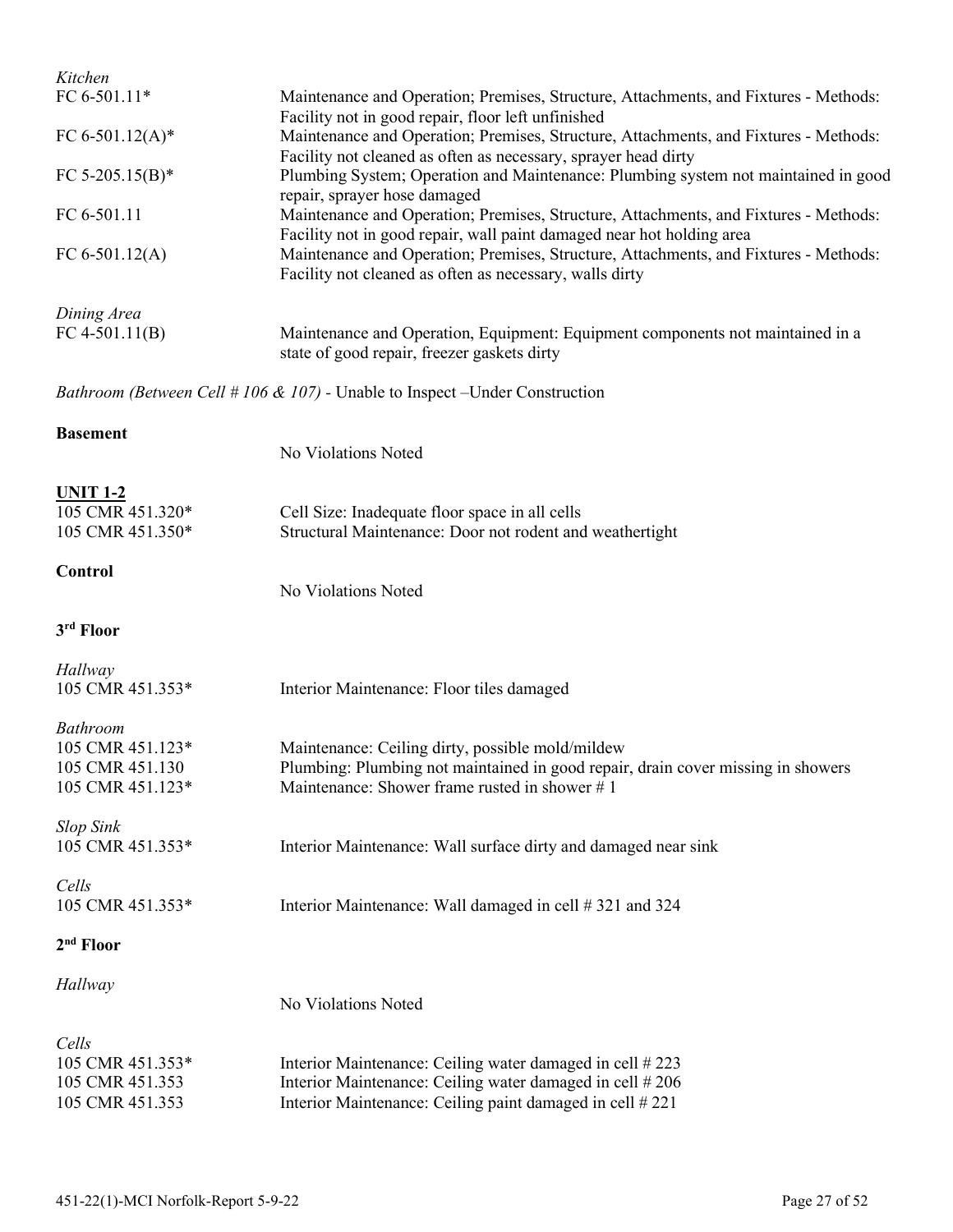| <b>Bathroom</b><br>105 CMR 451.123*<br>105 CMR 451.123*<br>105 CMR 451.123*<br>105 CMR 451.123 | Maintenance: Floor paint damaged in shower $# 1$ and 2<br>Maintenance: Wall paint damaged in shower #1 and 2<br>Maintenance: Rear Fire Exit door not rodent and weathertight<br>Maintenance: Ceiling surface damaged |  |  |
|------------------------------------------------------------------------------------------------|----------------------------------------------------------------------------------------------------------------------------------------------------------------------------------------------------------------------|--|--|
| <b>Slop Sink</b><br>105 CMR 451.353*<br>105 CMR 451.353                                        | Interior Maintenance: Wall surface dirty and damaged near sink<br>Interior Maintenance: Light out                                                                                                                    |  |  |
| 1 <sup>st</sup> Floor                                                                          |                                                                                                                                                                                                                      |  |  |
| Hallway                                                                                        | No Violations Noted                                                                                                                                                                                                  |  |  |
| Housemen Bathroom<br>105 CMR 451.123                                                           | Maintenance: Soap scum on floor in shower                                                                                                                                                                            |  |  |
| <b>Slop Sink</b>                                                                               | No Violations Noted                                                                                                                                                                                                  |  |  |
| Cells                                                                                          | No Violations Noted                                                                                                                                                                                                  |  |  |
| Kitchen<br>FC 4-501.114(A)*                                                                    | Maintenance and Operation; Equipment: Chlorine Sanitizer solution tested lower than<br>recommended concentration in warewash machine                                                                                 |  |  |
| Dining Area<br>FC 6-501.11                                                                     | Maintenance and Operation; Premises, Structure, Attachments, and Fixtures - Methods:<br>Facility not in good repair, refrigerator gaskets damaged                                                                    |  |  |
| Sergeant's Office<br>105 CMR 451.200*                                                          | Food Storage, Preparation and Service: Food preparation not in compliance with<br>105 CMR 590.000, interior of microwave oven dirty                                                                                  |  |  |
| 105 CMR 451.200*                                                                               | Food Storage, Preparation and Service: Food storage not in compliance with<br>105 CMR 590.000, excessive ice build-up observed in freezer                                                                            |  |  |
| 105 CMR 451.200                                                                                | Food Storage, Preparation and Service: Food storage not in compliance with<br>105 CMR 590.000, no functioning thermometer in refrigerator                                                                            |  |  |
| CPO's Office                                                                                   | No Violations Noted                                                                                                                                                                                                  |  |  |
| Bathroom (In CPO's Office)                                                                     | No Violations Noted                                                                                                                                                                                                  |  |  |
| <b>Basement</b><br>105 CMR 451.353                                                             | Interior Maintenance: Ceiling water damaged                                                                                                                                                                          |  |  |
| <u><b>UNIT 1-3</b></u><br>105 CMR 451.320*<br>105 CMR 451.350*                                 | Cell Size: Inadequate floor space in all cells<br>Structural Maintenance: Door not rodent and weathertight                                                                                                           |  |  |
| Control<br>105 CMR 451.200                                                                     | Food Storage, Preparation and Service: Food preparation not in compliance with<br>105 CMR 590.000, interior of microwave oven dirty                                                                                  |  |  |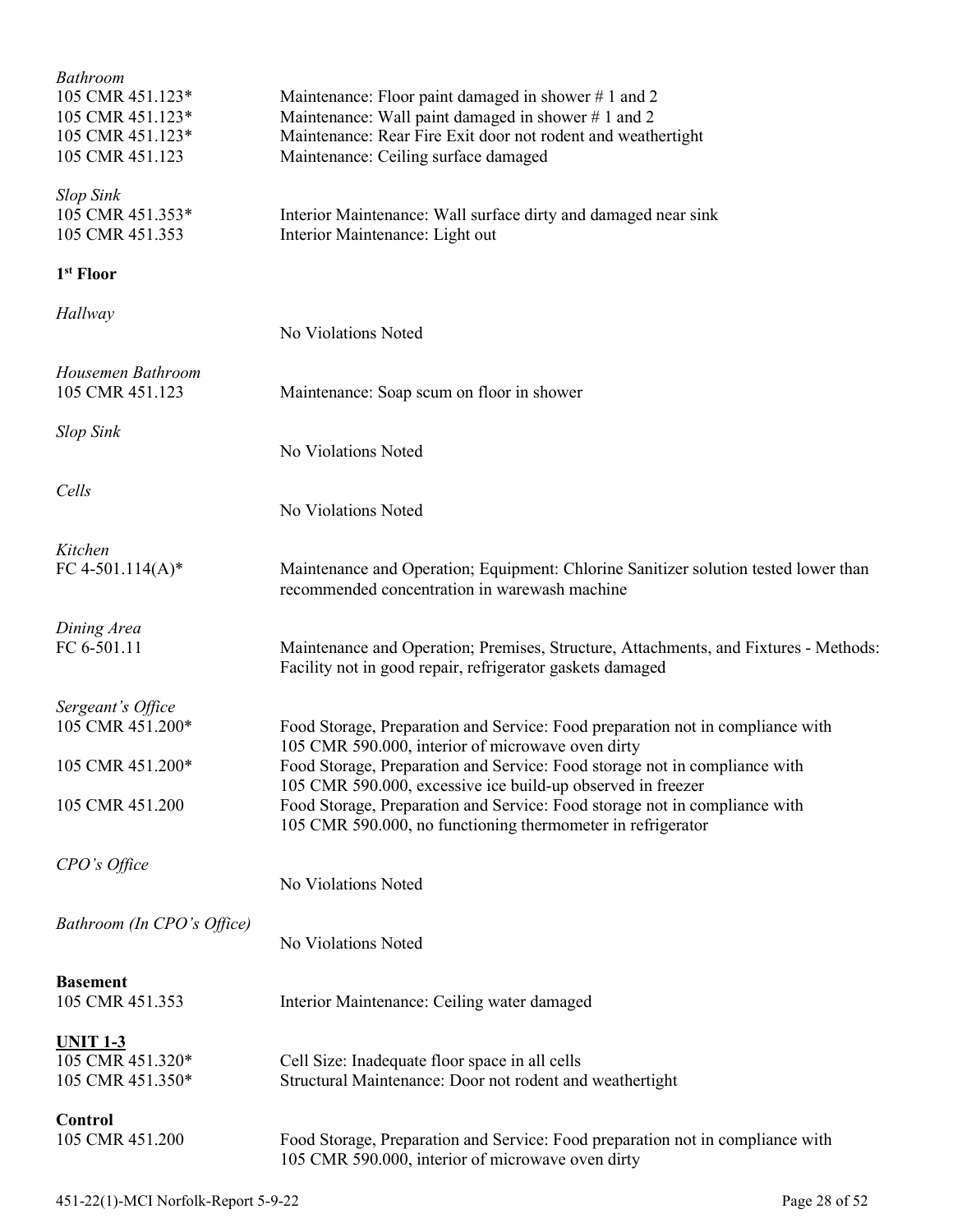### *Hallway*

### No Violations Noted

| <b>Bathroom</b>       |                                                                                      |  |  |  |
|-----------------------|--------------------------------------------------------------------------------------|--|--|--|
| 105 CMR 451.123*      | Maintenance: Wall paint damaged in shower $# 1$                                      |  |  |  |
| 105 CMR 451.123       | Maintenance: Wall paint damaged in shower #2                                         |  |  |  |
| 105 CMR 451.123*      | Maintenance: Handwash sink frames damaged                                            |  |  |  |
| 105 CMR 451.123       | Maintenance: Wall paint damaged above showers                                        |  |  |  |
|                       |                                                                                      |  |  |  |
| <b>Slop Sink</b>      |                                                                                      |  |  |  |
| 105 CMR 451.353*      | Interior Maintenance: Floor paint damaged                                            |  |  |  |
|                       |                                                                                      |  |  |  |
| Cells                 |                                                                                      |  |  |  |
| 105 CMR 451.353       | Interior Maintenance: Wall paint damaged in cell #304 and 321                        |  |  |  |
| 105 CMR 451.353       | Interior Maintenance: Ceiling paint damaged in cell #323                             |  |  |  |
|                       |                                                                                      |  |  |  |
| 2 <sup>nd</sup> Floor |                                                                                      |  |  |  |
| Hallway               |                                                                                      |  |  |  |
|                       | No Violations Noted                                                                  |  |  |  |
|                       |                                                                                      |  |  |  |
| <b>Bathroom</b>       |                                                                                      |  |  |  |
| 105 CMR 451.123*      | Maintenance: Soap scum on walls in shower $# 2$                                      |  |  |  |
| 105 CMR 451.123       | Maintenance: Soap scum on walls in shower $# 1$                                      |  |  |  |
| 105 CMR 451.123*      | Maintenance: Wall paint damaged in shower #2                                         |  |  |  |
| 105 CMR 451.123       | Maintenance: Wall paint damaged in shower #1                                         |  |  |  |
| 105 CMR 451.123*      | Maintenance: Wall damaged under handwash sinks                                       |  |  |  |
| 105 CMR 451.123*      | Maintenance: Ceiling damaged above toilets                                           |  |  |  |
| 105 CMR 451.130       | Plumbing: Plumbing not maintained in good repair, faucet leaking at handwash sink #2 |  |  |  |
|                       |                                                                                      |  |  |  |
| <b>Slop Sink</b>      |                                                                                      |  |  |  |
|                       | No Violations Noted                                                                  |  |  |  |
|                       |                                                                                      |  |  |  |
| Cells                 |                                                                                      |  |  |  |
| 105 CMR 451.353       | Interior Maintenance: Ceiling paint damaged in cell #206                             |  |  |  |
|                       |                                                                                      |  |  |  |
| 1 <sup>st</sup> Floor |                                                                                      |  |  |  |
|                       |                                                                                      |  |  |  |
| <b>Hallway</b>        |                                                                                      |  |  |  |
|                       | No Violations Noted                                                                  |  |  |  |
|                       |                                                                                      |  |  |  |
| Housemen Bathroom     |                                                                                      |  |  |  |
| 105 CMR 451.123*      | Maintenance: Floor paint damaged in shower                                           |  |  |  |
| 105 CMR 451.123*      | Maintenance: Floor paint damaged around toilet                                       |  |  |  |
| 105 CMR 451.123       | Maintenance: Soap scum on walls in shower                                            |  |  |  |
| 105 CMR 451.123       | Maintenance: Soap scum on floor in shower                                            |  |  |  |
|                       |                                                                                      |  |  |  |
| <b>Slop Sink</b>      |                                                                                      |  |  |  |
|                       | No Violations Noted                                                                  |  |  |  |
|                       |                                                                                      |  |  |  |
| Cells                 |                                                                                      |  |  |  |
|                       | No Violations Noted                                                                  |  |  |  |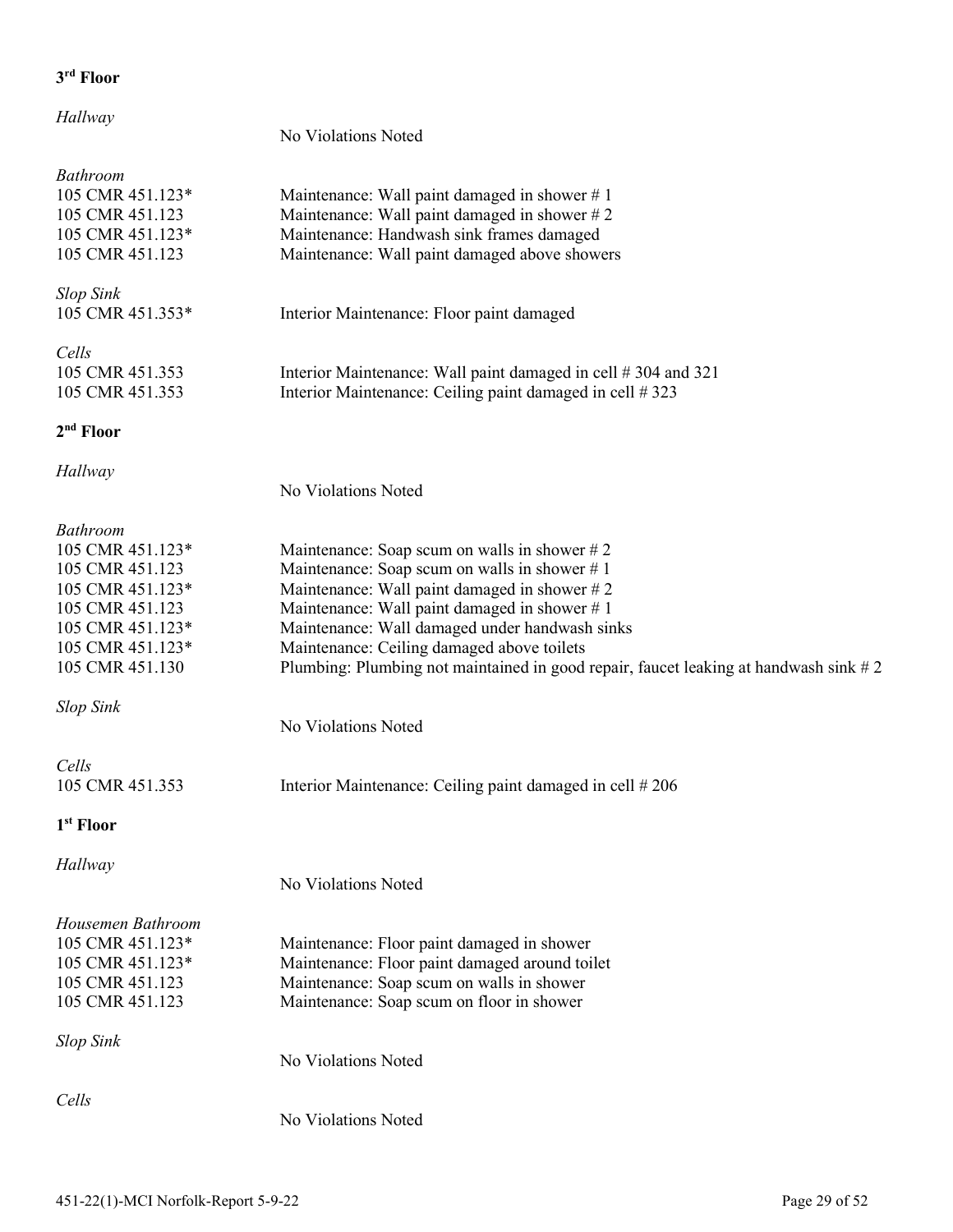| Bathroom (Between Cell # 106 & 107)  |                                                                                                                  |  |  |  |
|--------------------------------------|------------------------------------------------------------------------------------------------------------------|--|--|--|
| 105 CMR 451.123*                     | Maintenance: Wall damaged around radiator                                                                        |  |  |  |
| 105 CMR 451.123*<br>105 CMR 451.123  | Maintenance: Floor surface damaged in shower<br>Maintenance: Water control shroud loose in shower                |  |  |  |
|                                      |                                                                                                                  |  |  |  |
| Kitchen                              |                                                                                                                  |  |  |  |
| FC 5-205.15(B)*                      | Plumbing System; Operation and Maintenance: Plumbing system not maintained in good                               |  |  |  |
|                                      | repair, floor drain damaged                                                                                      |  |  |  |
| Dining Area                          |                                                                                                                  |  |  |  |
| 105 CMR 451.353*                     | Interior Maintenance: Wall damaged near phones                                                                   |  |  |  |
| <b>Basement</b>                      |                                                                                                                  |  |  |  |
| 105 CMR 451.130                      | Plumbing: Plumbing not maintained in good repair, faucet leaking at utility sink                                 |  |  |  |
|                                      |                                                                                                                  |  |  |  |
| <b>UNIT 2-1</b>                      |                                                                                                                  |  |  |  |
| 105 CMR 451.320*<br>105 CMR 451.350* | Cell Size: Inadequate floor space in all cells<br>Structural Maintenance: Door not rodent and weathertight       |  |  |  |
|                                      |                                                                                                                  |  |  |  |
| Control                              |                                                                                                                  |  |  |  |
|                                      | No Violations Noted                                                                                              |  |  |  |
| 3rd Floor                            |                                                                                                                  |  |  |  |
| Hallway                              |                                                                                                                  |  |  |  |
| 105 CMR 451.353*                     | Interior Maintenance: Wall damaged                                                                               |  |  |  |
|                                      |                                                                                                                  |  |  |  |
| <b>Bathroom</b>                      |                                                                                                                  |  |  |  |
| 105 CMR 451.123*<br>105 CMR 451.123* | Maintenance: Wall paint damaged in shower #1 and 2<br>Maintenance: Floor surface not easily cleanable throughout |  |  |  |
|                                      |                                                                                                                  |  |  |  |
| Cells                                |                                                                                                                  |  |  |  |
| 105 CMR 451.353*                     | Interior Maintenance: Ceiling paint damaged in cell #316                                                         |  |  |  |
| 2 <sup>nd</sup> Floor                |                                                                                                                  |  |  |  |
| Hallway                              |                                                                                                                  |  |  |  |
| No Violations Noted                  |                                                                                                                  |  |  |  |
|                                      |                                                                                                                  |  |  |  |
| <b>Bathroom</b>                      |                                                                                                                  |  |  |  |
| 105 CMR 451.123*<br>105 CMR 451.123  | Maintenance: Wall paint damaged in shower $# 1$<br>Maintenance: Wall paint damaged in shower #2                  |  |  |  |
| 105 CMR 451.123*                     | Maintenance: Floor paint damaged in shower #1                                                                    |  |  |  |
| 105 CMR 451.123                      | Maintenance: Floor paint damaged in shower $# 2$                                                                 |  |  |  |
| 105 CMR 451.123*                     | Maintenance: Handwash sink rusted                                                                                |  |  |  |
|                                      |                                                                                                                  |  |  |  |
| Cells                                |                                                                                                                  |  |  |  |
| 105 CMR 451.353                      | Interior Maintenance: Ceiling paint water damaged in cell #221                                                   |  |  |  |
| 1 <sup>st</sup> Floor                |                                                                                                                  |  |  |  |
| Hallway                              |                                                                                                                  |  |  |  |
|                                      | No Violations Noted                                                                                              |  |  |  |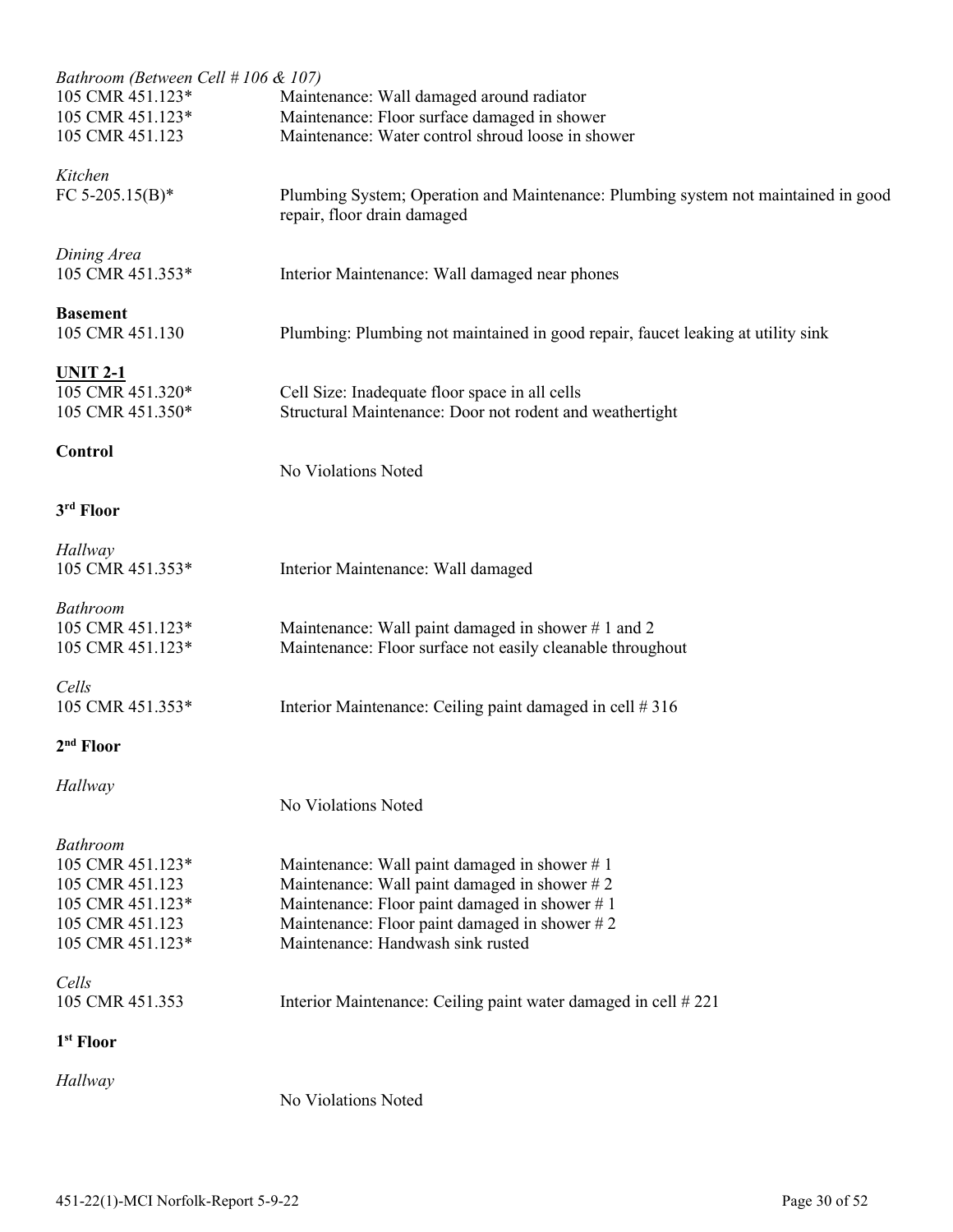| Housemen Bathroom<br>105 CMR 451.123*<br>105 CMR 451.123*<br>105 CMR 451.123 | Maintenance: Wall paint damaged around radiator<br>Maintenance: Ceiling pipes rusted above shower<br>Maintenance: Soap scum on walls in shower                                                                                                                                                 |  |  |  |
|------------------------------------------------------------------------------|------------------------------------------------------------------------------------------------------------------------------------------------------------------------------------------------------------------------------------------------------------------------------------------------|--|--|--|
| Cells                                                                        | No Violations Noted                                                                                                                                                                                                                                                                            |  |  |  |
| Kitchen<br>FC 6-501.11*<br>FC 6-501.11*                                      | Maintenance and Operation; Premises, Structure, Attachments, and Fixtures - Methods:<br>Facility not in good repair, floor left unfinished<br>Maintenance and Operation; Premises, Structure, Attachments, and Fixtures - Methods:<br>Facility not in good repair, shelving rusted and damaged |  |  |  |
| Dining Area<br>FC 4-501.11(B)*                                               | Maintenance and Operation, Equipment: Equipment components not maintained in a<br>state of good repair, refrigerator gaskets damaged                                                                                                                                                           |  |  |  |
| Office                                                                       | No Violations Noted                                                                                                                                                                                                                                                                            |  |  |  |
| Sergeant's Office                                                            | No Violations Noted                                                                                                                                                                                                                                                                            |  |  |  |
| Bathroom (In Sergeant's & CPO's Office)                                      | No Violations Noted                                                                                                                                                                                                                                                                            |  |  |  |
| <b>Basement</b>                                                              | No Violations Noted                                                                                                                                                                                                                                                                            |  |  |  |
| <b>UNIT 2-2</b><br>105 CMR 451.320*<br>105 CMR 451.350*                      | Cell Size: Inadequate floor space in all cells<br>Structural Maintenance: Door not rodent and weathertight                                                                                                                                                                                     |  |  |  |
| <b>Control</b>                                                               | No Violations Noted                                                                                                                                                                                                                                                                            |  |  |  |
| 3rd Floor                                                                    |                                                                                                                                                                                                                                                                                                |  |  |  |
| Hallway                                                                      | No Violations Noted                                                                                                                                                                                                                                                                            |  |  |  |
| Bathroom<br>105 CMR 451.123*<br>105 CMR 451.123*<br>105 CMR 451.123*         | Maintenance: Wall paint damaged in shower #1 and 2<br>Maintenance: Floor paint damaged in shower #1 and 2<br>Maintenance: Drain cover loose in shower #1 and 2                                                                                                                                 |  |  |  |
| Cells                                                                        | No Violations Noted                                                                                                                                                                                                                                                                            |  |  |  |
| Fire Exit Room # 319<br>105 CMR 451.141*                                     | Screens: Screen damaged                                                                                                                                                                                                                                                                        |  |  |  |
| <b>Slop Sink</b>                                                             | No Violations Noted                                                                                                                                                                                                                                                                            |  |  |  |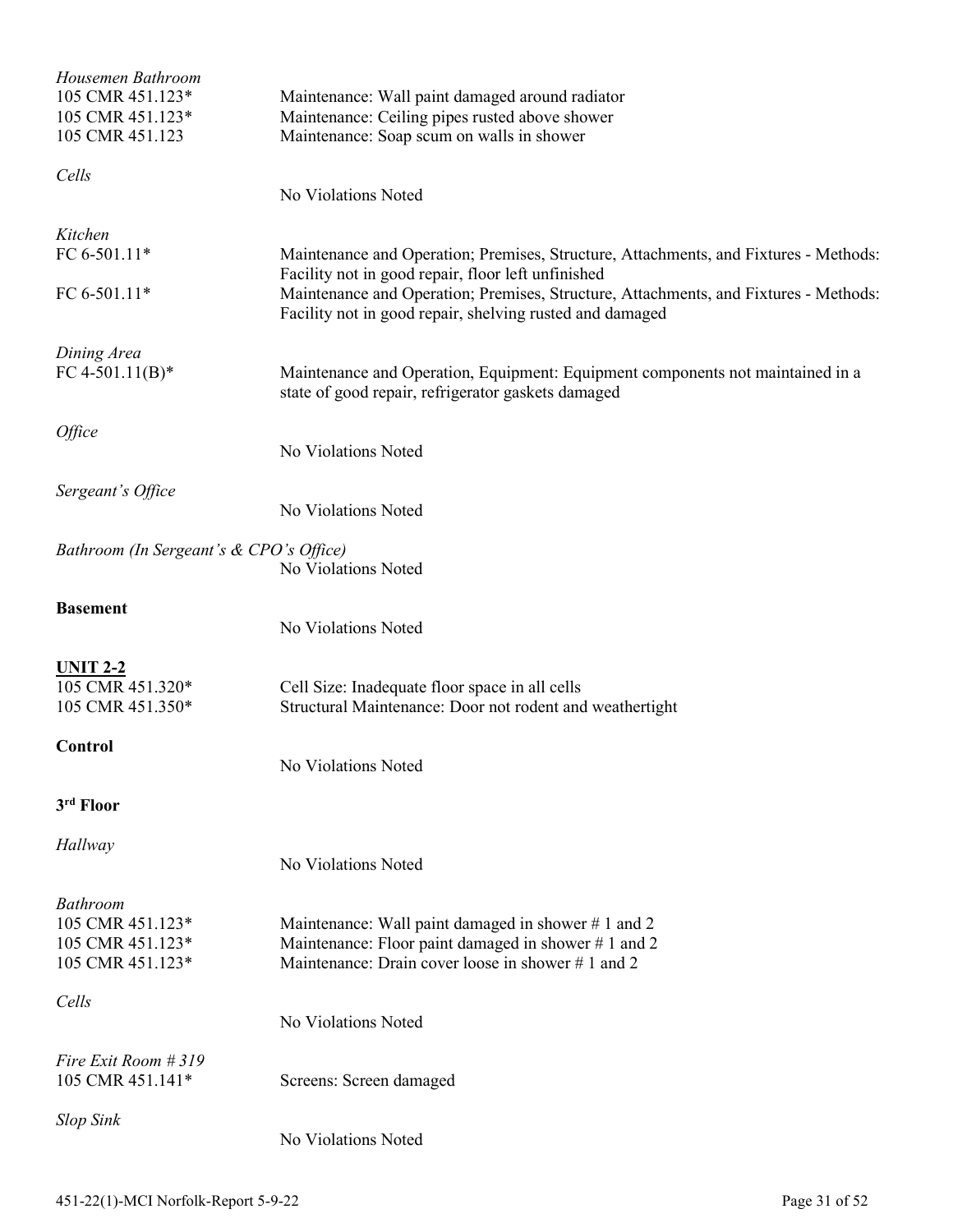### *Hallway*

### No Violations Noted

| <b>Bathroom</b><br>105 CMR 451.123*<br>105 CMR 451.123*<br>105 CMR 451.123*<br>105 CMR 451.123*                     | Maintenance: Wall paint damaged in shower $# 1, 2$ , and 3<br>Maintenance: Floor paint damaged in shower $# 1, 2$ , and 3<br>Maintenance: Ceiling dirty, possible mold/mildew<br>Maintenance: Wall damaged around sink                                                          |
|---------------------------------------------------------------------------------------------------------------------|---------------------------------------------------------------------------------------------------------------------------------------------------------------------------------------------------------------------------------------------------------------------------------|
| Cells<br>105 CMR 451.353*                                                                                           | Interior Maintenance: Door surface damaged in cell #204                                                                                                                                                                                                                         |
| 1 <sup>st</sup> Floor                                                                                               |                                                                                                                                                                                                                                                                                 |
| Hallway                                                                                                             | No Violations Noted                                                                                                                                                                                                                                                             |
| Housemen Bathroom<br>105 CMR 451.123*<br>105 CMR 451.123*<br>105 CMR 451.123<br>105 CMR 451.123                     | Maintenance: Wall paint damaged in shower<br>Maintenance: Floor surface damaged<br>Maintenance: Soap scum on walls in shower<br>Maintenance: Soap scum on floor in shower                                                                                                       |
| Cells                                                                                                               | No Violations Noted                                                                                                                                                                                                                                                             |
| Kitchen<br>FC 6-501.11<br>FC 6-501.11                                                                               | Maintenance and Operation; Premises, Structure, Attachments, and Fixtures - Methods:<br>Facility not in good repair, floor tiles damaged<br>Maintenance and Operation; Premises, Structure, Attachments, and Fixtures - Methods:<br>Facility not in good repair, window cracked |
| Dining Area<br>FC 4-501.11(B)                                                                                       | Maintenance and Operation, Equipment: Equipment components not maintained in a<br>state of good repair, freezer gaskets damaged                                                                                                                                                 |
| Bathroom (Between cell $#106 \& 107$ )<br>105 CMR 451.123*<br>105 CMR 451.123<br>105 CMR 451.123<br>105 CMR 451.123 | Maintenance: Wall paint damaged in shower<br>Maintenance: Soap scum on walls in shower<br>Maintenance: Soap scum on floor in shower<br>Maintenance: Wall damaged behind radiator                                                                                                |
| <b>Basement</b>                                                                                                     | No Violations Noted                                                                                                                                                                                                                                                             |
| <b>UNIT 2-3</b><br>105 CMR 451.320*<br>105 CMR 451.350*                                                             | Cell Size: Inadequate floor space in all cells<br>Structural Maintenance: Door not rodent and weathertight                                                                                                                                                                      |
| Control                                                                                                             | No Violations Noted                                                                                                                                                                                                                                                             |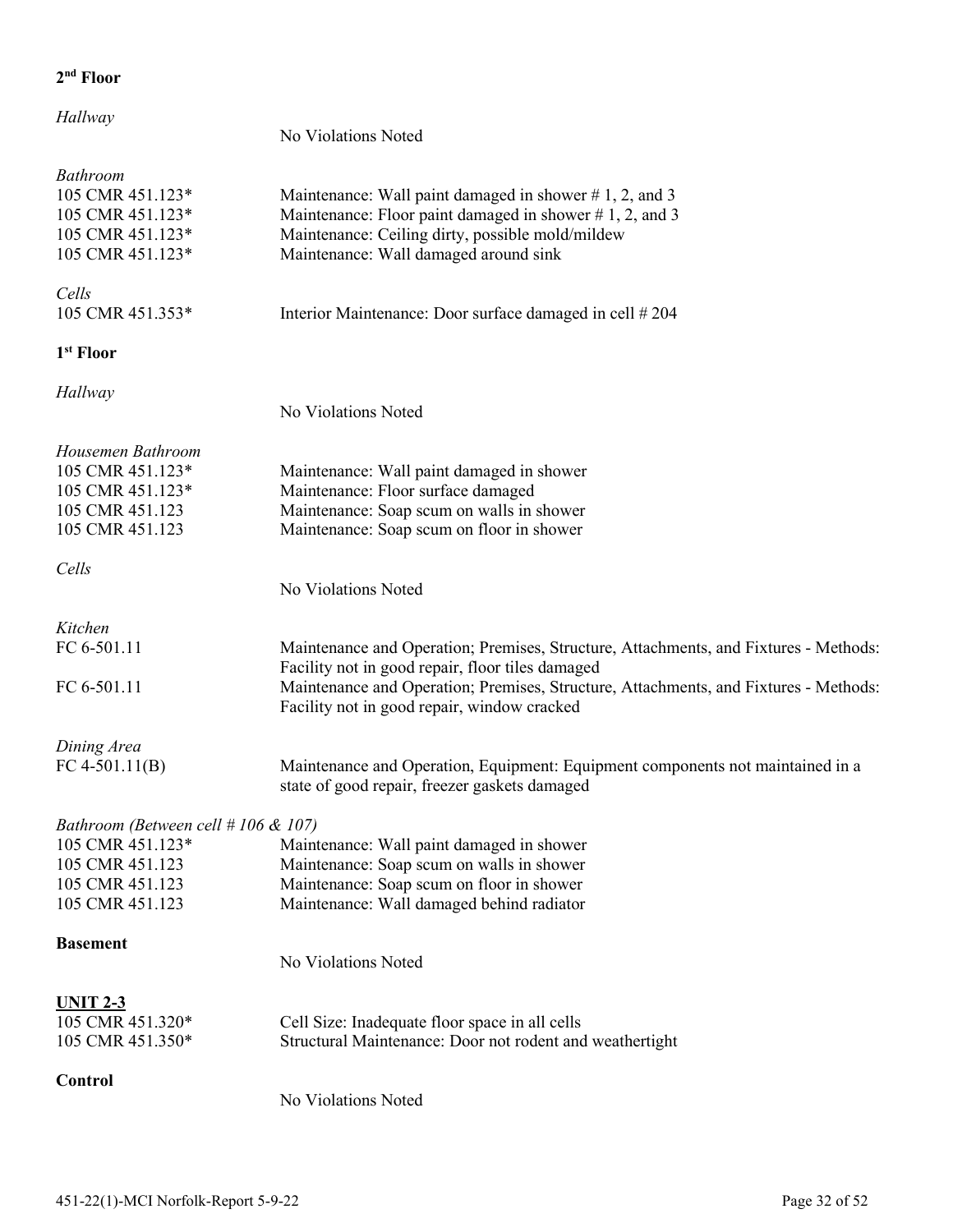| Hallway                                                                                                         | No Violations Noted                                                                                                                                                                                                                                                              |
|-----------------------------------------------------------------------------------------------------------------|----------------------------------------------------------------------------------------------------------------------------------------------------------------------------------------------------------------------------------------------------------------------------------|
|                                                                                                                 |                                                                                                                                                                                                                                                                                  |
| <b>Bathroom</b><br>105 CMR 451.123*<br>105 CMR 451.123*<br>105 CMR 451.123*<br>105 CMR 451.130                  | Maintenance: Wall paint damaged in shower #1 and 2<br>Maintenance: Floor paint damaged in shower #1 and 2<br>Maintenance: Floor surface left unfinished<br>Plumbing: Plumbing not maintained in good repair, backflow preventer leaking at<br>handwash sink                      |
| Cells<br>105 CMR 451.353<br>105 CMR 451.353                                                                     | Interior Maintenance: Wall damaged in cell #313<br>Interior Maintenance: Wall vent blocked in cell #304                                                                                                                                                                          |
| Fire Exit Room # 318<br>105 CMR 451.350*                                                                        | Structural Maintenance: Window damaged                                                                                                                                                                                                                                           |
| 2 <sup>nd</sup> Floor                                                                                           |                                                                                                                                                                                                                                                                                  |
| Hallway                                                                                                         | No Violations Noted                                                                                                                                                                                                                                                              |
| <b>Bathroom</b><br>105 CMR 451.123*<br>105 CMR 451.123<br>105 CMR 451.123<br>105 CMR 451.123<br>105 CMR 451.130 | Maintenance: Floor surface rough in shower $# 1$<br>Maintenance: Floor cracked in shower #2<br>Maintenance: Wall paint damaged in shower #1<br>Maintenance: Caulking moldy in shower #2<br>Plumbing: Plumbing not maintained in good repair, drain cover missing in shower $# 1$ |
| Cells                                                                                                           | No Violations Noted                                                                                                                                                                                                                                                              |
| Fire Exit Room #206<br>105 CMR 451.353                                                                          | Interior Maintenance: Door frame damaged                                                                                                                                                                                                                                         |
| 1 <sup>st</sup> Floor                                                                                           |                                                                                                                                                                                                                                                                                  |
| Hallway                                                                                                         | No Violations Noted                                                                                                                                                                                                                                                              |
| Housemen Bathroom<br>105 CMR 451.123*<br>105 CMR 451.123*<br>105 CMR 451.123*<br>105 CMR 451.130                | Maintenance: Floor paint damaged in shower<br>Maintenance: Floor paint damaged near sink<br>Maintenance: Floor surface left unfinished<br>Plumbing: Plumbing not maintained in good repair, backflow preventer leaking at<br>handwash sink                                       |
| Cells<br>105 CMR 451.353*<br>105 CMR 451.353                                                                    | Interior Maintenance: Wall paint damaged in cell #108<br>Interior Maintenance: Floor tiles damaged in cell #106 and 107                                                                                                                                                          |
| Kitchen                                                                                                         | No Violations Noted                                                                                                                                                                                                                                                              |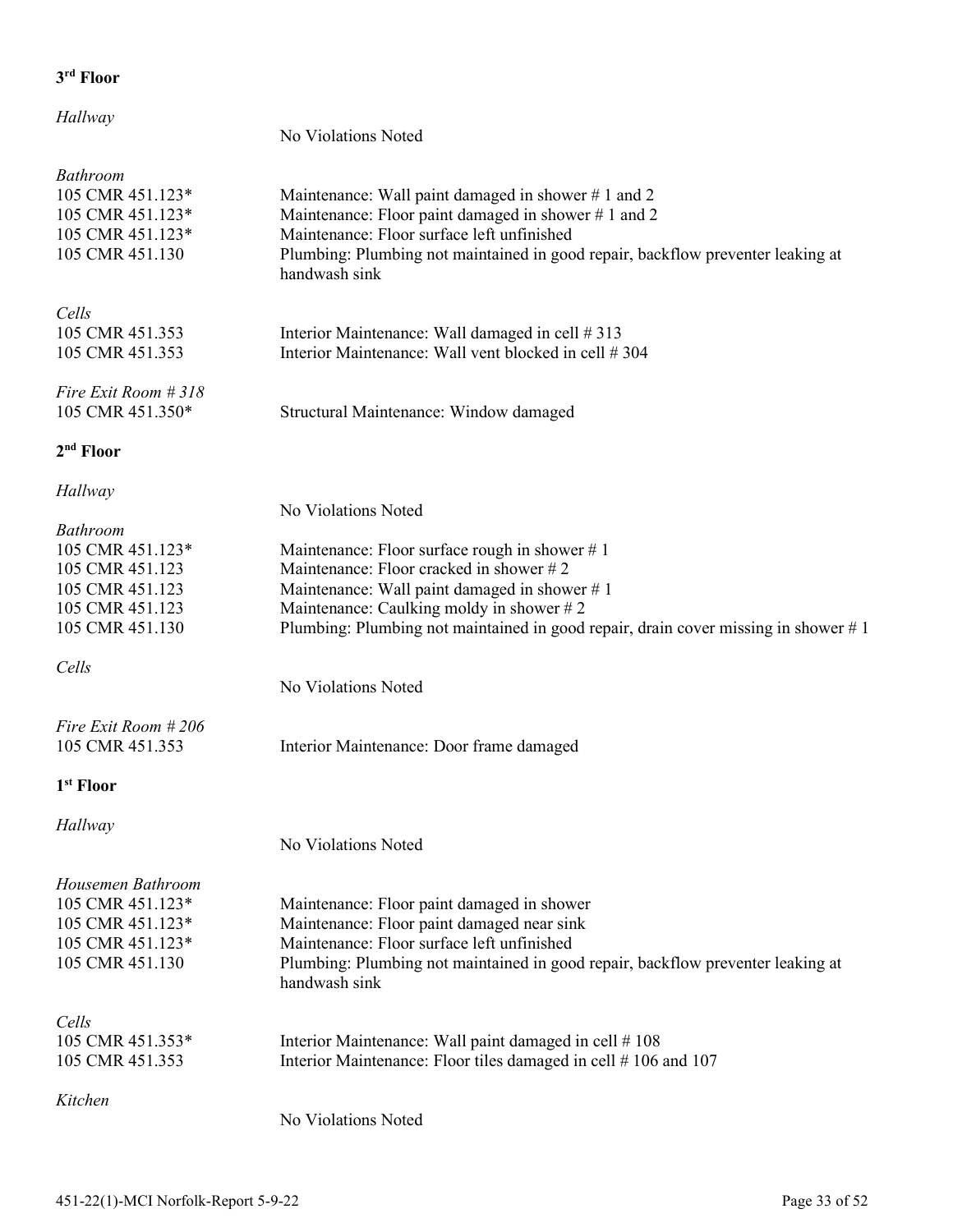*Dining Area* 

| FC 6-202.15(D)(1) |  | Design, Construction, and Installation; Functionality: Window screen damaged |
|-------------------|--|------------------------------------------------------------------------------|
|                   |  |                                                                              |

# *Bathroom (Between Cell # 106 & 107)*

| Bathroom (Between Cell # 106 & 107) |                                                                  |
|-------------------------------------|------------------------------------------------------------------|
| 105 CMR 451.123                     | Maintenance: Caulking moldy in shower                            |
| 105 CMR 451.123                     | Maintenance: Floor paint damaged in shower                       |
| 105 CMR 451.123                     | Maintenance: Soap scum on floor in shower                        |
| 105 CMR 451.123                     | Maintenance: Soap scum on walls in shower                        |
| <b>Basement</b>                     |                                                                  |
| 105 CMR 451.353*                    | Interior Maintenance: Floor paint damaged                        |
| <u>UNIT 3-1</u>                     |                                                                  |
| 105 CMR 451.320*                    | Cell Size: Inadequate floor space in all cells                   |
| 105 CMR 451.350*                    | Structural Maintenance: Door not rodent and weathertight         |
| <b>Control</b>                      |                                                                  |
|                                     | No Violations Noted                                              |
| 3rd Floor                           |                                                                  |
| Hallway                             |                                                                  |
|                                     | No Violations Noted                                              |
| <b>Bathroom</b>                     |                                                                  |
| 105 CMR 451.123*                    | Maintenance: Floor surface damaged in shower #1 and 2            |
| 105 CMR 451.123*                    | Maintenance Ceiling dirty, possible mold/mildew                  |
| 105 CMR 451.123                     | Maintenance: Soap scum on walls in shower                        |
| 105 CMR 451.123                     | Maintenance: Threshold damaged outside all showers               |
|                                     |                                                                  |
| Cells                               |                                                                  |
| 105 CMR 451.353*                    | Interior Maintenance: Wall paint damaged above bed in cell # 310 |
| 105 CMR 451.353                     | Interior Maintenance: Ceiling left unfinished in cell #314       |
| 2 <sup>nd</sup> Floor               |                                                                  |
| Hallway                             |                                                                  |
|                                     | No Violations Noted                                              |
| <b>Bathroom</b>                     |                                                                  |
|                                     | Unable to Inspect $-$ In Use                                     |
| Cells                               |                                                                  |
| 105 CMR 451.353*                    | Interior Maintenance: Wall paint damaged in cell #217            |
| 105 CMR 451.353                     | Interior Maintenance: Wall paint damaged in cell # 222           |
| 105 CMR 451.353                     | Interior Maintenance: Ceiling paint damaged in cell #204         |
| 1 <sup>st</sup> Floor               |                                                                  |
| Hallway                             |                                                                  |
|                                     | No Violations Noted                                              |
| Housemen Bathroom                   |                                                                  |
| 105 CMR 451.123*                    | Maintenance: Floor surface rough in shower                       |
|                                     |                                                                  |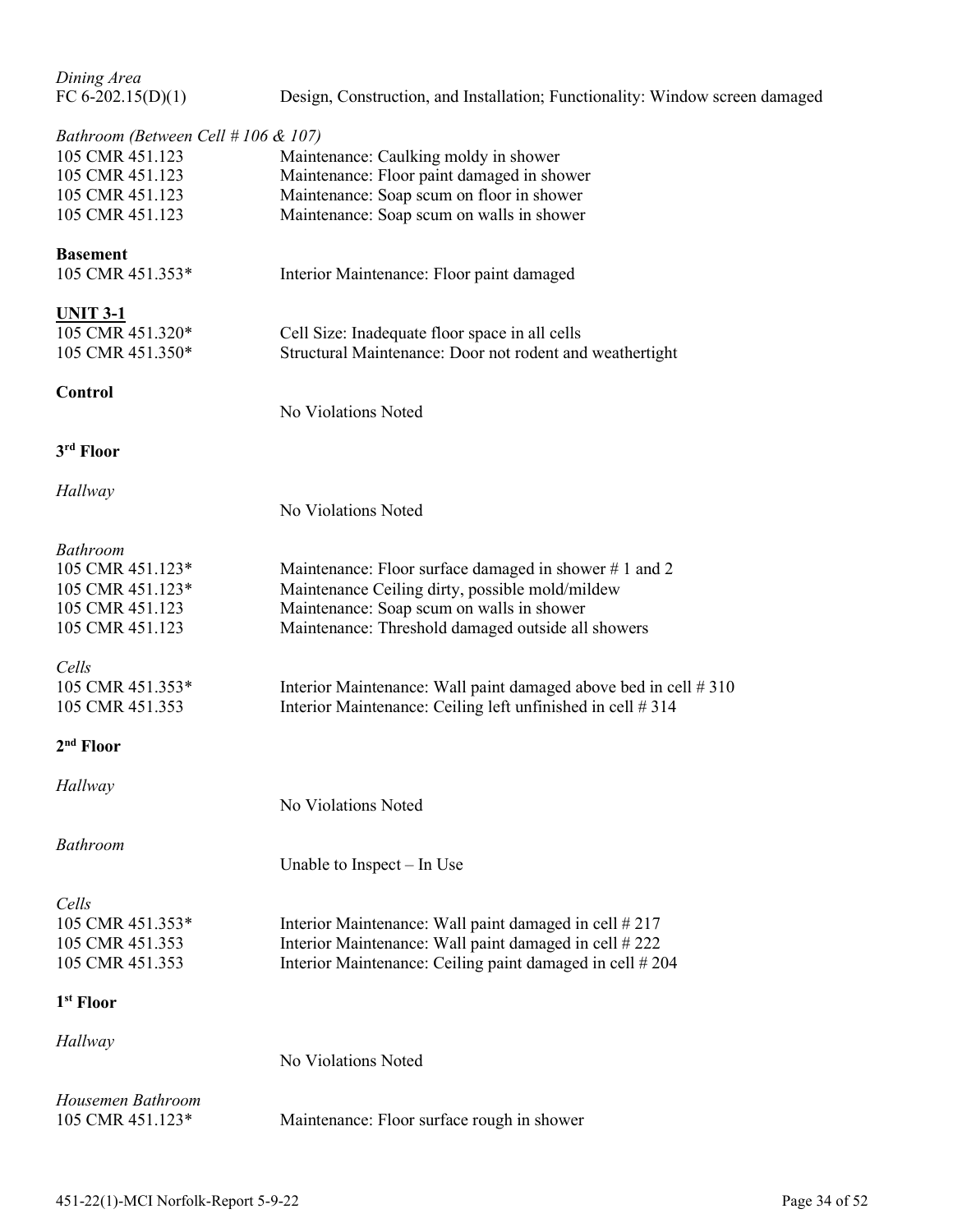| Cells<br>105 CMR 451.353*                               | Interior Maintenance: Wall paint damaged in cell #107                                                                                      |  |
|---------------------------------------------------------|--------------------------------------------------------------------------------------------------------------------------------------------|--|
| Kitchen<br>FC 6-501.11*                                 | Maintenance and Operation; Premises, Structure, Attachments, and Fixtures - Methods:<br>Facility not in good repair, floor left unfinished |  |
| Dining Area                                             | No Violations Noted                                                                                                                        |  |
| Bathroom (Between Cell # 106 & 107)                     | Unable to Inspect – In Use                                                                                                                 |  |
| <b>Basement</b><br>105 CMR 451.353*<br>105 CMR 451.331* | Interior Maintenance: Floor paint damaged<br>Radiators and Heating Pipes: Pipes not insulated properly                                     |  |
| <b>UNIT 3-2</b><br>105 CMR 451.320*<br>105 CMR 451.350* | Cell Size: Inadequate floor space in all cells<br>Structural Maintenance: Door not rodent and weathertight                                 |  |
| Control                                                 | No Violations Noted                                                                                                                        |  |
| 3rd Floor                                               |                                                                                                                                            |  |
| Hallway                                                 | No Violations Noted                                                                                                                        |  |
| <b>Bathroom</b><br>105 CMR 451.123                      | Maintenance: Ceiling dirty above showers                                                                                                   |  |
| <b>Slop Sink</b>                                        | No Violations Noted                                                                                                                        |  |
| Cells                                                   | No Violations Noted                                                                                                                        |  |
| $2nd$ Floor                                             |                                                                                                                                            |  |
| Hallway                                                 | No Violations Noted                                                                                                                        |  |
| <b>Bathroom</b>                                         | Unable to Inspect - In Use                                                                                                                 |  |
| <b>Slop Sink</b>                                        | No Violations Noted                                                                                                                        |  |
| Cells                                                   | No Violations Noted                                                                                                                        |  |
| 1 <sup>st</sup> Floor                                   |                                                                                                                                            |  |
| Hallway                                                 | No Violations Noted                                                                                                                        |  |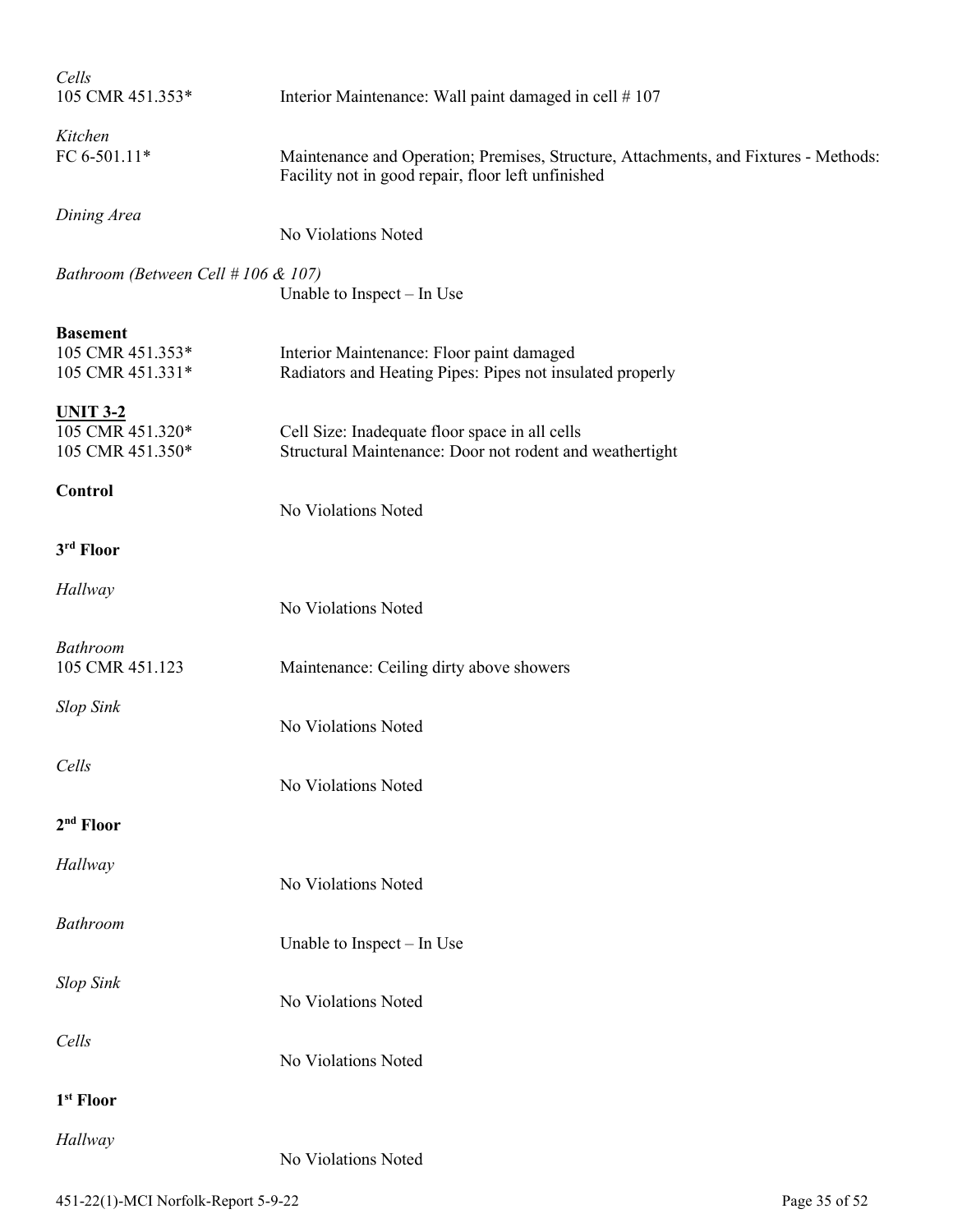| Housemen Bathroom<br>105 CMR 451.123*<br>105 CMR 451.123*<br>105 CMR 451.130                                                                                              | Maintenance: Wall paint damaged in shower<br>Maintenance: Soap scum on walls<br>Plumbing: Plumbing not maintained in good repair, shower head leaking                                                                                                                                                                                                                                                                                                              |
|---------------------------------------------------------------------------------------------------------------------------------------------------------------------------|--------------------------------------------------------------------------------------------------------------------------------------------------------------------------------------------------------------------------------------------------------------------------------------------------------------------------------------------------------------------------------------------------------------------------------------------------------------------|
| <b>Slop Sink</b>                                                                                                                                                          | No Violations Noted                                                                                                                                                                                                                                                                                                                                                                                                                                                |
| Cells                                                                                                                                                                     | No Violations Noted                                                                                                                                                                                                                                                                                                                                                                                                                                                |
| Kitchen                                                                                                                                                                   | No Violations Noted                                                                                                                                                                                                                                                                                                                                                                                                                                                |
| Dining Area                                                                                                                                                               | No Violations Noted                                                                                                                                                                                                                                                                                                                                                                                                                                                |
| CPO's Office                                                                                                                                                              | No Violations Noted                                                                                                                                                                                                                                                                                                                                                                                                                                                |
| Sergeant's Office                                                                                                                                                         | Unable to Inspect - Locked                                                                                                                                                                                                                                                                                                                                                                                                                                         |
| <b>Basement</b>                                                                                                                                                           | No Violations Noted                                                                                                                                                                                                                                                                                                                                                                                                                                                |
| <b>UNIT 3-3</b><br>105 CMR 451.320*<br>105 CMR 451.350*                                                                                                                   | Cell Size: Inadequate floor space in all cells<br>Structural Maintenance: Door not rodent and weathertight                                                                                                                                                                                                                                                                                                                                                         |
| <b>Control</b>                                                                                                                                                            | No Violations Noted                                                                                                                                                                                                                                                                                                                                                                                                                                                |
| 3rd Floor                                                                                                                                                                 |                                                                                                                                                                                                                                                                                                                                                                                                                                                                    |
| Hallway                                                                                                                                                                   | No Violations Noted                                                                                                                                                                                                                                                                                                                                                                                                                                                |
| <b>Bathroom</b><br>105 CMR 451.123*<br>105 CMR 451.123<br>105 CMR 451.123<br>105 CMR 451.130<br>105 CMR 451.123<br>105 CMR 451.123<br>105 CMR 451.130<br>105 CMR 451.123* | Maintenance: Wall paint damaged in shower #1 and 2<br>Maintenance: Soap scum on walls in shower #1 and 2<br>Maintenance: Soap scum on floor in shower $#2$<br>Plumbing: Plumbing not maintained in good repair, drain cover missing in shower $#2$<br>Maintenance: Wet mop stored in bucket<br>Maintenance: Dirty water left in bucket<br>Plumbing: Plumbing not maintained in good repair, shower head leaking in shower $# 1$<br>Maintenance: Wall paint damaged |
| Cells<br>105 CMR 451.141*                                                                                                                                                 | Screens: Screen damaged in cell #306                                                                                                                                                                                                                                                                                                                                                                                                                               |
| 2 <sup>nd</sup> Floor                                                                                                                                                     |                                                                                                                                                                                                                                                                                                                                                                                                                                                                    |
| Hallway                                                                                                                                                                   | No Violations Noted                                                                                                                                                                                                                                                                                                                                                                                                                                                |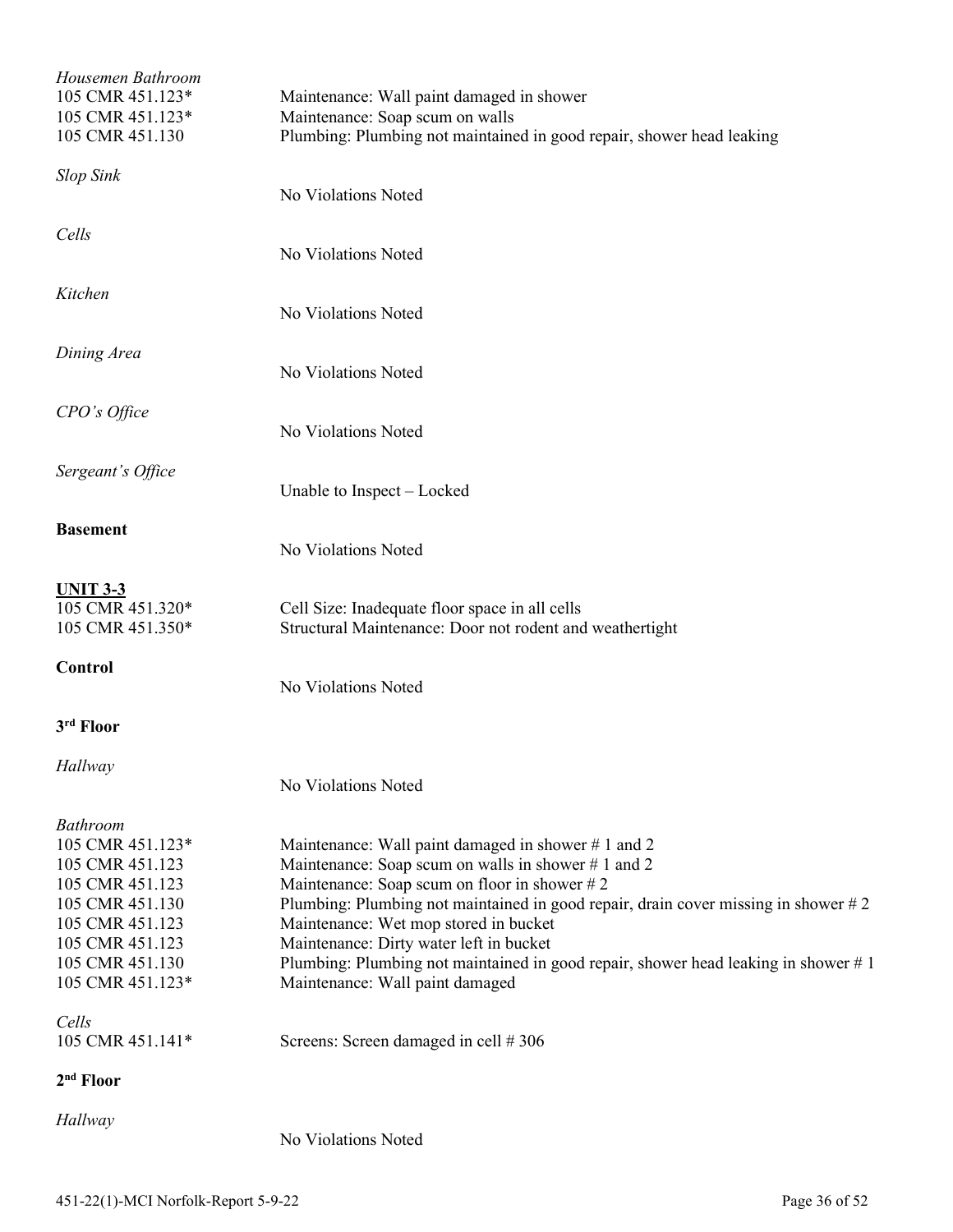| <b>Bathroom</b><br>105 CMR 451.123*<br>105 CMR 451.123*  | Maintenance: Wall paint damaged in shower #1 and 2<br>Maintenance: Soap scum on walls in shower #1 and 2                                                                                                                                                                                              |
|----------------------------------------------------------|-------------------------------------------------------------------------------------------------------------------------------------------------------------------------------------------------------------------------------------------------------------------------------------------------------|
| Cells<br>105 CMR 451.353*<br>105 CMR 451.353             | Interior Maintenance: Ceiling covered with plastic in cell #220<br>Interior Maintenance: Ceiling covered with plastic in cell #221                                                                                                                                                                    |
| 1 <sup>st</sup> Floor                                    |                                                                                                                                                                                                                                                                                                       |
| Housemen Bathroom<br>105 CMR 451.123*<br>105 CMR 451.123 | Maintenance: Soap scum on walls in shower<br>Maintenance: Shower threshold damaged                                                                                                                                                                                                                    |
| Cells                                                    | No Violations Noted                                                                                                                                                                                                                                                                                   |
| Kitchen                                                  | No Violations Noted                                                                                                                                                                                                                                                                                   |
| Dining Area                                              |                                                                                                                                                                                                                                                                                                       |
| FC 6-501.11<br>FC 6-501.11                               | Maintenance and Operation; Premises, Structure, Attachments, and Fixtures - Methods:<br>Facility not in good repair, grille missing on refrigerator<br>Maintenance and Operation; Premises, Structure, Attachments, and Fixtures - Methods:<br>Facility not in good repair, grille missing on freezer |
| Bathroom (Between Cell # 106 & 107)                      | No Violations Noted                                                                                                                                                                                                                                                                                   |
| <b>Basement</b>                                          | No Violations Noted                                                                                                                                                                                                                                                                                   |
| <b>UNIT 4-1</b><br>105 CMR 451.320*<br>105 CMR 451.350*  | Cell Size: Inadequate floor space in all cells<br>Structural Maintenance: Door not rodent and weathertight                                                                                                                                                                                            |
| Control                                                  | No Violations Noted                                                                                                                                                                                                                                                                                   |
| 3rd Floor                                                |                                                                                                                                                                                                                                                                                                       |
| 105 CMR 451.360<br>105 CMR 451.360                       | Protective Measures: Effective measures against the presence of birds on the premises not<br>taken, bird feces covered the exit stairwell platform<br>Protective Measures: Effective measures against the presence of birds on the premises not<br>taken, dead bird observed on stairwell             |
| Hallway                                                  | No Violations Noted                                                                                                                                                                                                                                                                                   |
| <b>Bathroom</b>                                          |                                                                                                                                                                                                                                                                                                       |
|                                                          | Unable to Inspect – In Use                                                                                                                                                                                                                                                                            |
| <b>Slop Sink</b>                                         | No Violations Noted                                                                                                                                                                                                                                                                                   |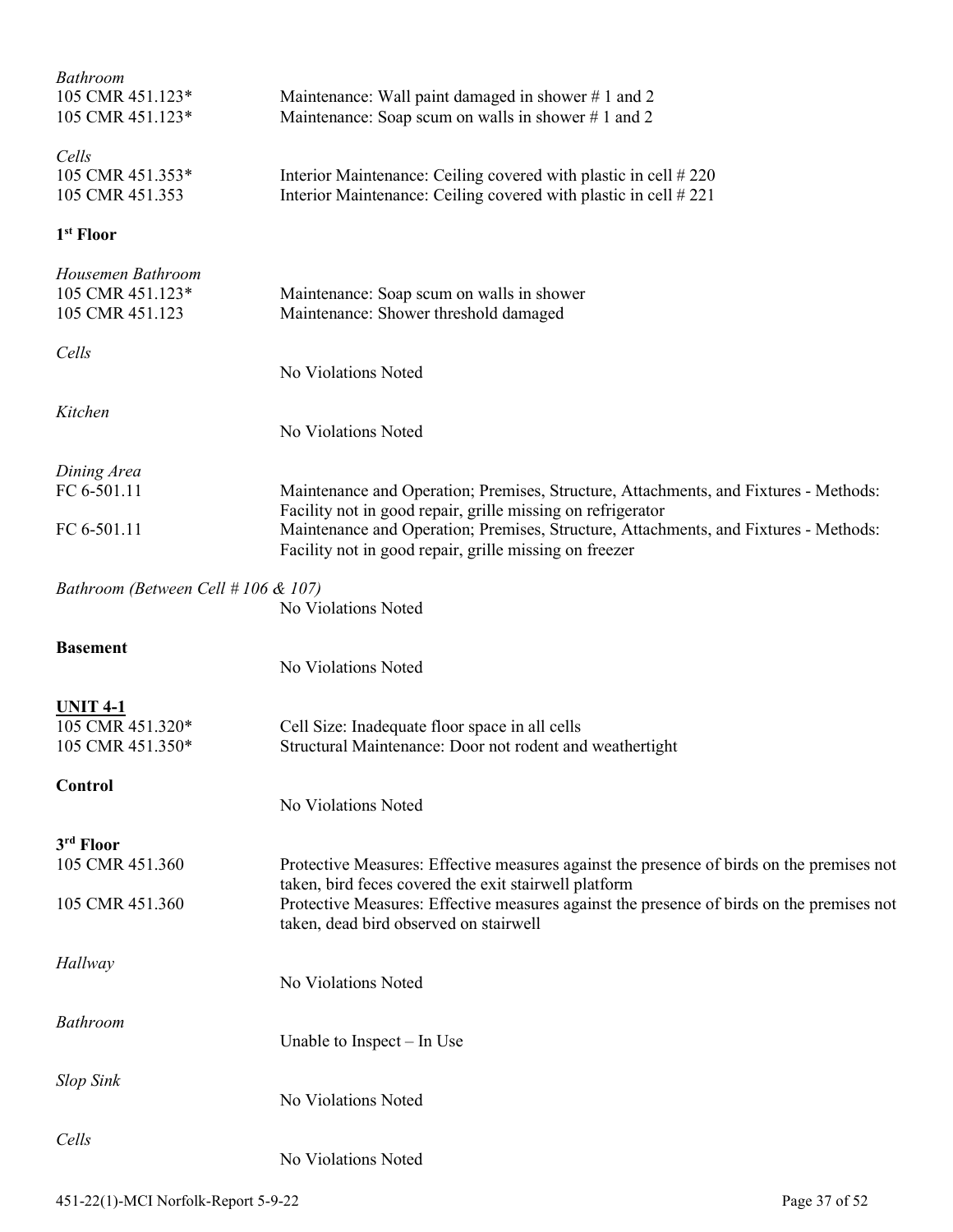| Hallway                                                 | No Violations Noted                                                                                                                                |
|---------------------------------------------------------|----------------------------------------------------------------------------------------------------------------------------------------------------|
| <b>Bathroom</b>                                         | Unable to Inspect $-$ In Use                                                                                                                       |
| <b>Slop Sink</b>                                        | No Violations Noted                                                                                                                                |
| Cells                                                   | No Violations Noted                                                                                                                                |
| 1 <sup>st</sup> Floor                                   |                                                                                                                                                    |
| Hallway                                                 | No Violations Noted                                                                                                                                |
| Housemen Bathroom                                       | Unable to Inspect $-$ In Use                                                                                                                       |
| <b>Slop Sink</b>                                        | No Violations Noted                                                                                                                                |
| Cells<br>105 CMR 451.353                                | Interior Maintenance: Ceiling water stained in cell #106                                                                                           |
| Kitchen<br>FC 6-501.11                                  | Maintenance and Operation; Premises, Structure, Attachments, and Fixtures - Methods:<br>Facility not in good repair, warewash machine out-of-order |
| Dining Area<br>FC 6-501.11                              | Maintenance and Operation; Premises, Structure, Attachments, and Fixtures - Methods:<br>Facility not in good repair, gaskets damaged on freezer    |
| Bathroom (Between Cell # 106 & 107)<br>105 CMR 451.123  | Maintenance: Shower threshold damaged                                                                                                              |
| <b>Basement</b><br>105 CMR 451.130<br>105 CMR 451.353   | Plumbing: Plumbing not maintained in good repair, ceiling pipe leaking<br>Interior Maintenance: Standing water on floor                            |
| <b>UNIT 4-2</b><br>105 CMR 451.320*<br>105 CMR 451.350* | Cell Size: Inadequate floor space in all cells<br>Structural Maintenance: Door not rodent and weathertight                                         |
| Control<br>105 CMR 451.200                              | Food Storage, Preparation and Service: Food storage not in compliance with<br>105 CMR 590.000, no functioning thermometer in refrigerator          |
| 3rd Floor                                               |                                                                                                                                                    |
| Hallway                                                 | No Violations Noted                                                                                                                                |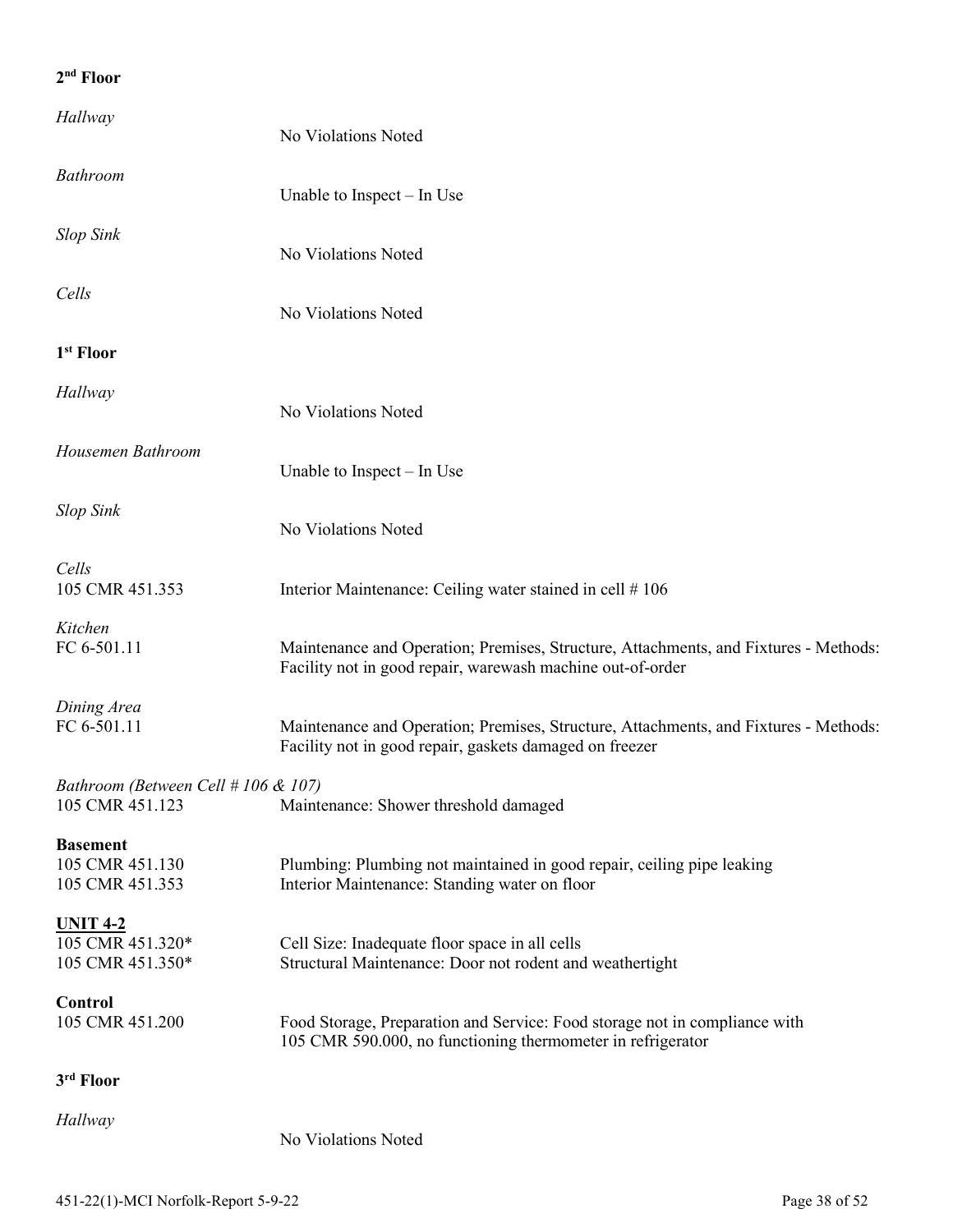| <b>Bathroom</b><br>105 CMR 451.130<br>105 CMR 451.123*<br>105 CMR 451.123<br>105 CMR 451.130 | Hot Water: Shower water temperature $95^{\circ}$ F in shower # 1<br>Maintenance: Soap scum on walls in shower $# 2$<br>Maintenance: Soap scum on walls in shower $# 1$<br>Plumbing: Plumbing not maintained in good repair, drain cover missing in showers                                     |
|----------------------------------------------------------------------------------------------|------------------------------------------------------------------------------------------------------------------------------------------------------------------------------------------------------------------------------------------------------------------------------------------------|
| <b>Slop Sink</b><br>105 CMR 451.353*                                                         | Interior Maintenance: Wall paint damaged                                                                                                                                                                                                                                                       |
| Cells<br>105 CMR 451.353*                                                                    | Interior Maintenance: Wall surface damaged in cell # 311                                                                                                                                                                                                                                       |
| 2 <sup>nd</sup> Floor                                                                        |                                                                                                                                                                                                                                                                                                |
| Hallway                                                                                      | No Violations Noted                                                                                                                                                                                                                                                                            |
| <b>Bathroom</b><br>105 CMR 451.123*<br>105 CMR 451.123*<br>105 CMR 451.123                   | Maintenance: Soap scum on walls in shower #1 and 2<br>Maintenance: Wall paint damaged in shower #1<br>Maintenance: Wall dirty above showers, possible mold/mildew                                                                                                                              |
| <b>Slop Sink</b>                                                                             | No Violations Noted                                                                                                                                                                                                                                                                            |
| Cells                                                                                        | No Violations Noted                                                                                                                                                                                                                                                                            |
| 1 <sup>st</sup> Floor                                                                        |                                                                                                                                                                                                                                                                                                |
| Hallway                                                                                      | No Violations Noted                                                                                                                                                                                                                                                                            |
| Housemen Bathroom<br>105 CMR 451.123*                                                        | Maintenance: Soap scum on floor around drain in shower                                                                                                                                                                                                                                         |
| <b>Slop Sink</b><br>105 CMR 451.350*                                                         | Structural Maintenance: Ceiling paint damaged                                                                                                                                                                                                                                                  |
| Cells                                                                                        | No Violations Noted                                                                                                                                                                                                                                                                            |
| Kitchen<br>FC 6-501.12(A)*<br>FC 6-501.11*                                                   | Maintenance and Operation; Premises, Structure, Attachments, and Fixtures - Methods:<br>Facility not cleaned as often as necessary, sprayer head dirty<br>Maintenance and Operation; Premises, Structure, Attachments, and Fixtures - Methods:<br>Facility not in good repair, cabinets rusted |
| Dining Area                                                                                  | No Violations Noted                                                                                                                                                                                                                                                                            |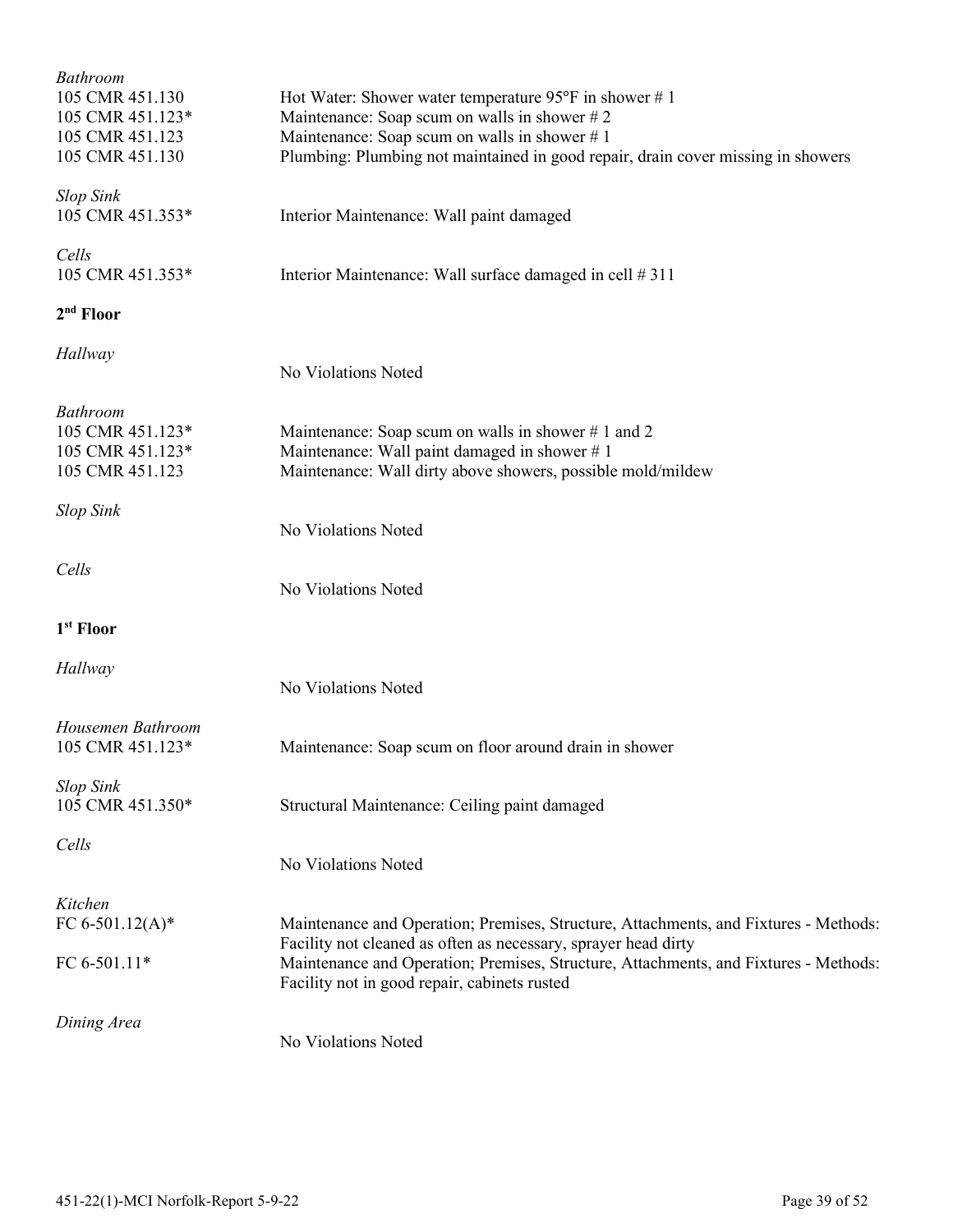| $CPO's$ Office #1<br>105 CMR 451.200                                        | Food Storage, Preparation and Service: Food preparation not in compliance with                                                                                                                 |  |
|-----------------------------------------------------------------------------|------------------------------------------------------------------------------------------------------------------------------------------------------------------------------------------------|--|
| 105 CMR 451.200                                                             | 105 CMR 590.000, interior of microwave oven dirty<br>Food Storage, Preparation and Service: Food storage not in compliance with<br>105 CMR 590.000, no functioning thermometer in refrigerator |  |
| 105 CMR 451.353                                                             | Interior Maintenance: Ceiling water stained                                                                                                                                                    |  |
| CPO's Office #2<br>105 CMR 451.353                                          | Interior Maintenance: Faucet fixture loose at handwash sink                                                                                                                                    |  |
| Sergeant's Office                                                           | No Violations Noted                                                                                                                                                                            |  |
| Bathroom (In Sergeant's & CPO's Office)<br>No Violations Noted              |                                                                                                                                                                                                |  |
| <b>Basement</b>                                                             | No Violations Noted                                                                                                                                                                            |  |
| <u>UNIT 4-3</u><br>105 CMR 451.320*<br>105 CMR 451.350*<br>105 CMR 451.353* | Cell Size: Inadequate floor space in all cells<br>Structural Maintenance: Door not rodent and weathertight<br>Interior Maintenance: Door damaged at entrance                                   |  |
| Control                                                                     | No Violations Noted                                                                                                                                                                            |  |
| 3rd Floor                                                                   |                                                                                                                                                                                                |  |
| Hallway                                                                     | No Violations Noted                                                                                                                                                                            |  |
| Bathroom with shower<br>105 CMR 451.130                                     | Plumbing: Plumbing not maintained in good repair, shower head leaking in<br>shower $# 1$ and 2                                                                                                 |  |
| 105 CMR 451.123*<br>105 CMR 451.123<br>105 CMR 451.123                      | Maintenance: Shower partition damaged<br>Maintenance: Soap scum on walls in shower #1 and 2<br>Maintenance: Soap scum on floor in shower #1 and 2                                              |  |
| Bathroom #305                                                               | No Violations Noted                                                                                                                                                                            |  |
| Cells                                                                       | No Violations Noted                                                                                                                                                                            |  |
| <b>Slop Sink</b>                                                            | No Violations Noted                                                                                                                                                                            |  |
| $2nd$ Floor                                                                 |                                                                                                                                                                                                |  |
| Hallway                                                                     | No Violations Noted                                                                                                                                                                            |  |
| Bathroom with shower                                                        | Unable to Inspect – In Use                                                                                                                                                                     |  |
|                                                                             |                                                                                                                                                                                                |  |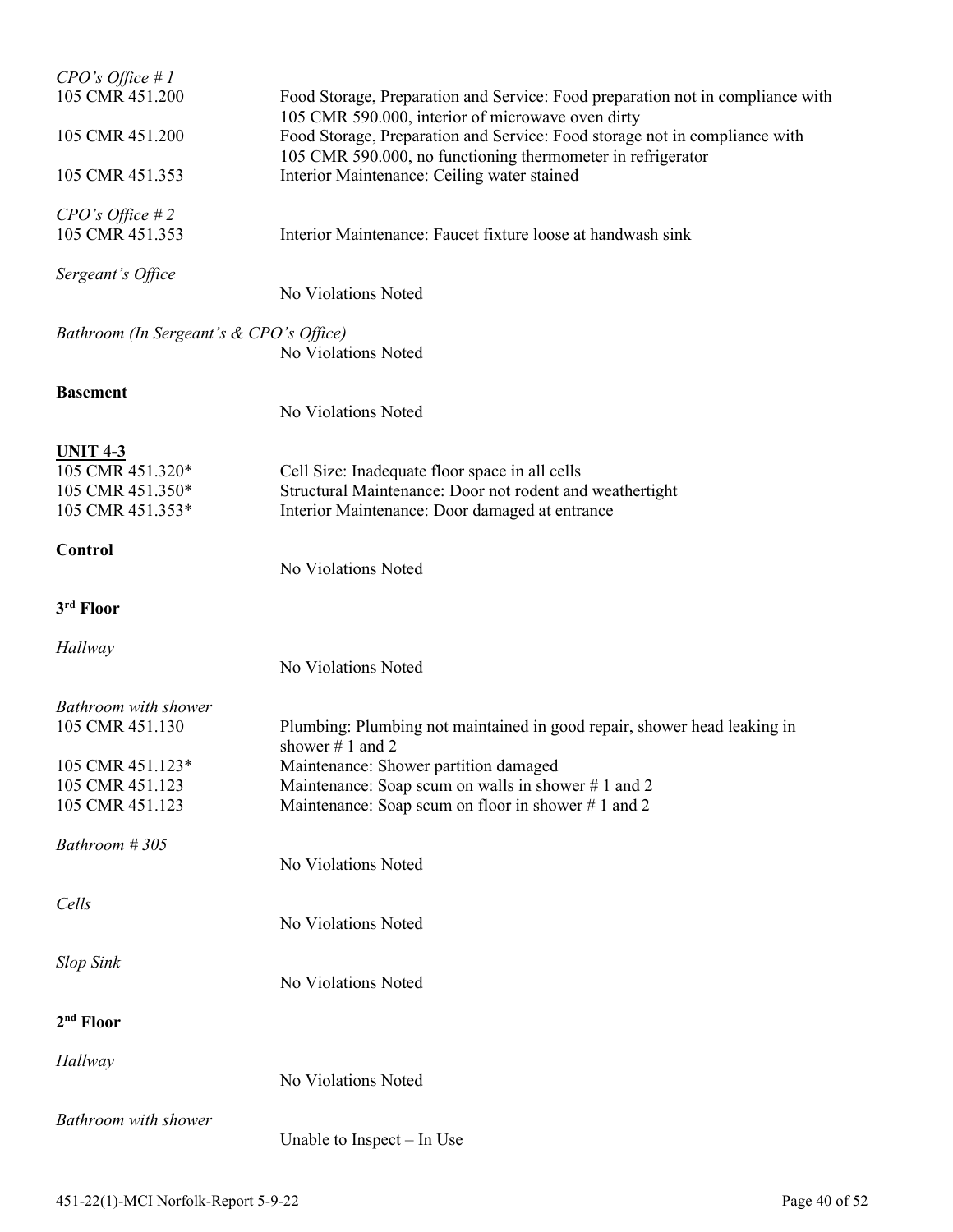| Cells                                                                                                           | No Violations Noted                                                                                                                                                  |
|-----------------------------------------------------------------------------------------------------------------|----------------------------------------------------------------------------------------------------------------------------------------------------------------------|
| <b>Slop Sink</b><br>105 CMR 451.130*                                                                            | Plumbing: Plumbing not maintained in good repair, faucet leaking                                                                                                     |
| Bathroom #207<br>105 CMR 451.130                                                                                | Plumbing: Plumbing not maintained in good repair, hot water control loose at handwash<br>sink                                                                        |
| 1 <sup>st</sup> Floor                                                                                           |                                                                                                                                                                      |
| Hallway                                                                                                         | No Violations Noted                                                                                                                                                  |
| Housemen Bathroom<br>105 CMR 451.123*                                                                           | Maintenance: Soap scum on walls in shower                                                                                                                            |
| <b>Slop Sink</b><br>105 CMR 451.353*                                                                            | Interior Maintenance: Floor paint damaged                                                                                                                            |
| Cells<br>105 CMR 451.350*                                                                                       | Structural Maintenance: Ceiling water damaged in cell #108                                                                                                           |
| Kitchen                                                                                                         | No Violations Noted                                                                                                                                                  |
| Dining Area<br>105 CMR 451.353                                                                                  | Interior Maintenance: Wall paint damaged near wall mounted phones                                                                                                    |
| Bathroom (Between Cell # 106 & 107)<br>105 CMR 451.123<br>105 CMR 451.123<br>105 CMR 451.123<br>105 CMR 451.123 | Maintenance: Shower threshold damaged<br>Maintenance: Floor surface damaged in shower<br>Maintenance: Soap scum on walls in shower<br>Maintenance: Ceiling dirty     |
| <b>Basement</b>                                                                                                 | No Violations Noted                                                                                                                                                  |
| <b>UNIT 6-1</b><br>105 CMR 451.320*<br>105 CMR 451.350*<br>105 CMR 451.353*                                     | Cell Size: Inadequate floor space in all cells<br>Structural Maintenance: Door not rodent and weathertight<br>Interior Maintenance: Stair treads damaged at entrance |
| Control<br>105 CMR 451.123*                                                                                     | Maintenance: Wall rusted around toilet                                                                                                                               |
| 3rd Floor                                                                                                       |                                                                                                                                                                      |
| Hallway                                                                                                         | No Violations Noted                                                                                                                                                  |
| <b>Bathroom</b><br>105 CMR 451.123*<br>105 CMR 451.123                                                          | Maintenance: Access panel damaged under urinal<br>Maintenance: Soap scum on curtain in shower #1 and 2                                                               |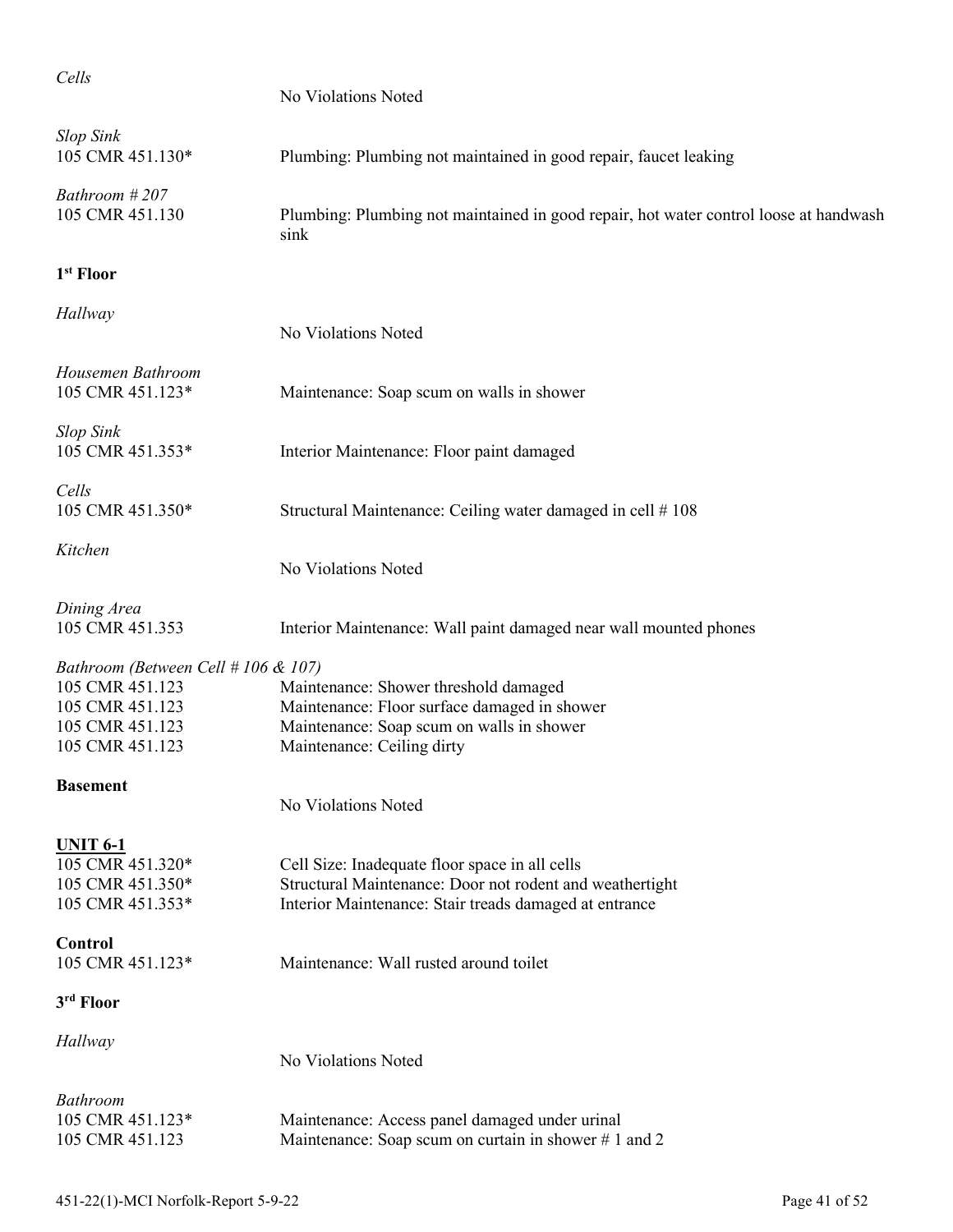| <b>Slop Sink</b>                                                              | No Violations Noted                                                                                                                                    |
|-------------------------------------------------------------------------------|--------------------------------------------------------------------------------------------------------------------------------------------------------|
| Cells                                                                         | No Violations Noted                                                                                                                                    |
| Fire Exit Room<br>105 CMR 451.353*<br>105 CMR 451.353                         | Interior Maintenance: Wall surface damaged<br>Interior Maintenance: Floor tiles damaged                                                                |
| 2 <sup>nd</sup> Floor                                                         |                                                                                                                                                        |
| Hallway                                                                       | No Violations Noted                                                                                                                                    |
| <b>Bathroom</b><br>105 CMR 451.123*                                           | Maintenance: Floor paint damaged                                                                                                                       |
| <b>Slop Sink</b>                                                              | No Violations Noted                                                                                                                                    |
| Cells<br>105 CMR 451.350                                                      | Structural Maintenance: Window damaged in cell #209                                                                                                    |
| Fire Exit Room<br>105 CMR 451.353                                             | Interior Maintenance: Baseboard damaged                                                                                                                |
| 1 <sup>st</sup> Floor                                                         |                                                                                                                                                        |
| Hallway                                                                       | No Violations Noted                                                                                                                                    |
| Housemen Bathroom<br>105 CMR 451.123*                                         | Maintenance: Floor surface damaged                                                                                                                     |
| Cells<br>105 CMR 451.350*                                                     | Structural Maintenance: Window damaged in cell #102                                                                                                    |
| Bathroom (Between cell $# 105 \& 106$ )<br>105 CMR 451.123<br>105 CMR 451.130 | Maintenance: Wall paint damaged in shower<br>Plumbing: Plumbing not maintained in good repair, shower head leaking                                     |
| Kitchen<br>FC 6-501.11*                                                       | Maintenance and Operation; Premises, Structure, Attachments, and Fixtures - Methods:<br>Facility not in good repair, floor tiles damaged               |
| FC 4-501.114(A)                                                               | Maintenance and Operation; Equipment: Chlorine Sanitizer solution tested lower than<br>recommended concentration in warewash machine                   |
| Dining Area                                                                   |                                                                                                                                                        |
| FC 6-501.11*                                                                  | Maintenance and Operation; Premises, Structure, Attachments, and Fixtures - Methods:<br>Facility not in good repair, tabletops damaged                 |
| FC 6-501.11*                                                                  | Maintenance and Operation; Premises, Structure, Attachments, and Fixtures - Methods:<br>Facility not in good repair, ceiling surface damaged           |
| FC 6-501.11                                                                   | Maintenance and Operation; Premises, Structure, Attachments, and Fixtures - Methods:<br>Facility not in good repair, grill not secured on refrigerator |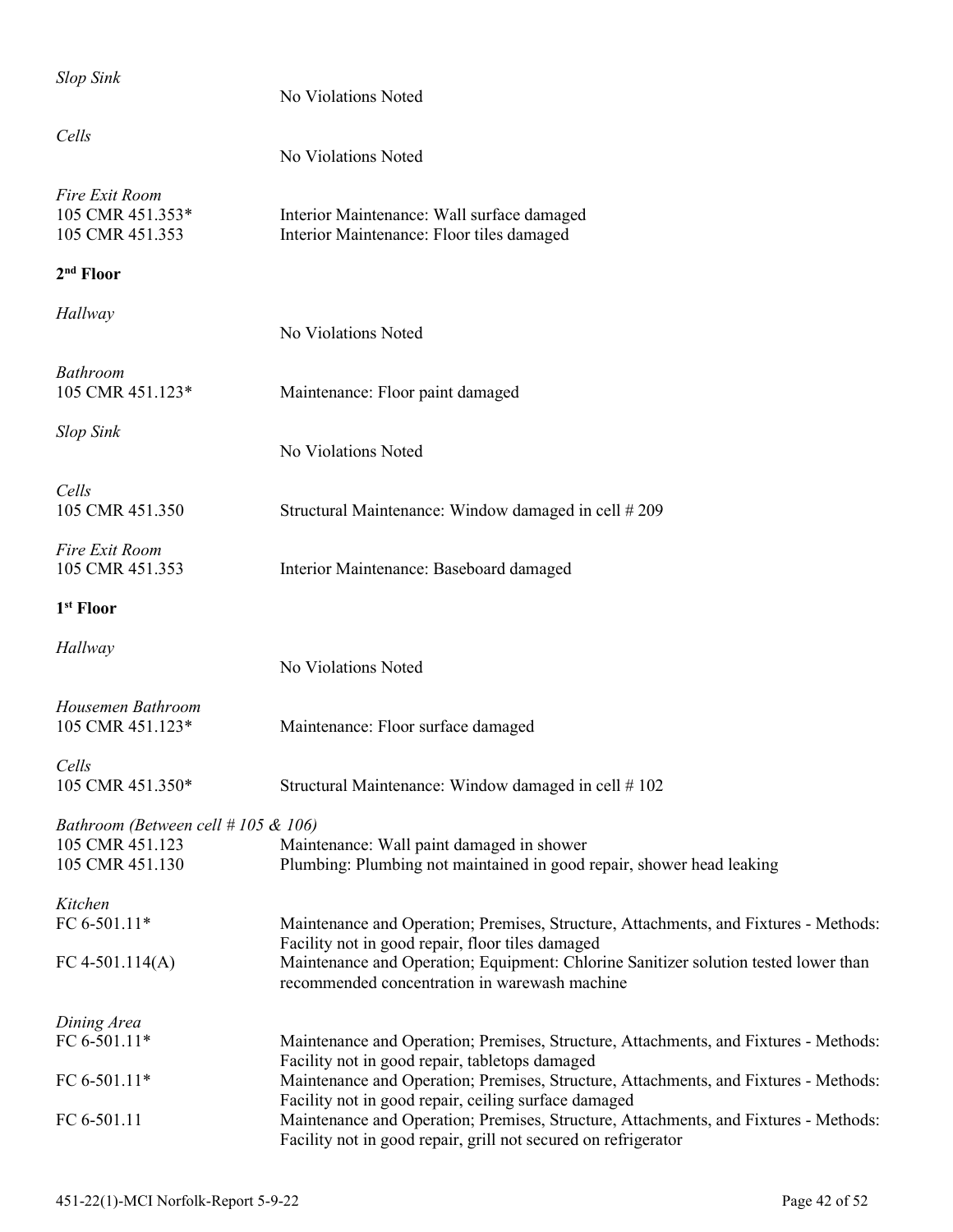| <b>Basement</b><br>105 CMR 451.353*                          | Interior Maintenance: Floor paint damaged                                                                                                    |
|--------------------------------------------------------------|----------------------------------------------------------------------------------------------------------------------------------------------|
| <b>UNIT 6-2</b><br>105 CMR 451.320*                          | Cell Size: Inadequate floor space in all cells                                                                                               |
| Control<br>105 CMR 451.200                                   | Food Storage, Preparation and Service: Food storage not in compliance with<br>105 CMR 590.000, excessive ice build-up observed in freezer    |
| 3rd Floor                                                    |                                                                                                                                              |
| Hallway                                                      | No Violations Noted                                                                                                                          |
| Bathroom                                                     | Unable to Inspect – In Use                                                                                                                   |
| Cells                                                        | No Violations Noted                                                                                                                          |
| <b>Slop Sink</b>                                             | No Violations Noted                                                                                                                          |
| $2nd$ Floor                                                  |                                                                                                                                              |
| Hallway                                                      | No Violations Noted                                                                                                                          |
| <b>Bathroom</b>                                              | Unable to Inspect – In Use                                                                                                                   |
| <b>Slop Sink</b><br>105 CMR 451.353*                         | Interior Maintenance: Wall surface damaged around sink                                                                                       |
| Cells<br>105 CMR 451.350*<br>105 CMR 451.353                 | Structural Maintenance: Exterior window cracked in cell #214<br>Interior Maintenance: Ceiling access panel not secured properly in cell #216 |
| Fire Exit Room<br>105 CMR 451.353                            | Interior Maintenance: Floor tiles damaged                                                                                                    |
| 1 <sup>st</sup> Floor                                        |                                                                                                                                              |
| Hallway                                                      | No Violations Noted                                                                                                                          |
| Housemen Bathroom<br>105 CMR 451.353                         | Interior Maintenance: Wall damaged near urinal                                                                                               |
| Cells                                                        | No Violations Noted                                                                                                                          |
| Bathroom (Between cell $\# 105 \& 106$ )<br>105 CMR 451.123* | Maintenance: Soap scum on walls in shower                                                                                                    |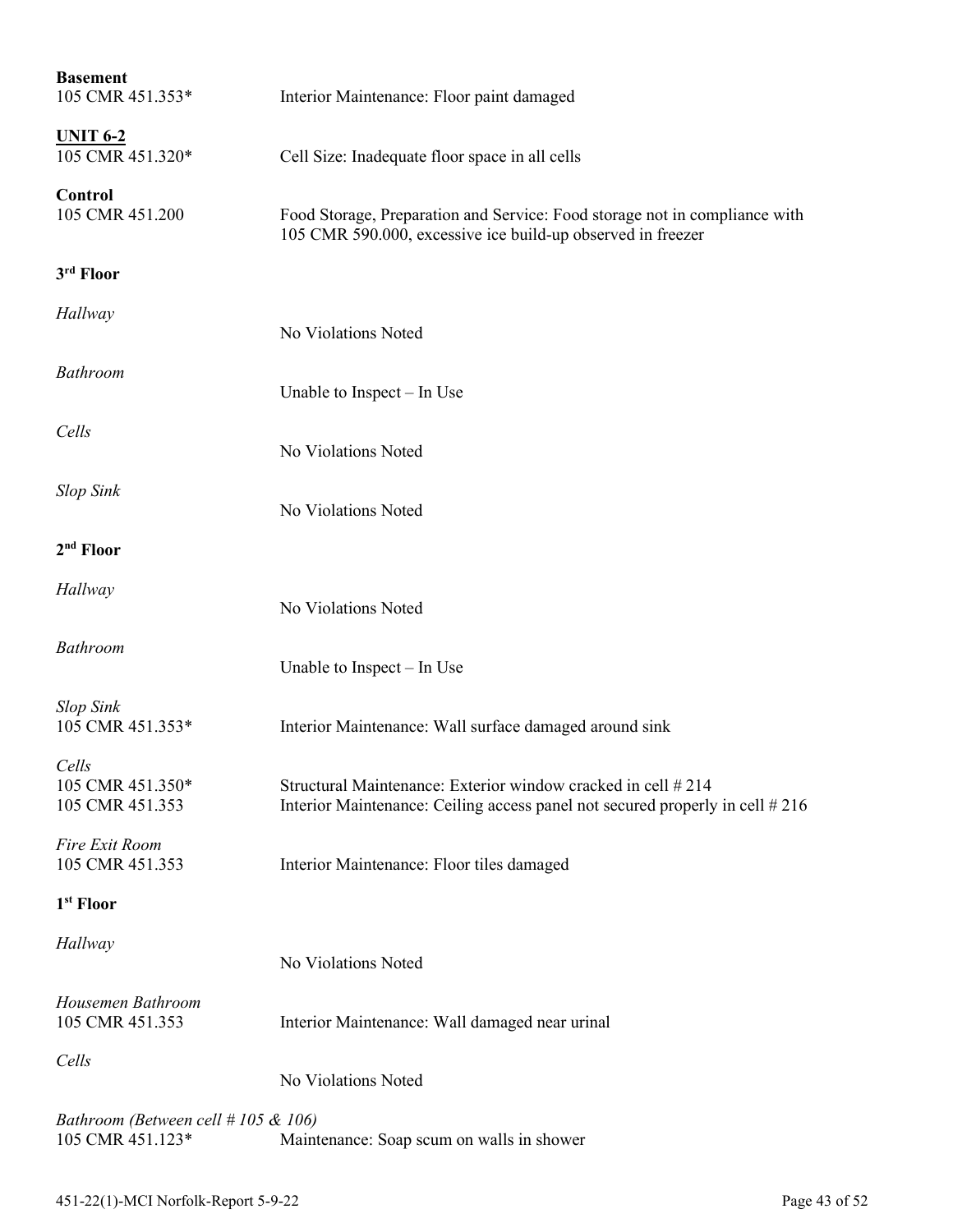| Kitchen                              |                                                                                                                                                                     |
|--------------------------------------|---------------------------------------------------------------------------------------------------------------------------------------------------------------------|
| FC 6-501.12(A)*                      | Maintenance and Operation; Premises, Structure, Attachments, and Fixtures - Methods:<br>Facility not cleaned as often as necessary, ceiling dirty                   |
| FC 6-501.12(A)*                      | Maintenance and Operation; Premises, Structure, Attachments, and Fixtures - Methods:<br>Facility not cleaned as often as necessary, sprayer head dirty              |
| Dining Area                          |                                                                                                                                                                     |
| FC 6-501.11*                         | Maintenance and Operation; Premises, Structure, Attachments, and Fixtures - Methods:<br>Facility not in good repair, tabletops damaged                              |
| FC 4-501.11(B)*                      | Maintenance and Operation, Equipment: Equipment components not maintained in a<br>state of good repair, freezer gaskets damaged                                     |
| FC 6-501.11                          | Maintenance and Operation; Premises, Structure, Attachments, and Fixtures - Methods:<br>Facility not in good repair, window cracked on entrance door to dining room |
| <b>Basement</b>                      |                                                                                                                                                                     |
|                                      | No Violations Noted                                                                                                                                                 |
| <b>UNIT 6-3</b>                      |                                                                                                                                                                     |
| 105 CMR 451.320*<br>105 CMR 451.350* | Cell Size: Inadequate floor space in all cells                                                                                                                      |
|                                      | Structural Maintenance: Door not rodent and weathertight                                                                                                            |
| <b>Control</b>                       | No Violations Noted                                                                                                                                                 |
|                                      |                                                                                                                                                                     |
| 3rd Floor                            |                                                                                                                                                                     |
| Hallway                              |                                                                                                                                                                     |
|                                      | No Violations Noted                                                                                                                                                 |
| Bathroom                             | Unable to Inspect Shower # 1 and $2 - \text{In Use}$                                                                                                                |
| 105 CMR 451.123*                     | Maintenance: Wall surface damaged around urinals                                                                                                                    |
| 105 CMR 451.130                      | Plumbing: Plumbing not maintained in good repair, urinal #2 out-of-order                                                                                            |
| Cells                                |                                                                                                                                                                     |
| 105 CMR 451.353                      | Interior Maintenance: Wall paint damaged in cell # 310                                                                                                              |
| $2nd$ Floor                          |                                                                                                                                                                     |
| Hallway                              |                                                                                                                                                                     |
|                                      | No Violations Noted                                                                                                                                                 |
| <b>Bathroom</b>                      |                                                                                                                                                                     |
| 105 CMR 451.123*                     | Maintenance: Floor paint damaged                                                                                                                                    |
| 105 CMR 451.123*                     | Maintenance: Wall paint damaged in shower #1 and 2                                                                                                                  |
| 105 CMR 451.123*                     | Maintenance: Floor damaged in shower #1 and 2                                                                                                                       |
| 105 CMR 451.130*<br>105 CMR 451.130  | Plumbing: Plumbing not maintained in good repair, shower head leaking in shower $#2$                                                                                |
| 105 CMR 451.123*                     | Plumbing: Plumbing not maintained in good repair, ceiling pipe leaking<br>Maintenance: Ceiling dirty, possible mold/mildew                                          |
| Cells                                |                                                                                                                                                                     |
| 105 CMR 451.350*                     | Structural Maintenance: Ceiling water damaged near pipe in cell # 204                                                                                               |
| 1 <sup>st</sup> Floor                |                                                                                                                                                                     |
| Hallway                              |                                                                                                                                                                     |
|                                      |                                                                                                                                                                     |

No Violations Noted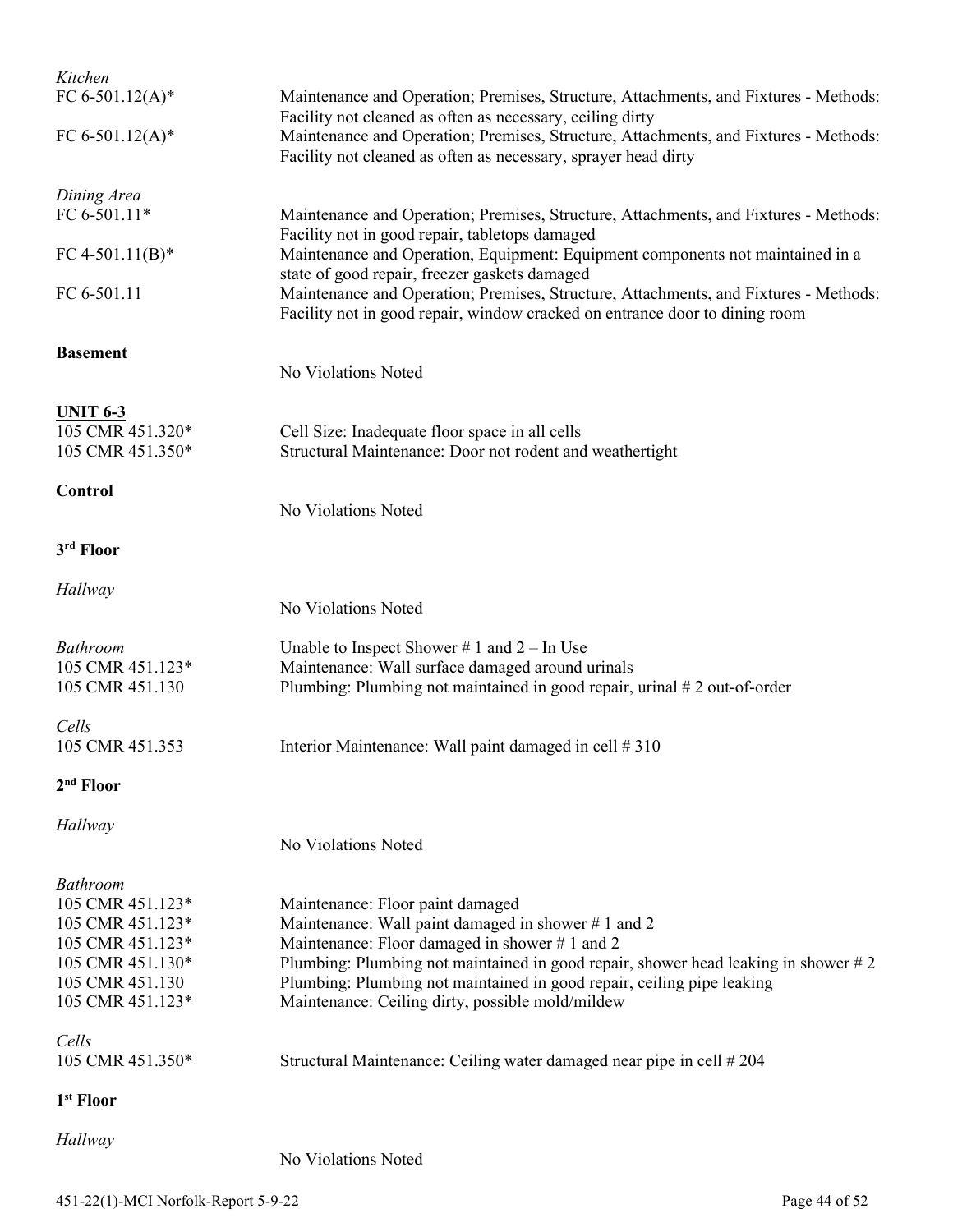| Housemen Bathroom<br>105 CMR 451.123*<br>105 CMR 451.123*<br>105 CMR 451.123*                   | Maintenance: Floor paint damaged<br>Maintenance: Soap scum on walls in shower<br>Maintenance: Wall paint damaged in shower                                                                                   |
|-------------------------------------------------------------------------------------------------|--------------------------------------------------------------------------------------------------------------------------------------------------------------------------------------------------------------|
| Cells                                                                                           | No Violations Noted                                                                                                                                                                                          |
| Kitchen                                                                                         | No Violations Noted                                                                                                                                                                                          |
| Dining Area                                                                                     | No Violations Noted                                                                                                                                                                                          |
| CPO's Office                                                                                    | No Violations Noted                                                                                                                                                                                          |
| Bathroom (In Sergeant's & CPO's Office)                                                         | No Violations Noted                                                                                                                                                                                          |
| Sergeant's Office                                                                               | No Violations Noted                                                                                                                                                                                          |
| <b>Basement</b>                                                                                 | No Violations Noted                                                                                                                                                                                          |
| <u>UNIT 7-1</u><br>105 CMR 451.320*                                                             | Cell Size: Inadequate floor space in all cells                                                                                                                                                               |
| Control                                                                                         | No Violations Noted                                                                                                                                                                                          |
| 3 <sup>rd</sup> Floor                                                                           |                                                                                                                                                                                                              |
| Hallway                                                                                         | No Violations Noted                                                                                                                                                                                          |
| <b>Bathroom</b><br>105 CMR 451.123*<br>105 CMR 451.123*<br>105 CMR 451.123*<br>105 CMR 451.123* | Maintenance: Wall paint damaged in shower #1 and 2<br>Maintenance: Floor paint damaged throughout<br>Maintenance: Floor paint damaged in shower #1 and 2<br>Maintenance: Ceiling dirty, possible mold/mildew |
| <b>Slop Sink</b>                                                                                | No Violations Noted                                                                                                                                                                                          |
| Cells                                                                                           | No Violations Noted                                                                                                                                                                                          |
| 2 <sup>nd</sup> Floor                                                                           |                                                                                                                                                                                                              |
| Hallway                                                                                         | No Violations Noted                                                                                                                                                                                          |
| <b>Bathroom</b>                                                                                 | Unable to Inspect $-$ In Use                                                                                                                                                                                 |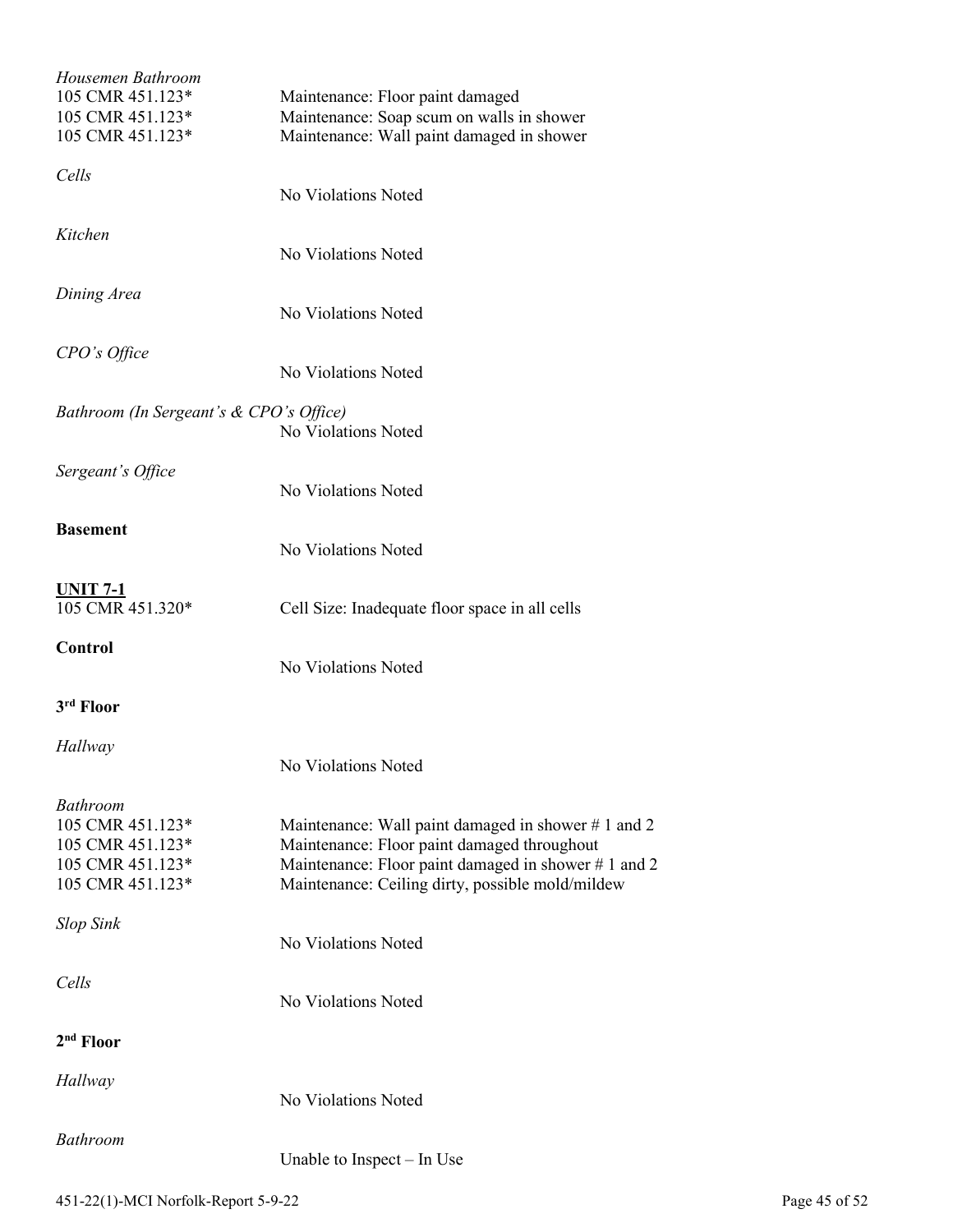| <b>Slop Sink</b>                                                                               | No Violations Noted                                                                                                                                                                                                         |
|------------------------------------------------------------------------------------------------|-----------------------------------------------------------------------------------------------------------------------------------------------------------------------------------------------------------------------------|
| Cells                                                                                          | No Violations Noted                                                                                                                                                                                                         |
| 1 <sup>st</sup> Floor                                                                          |                                                                                                                                                                                                                             |
| Hallway                                                                                        | No Violations Noted                                                                                                                                                                                                         |
| Housemen Bathroom<br>105 CMR 451.123*<br>105 CMR 451.123<br>105 CMR 451.123<br>105 CMR 451.123 | Maintenance: Floor surface rough in shower<br>Maintenance: Soap scum on walls in shower<br>Maintenance: Soap scum on floor in shower<br>Maintenance: Wall damaged in toilet stall                                           |
| <b>Slop Sink</b>                                                                               | No Violations Noted                                                                                                                                                                                                         |
| Cells                                                                                          | No Violations Noted                                                                                                                                                                                                         |
| Kitchen<br>FC $5-205.15(B)$<br>FC 3-304.14 $(B)(2)$                                            | Plumbing System; Operation and Maintenance: Plumbing system not maintained in good<br>repair, warewash machine leaking underneath<br>Preventing Contamination from Linens: Dirty wet cloth stored in empty sanitizer bucket |
| Dining Area                                                                                    | No Violations Noted                                                                                                                                                                                                         |
| Bathroom (Between Cell # 106 & 107)<br>105 CMR 451.123                                         | Maintenance: Shower threshold damaged                                                                                                                                                                                       |
| Library<br>105 CMR 451.353                                                                     | Interior Maintenance: Floor tiles missing                                                                                                                                                                                   |
| <b>Basement</b>                                                                                | No Violations Noted                                                                                                                                                                                                         |
| <b>UNIT 7-2</b><br>105 CMR 451.320*<br>105 CMR 451.350*                                        | Cell Size: Inadequate floor space in all cells<br>Structural Maintenance: Door not rodent and weathertight                                                                                                                  |
| Control<br>105 CMR 451.353*                                                                    | Interior Maintenance: Floor surface damaged                                                                                                                                                                                 |
| 3rd Floor                                                                                      |                                                                                                                                                                                                                             |
| Hallway                                                                                        | No Violations Noted                                                                                                                                                                                                         |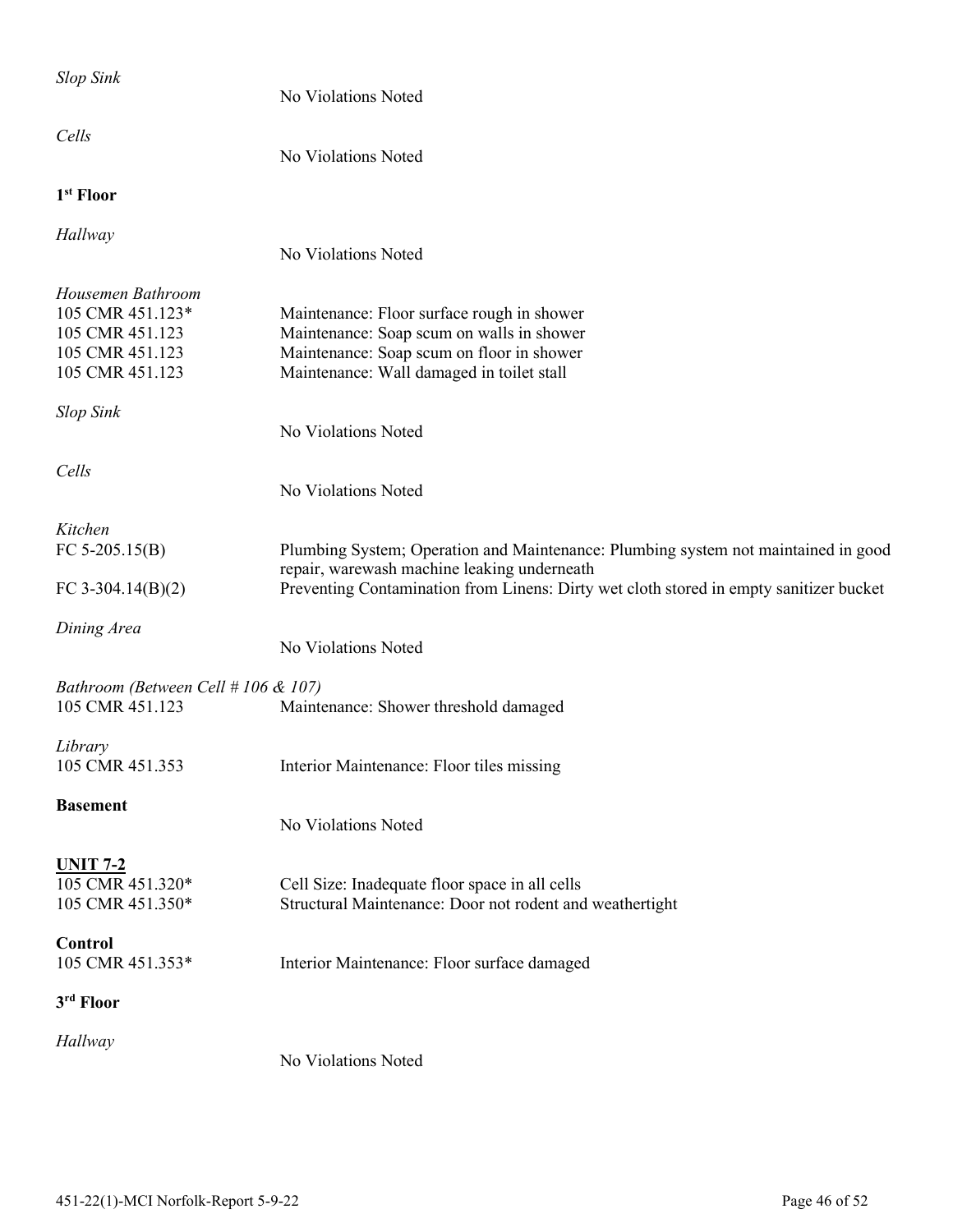| <b>Bathroom</b><br>105 CMR 451.123<br>105 CMR 451.130<br>105 CMR 451.123<br>105 CMR 451.123<br>105 CMR 451.123                                                    | Maintenance: Ceiling dirty, possible mold/mildew<br>Plumbing: Plumbing not maintained in good repair, faucet leaking at handwash sink #1<br>Maintenance: Soap scum on walls in shower $# 1$ and 2<br>Maintenance: Soap scum on floor in shower #2<br>Maintenance: Handwash sink frame rusted and damaged at handwash sink $# 3$                                                                                                                                       |
|-------------------------------------------------------------------------------------------------------------------------------------------------------------------|-----------------------------------------------------------------------------------------------------------------------------------------------------------------------------------------------------------------------------------------------------------------------------------------------------------------------------------------------------------------------------------------------------------------------------------------------------------------------|
| <b>Slop Sink</b>                                                                                                                                                  | No Violations Noted                                                                                                                                                                                                                                                                                                                                                                                                                                                   |
| Cells<br>105 CMR 451.350                                                                                                                                          | Structural Maintenance: Window cracked in cell #304, 315, and 321                                                                                                                                                                                                                                                                                                                                                                                                     |
| 2 <sup>nd</sup> Floor                                                                                                                                             |                                                                                                                                                                                                                                                                                                                                                                                                                                                                       |
| Hallway<br>105 CMR 451.353*                                                                                                                                       | Interior Maintenance: Wall vent dusty                                                                                                                                                                                                                                                                                                                                                                                                                                 |
| <b>Bathroom</b><br>105 CMR 451.123*<br>105 CMR 451.123*<br>105 CMR 451.123*                                                                                       | Maintenance: Mold observed on floor and walls in shower #1 and 2<br>Maintenance: Wall paint damaged in shower #1 and 2<br>Maintenance: Ceiling dirty, possible mold/mildew                                                                                                                                                                                                                                                                                            |
| <b>Slop Sink</b>                                                                                                                                                  | No Violations Noted                                                                                                                                                                                                                                                                                                                                                                                                                                                   |
| Cells<br>105 CMR 451.350*<br>105 CMR 451.350<br>105 CMR 451.353*<br>105 CMR 451.353*<br>105 CMR 451.353<br>105 CMR 451.353*<br>105 CMR 451.353<br>105 CMR 451.141 | Structural Maintenance: Window cracked in cell #207<br>Structural Maintenance: Window cracked in cell #206<br>Interior Maintenance: Wall damaged under toilet in cell #213<br>Interior Maintenance: Ceiling paint damaged in cell #216<br>Interior Maintenance: Ceiling paint damaged in cell #213<br>Interior Maintenance: Wall paint damaged in cell #220<br>Interior Maintenance: Wall paint damaged in cell #218<br>Screens: Screen damaged in cell # 211 and 219 |
| 1 <sup>st</sup> Floor                                                                                                                                             |                                                                                                                                                                                                                                                                                                                                                                                                                                                                       |
| Hallway                                                                                                                                                           | No Violations Noted                                                                                                                                                                                                                                                                                                                                                                                                                                                   |
| Housemen Bathroom                                                                                                                                                 | Unable to Inspect – In Use                                                                                                                                                                                                                                                                                                                                                                                                                                            |
| <b>Slop Sink</b>                                                                                                                                                  | No Violations Noted                                                                                                                                                                                                                                                                                                                                                                                                                                                   |
| Cells                                                                                                                                                             | No Violations Noted                                                                                                                                                                                                                                                                                                                                                                                                                                                   |
| Kitchen                                                                                                                                                           |                                                                                                                                                                                                                                                                                                                                                                                                                                                                       |
| FC 6-501.11*<br>FC 4-501.11(A)*                                                                                                                                   | Maintenance and Operation; Premises, Structure, Attachments, and Fixtures - Methods:<br>Facility not in good repair, floor surface left unfinished<br>Maintenance and Operation, Equipment: Equipment not maintained in a state of good<br>repair, screw missing from warewash machine                                                                                                                                                                                |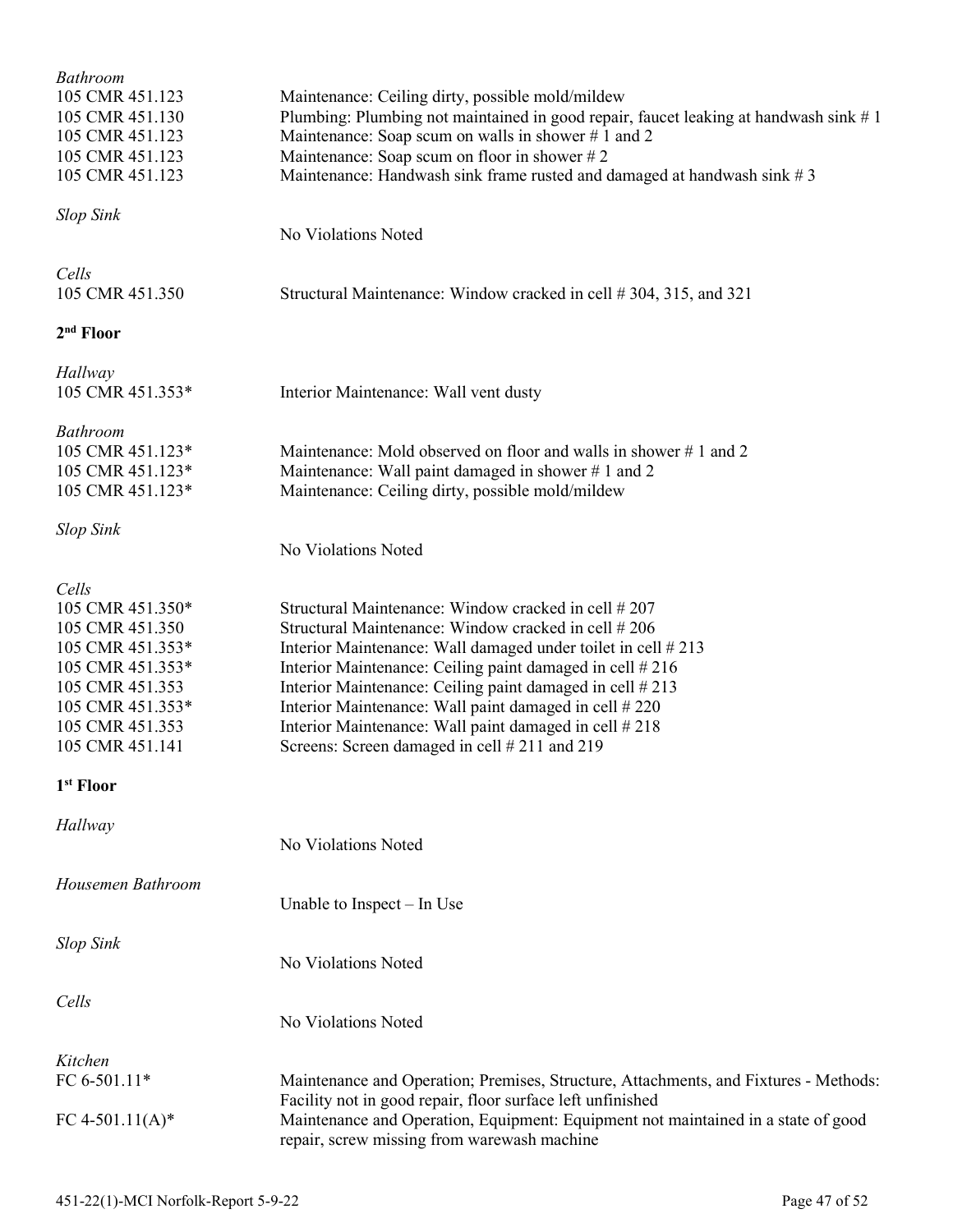| Dining Area<br>105 CMR 451.200                                                                                                       | Food Storage, Preparation and Service: Food storage not in compliance with<br>105 CMR 590.000, refrigerator gaskets damaged                                                                                                                                                                                                 |
|--------------------------------------------------------------------------------------------------------------------------------------|-----------------------------------------------------------------------------------------------------------------------------------------------------------------------------------------------------------------------------------------------------------------------------------------------------------------------------|
| Office $#107$                                                                                                                        | No Violations Noted                                                                                                                                                                                                                                                                                                         |
| Office $#106$                                                                                                                        | No Violations Noted                                                                                                                                                                                                                                                                                                         |
| Bathroom (Between Office # 106 & 107)                                                                                                | No Violations Noted                                                                                                                                                                                                                                                                                                         |
| Sergeant's Office                                                                                                                    | No Violations Noted                                                                                                                                                                                                                                                                                                         |
| <b>Basement</b><br>105 CMR 451.353                                                                                                   | Interior Maintenance: Water leaking from chemical solution dispenser above utility sink                                                                                                                                                                                                                                     |
| <u>UNIT 7-3</u><br>105 CMR 451.320*<br>105 CMR 451.350*                                                                              | Cell Size: Inadequate floor space in all cells<br>Structural Maintenance: Entrance door not weathertight                                                                                                                                                                                                                    |
| <b>Control</b>                                                                                                                       | No Violations Noted                                                                                                                                                                                                                                                                                                         |
| 3rd Floor                                                                                                                            |                                                                                                                                                                                                                                                                                                                             |
| Hallway<br>105 CMR 451.353                                                                                                           | Interior Maintenance: Wall vent dusty                                                                                                                                                                                                                                                                                       |
| <b>Bathroom</b><br>105 CMR 451.123*<br>105 CMR 451.123<br>105 CMR 451.123<br>105 CMR 451.123*<br>105 CMR 451.123*<br>105 CMR 451.123 | Maintenance: Wall paint damaged in shower #1 and 2<br>Maintenance: Wall damaged in shower #1<br>Maintenance: Frame damaged at shower #1<br>Maintenance: Floor surface damaged in shower #1 and 2<br>Maintenance: Mold/mildew observed on walls in shower $\# 2$<br>Maintenance: Hot water control loose at handwash sink #1 |
| <b>Slop Sink</b>                                                                                                                     | No Violations Noted                                                                                                                                                                                                                                                                                                         |
| Cells<br>105 CMR 451.141*                                                                                                            | Screens: Screen damaged in cell #318                                                                                                                                                                                                                                                                                        |
| 2 <sup>nd</sup> Floor                                                                                                                |                                                                                                                                                                                                                                                                                                                             |
| Hallway                                                                                                                              | No Violations Noted                                                                                                                                                                                                                                                                                                         |
| <b>Bathroom</b><br>105 CMR 451.123*<br>105 CMR 451.123*<br>105 CMR 451.130                                                           | Maintenance: Ceiling paint damaged<br>Maintenance: Pipes rusted and not properly insulated<br>Plumbing: Plumbing not maintained in good repair, urinal out-of-order                                                                                                                                                         |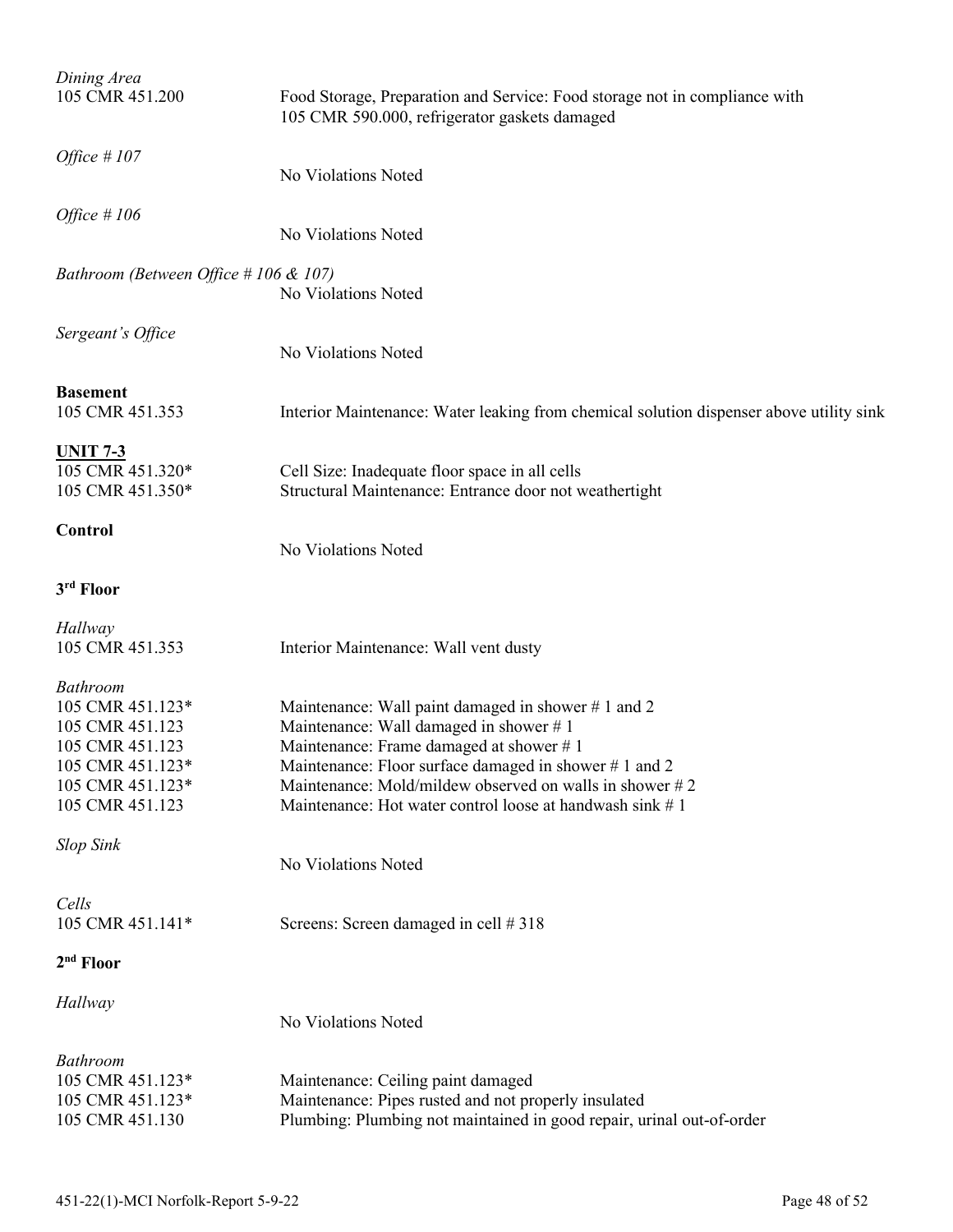| <b>Slop Sink</b>                    |                                                                                                                                                         |
|-------------------------------------|---------------------------------------------------------------------------------------------------------------------------------------------------------|
|                                     | No Violations Noted                                                                                                                                     |
| Cells                               |                                                                                                                                                         |
| 105 CMR 451.353                     | Interior Maintenance: Wall paint damaged in cell # 204 and 208                                                                                          |
| 1 <sup>st</sup> Floor               |                                                                                                                                                         |
| Hallway                             |                                                                                                                                                         |
|                                     | No Violations Noted                                                                                                                                     |
| <b>Bathroom</b>                     |                                                                                                                                                         |
| 105 CMR 451.123*                    | Maintenance: Wall paint damaged in shower                                                                                                               |
| 105 CMR 451.123*                    | Maintenance: Floor paint damaged in shower                                                                                                              |
| 105 CMR 451.123                     | Maintenance: Soap scum on wall in shower                                                                                                                |
| 105 CMR 451.123                     | Maintenance: Soap scum on floor in shower                                                                                                               |
| 105 CMR 451.123*                    | Maintenance: Floor tiles damaged                                                                                                                        |
| 105 CMR 451.123*                    | Maintenance: Ceiling surface water damaged                                                                                                              |
| <b>Slop Sink</b>                    |                                                                                                                                                         |
|                                     | No Violations Noted                                                                                                                                     |
| Cells                               |                                                                                                                                                         |
| 105 CMR 451.103                     | Mattresses: Mattress damaged in cell #110                                                                                                               |
| Kitchen                             |                                                                                                                                                         |
| FC 6-501.11*                        | Maintenance and Operation; Premises, Structure, Attachments, and Fixtures - Methods:                                                                    |
| FC $6-501.12(A)$                    | Facility not in good repair, floor paint damaged                                                                                                        |
|                                     | Maintenance and Operation; Premises, Structure, Attachments, and Fixtures - Methods:<br>Facility not cleaned as often as necessary, floor drain clogged |
| FC 4-501.114(A)                     | Maintenance and Operation; Equipment: Chlorine Sanitizer solution tested lower than                                                                     |
|                                     | recommended concentration in warewash machine                                                                                                           |
| Dining Area                         |                                                                                                                                                         |
|                                     | No Violations Noted                                                                                                                                     |
| Bathroom (Between Cell # 108 & 109) |                                                                                                                                                         |
| 105 CMR 451.123*                    | Maintenance: Ceiling dirty, possible mold/mildew                                                                                                        |
| 105 CMR 451.123*                    | Maintenance: Soap scum on walls in shower                                                                                                               |
| 105 CMR 451.123*                    | Maintenance: Shower threshold damaged                                                                                                                   |
| 105 CMR 451.123                     | Maintenance: Floor cracked in shower                                                                                                                    |
| <b>Basement</b>                     |                                                                                                                                                         |
|                                     | No Violations Noted                                                                                                                                     |
| <b>UNIT 8-1</b>                     |                                                                                                                                                         |
| 105 CMR 451.320*                    | Cell Size: Inadequate floor space in all cells                                                                                                          |
| 105 CMR 451.353*                    | Interior Maintenance: Floor tiles missing outside showers                                                                                               |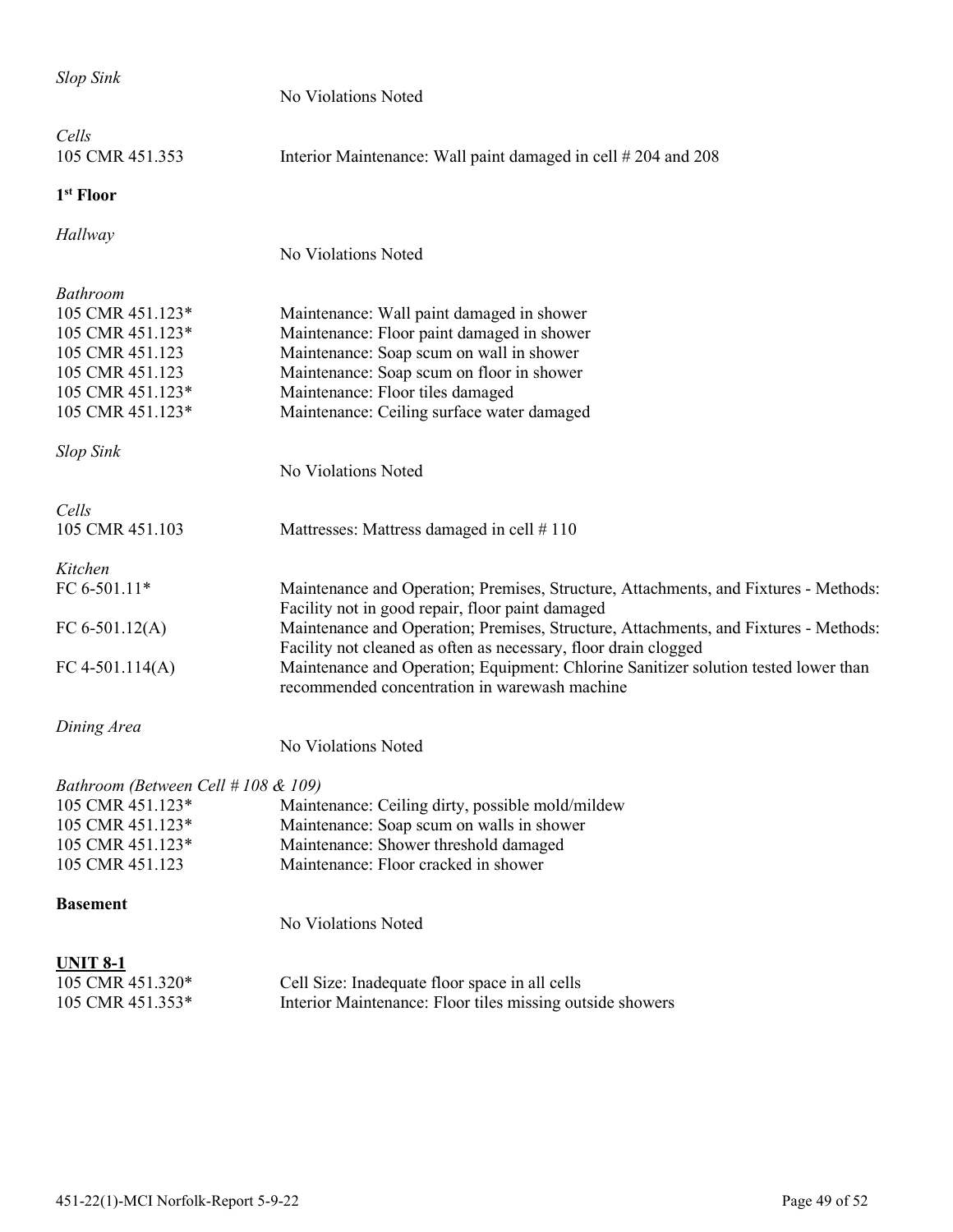### **2nd Tier**

| <b>Showers</b><br>105 CMR 451.123*<br>105 CMR 451.123<br>105 CMR 451.123<br>105 CMR 451.130<br>105 CMR 451.123*<br>105 CMR 451.123* | Unable to Inspect Shower $#6 - In$ Use<br>Maintenance: Floor surface damaged in shower $#4$<br>Maintenance: Soap scum on walls in shower $#4$<br>Maintenance: Soap scum on curtain in shower $#4$<br>Plumbing: Plumbing not maintained in good repair, shower head leaking in shower #4<br>Maintenance: Baseboard paint damaged in shower #5<br>Maintenance: Ceiling dirty, possible mold/mildew in shower #5 |
|-------------------------------------------------------------------------------------------------------------------------------------|---------------------------------------------------------------------------------------------------------------------------------------------------------------------------------------------------------------------------------------------------------------------------------------------------------------------------------------------------------------------------------------------------------------|
| Cells<br>105 CMR 451.350*<br>105 CMR 451.353                                                                                        | Structural Maintenance: Window cracked in cell #203<br>Interior Maintenance: Wall vent blocked in cell #206 and 221                                                                                                                                                                                                                                                                                           |
| <b>Slop Sink Room</b>                                                                                                               | No Violations Noted                                                                                                                                                                                                                                                                                                                                                                                           |
| 1 <sup>st</sup> Tier                                                                                                                |                                                                                                                                                                                                                                                                                                                                                                                                               |
| CPO's Office<br>105 CMR 451.353*                                                                                                    | Interior Maintenance: Floor surface damaged                                                                                                                                                                                                                                                                                                                                                                   |
| Cells<br>105 CMR 451.353*<br>105 CMR 451.350*<br>105 CMR 451.350<br>105 CMR 451.353*                                                | Interior Maintenance: Floor surface damaged in cell #110<br>Structural Maintenance: Window cracked on door in cell #114 and 122<br>Structural Maintenance: Window cracked on door in cell #117<br>Interior Maintenance: Wall vent blocked in cell #123                                                                                                                                                        |
| Toxic/Caustic Room<br>105 CMR 451.353*                                                                                              | Interior Maintenance: Floor tiles missing                                                                                                                                                                                                                                                                                                                                                                     |
| <b>Slop Sink</b><br>105 CMR 451.353                                                                                                 | Interior Maintenance: Drain cover not secured                                                                                                                                                                                                                                                                                                                                                                 |
| <b>Showers</b><br>105 CMR 451.123*<br>105 CMR 451.123<br>105 CMR 451.123<br>105 CMR 451.130<br>105 CMR 451.123*                     | Unable to Inspect Shower $#3$ – In Use<br>Maintenance: Soap scum on walls in shower #1<br>Maintenance: Soap scum on walls in shower $# 2$<br>Maintenance: Soap scum on curtain in shower #1 and 2<br>Plumbing: Plumbing not maintained in good repair, drain cover missing in<br>shower $# 1$ and 2<br>Maintenance: Floor surface damaged in shower $# 1$                                                     |
| Kitchenette                                                                                                                         | No Violations Noted                                                                                                                                                                                                                                                                                                                                                                                           |
| Unit 8-1/8-2 Kitchen & Staff Area                                                                                                   |                                                                                                                                                                                                                                                                                                                                                                                                               |
| Staff Bathroom                                                                                                                      | No Violations Noted                                                                                                                                                                                                                                                                                                                                                                                           |
| Office                                                                                                                              | No Violations Noted                                                                                                                                                                                                                                                                                                                                                                                           |

*Staff Break Area*  105 CMR 451.200\* Food Storage, Preparation and Service: Food storage not in compliance with 105 CMR 590.000, refrigerator gaskets damaged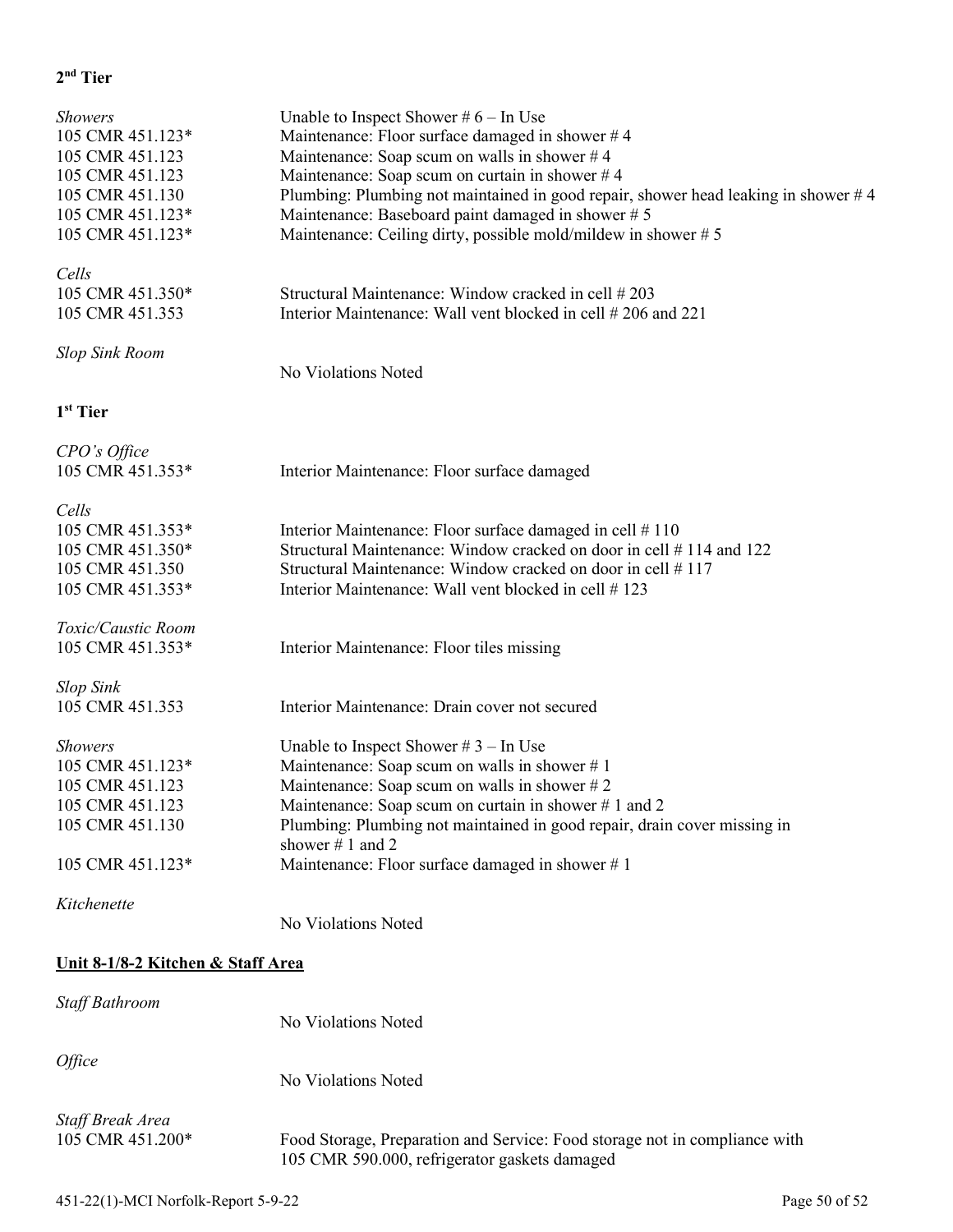| Kitchen<br>FC $5-202.12(A)$                                                                                         | Plumbing System, Design: Handwashing sinks water temperature recorded at 134 <sup>0</sup> F                                                                                                                                                                                                 |
|---------------------------------------------------------------------------------------------------------------------|---------------------------------------------------------------------------------------------------------------------------------------------------------------------------------------------------------------------------------------------------------------------------------------------|
| <b>UNIT 8-2</b><br>105 CMR 451.320*<br>105 CMR 451.353*<br>105 CMR 451.353*<br>105 CMR 451.353*<br>105 CMR 451.353* | Cell Size: Inadequate floor space in all cells<br>Interior Maintenance: Ceiling tiles dusty around vent<br>Interior Maintenance: Ceiling tiles water stained by skylight<br>Interior Maintenance: Wall return vent dusty behind control area<br>Interior Maintenance: Ceiling tiles missing |
| $2nd$ Tier                                                                                                          |                                                                                                                                                                                                                                                                                             |
| <b>Showers</b>                                                                                                      |                                                                                                                                                                                                                                                                                             |
| 105 CMR 451.123*                                                                                                    | Maintenance: Ceiling paint damaged in shower $# 5$ and 6                                                                                                                                                                                                                                    |
| 105 CMR 451.123                                                                                                     | Maintenance: Ceiling paint damaged in shower #4                                                                                                                                                                                                                                             |
| 105 CMR 451.123*                                                                                                    | Maintenance: Soap scum on walls in shower $#6$                                                                                                                                                                                                                                              |
| 105 CMR 451.123                                                                                                     | Maintenance: Soap scum on walls in shower $#4$                                                                                                                                                                                                                                              |
| 105 CMR 451.123                                                                                                     | Maintenance: Soap scum on floor in shower $#6$                                                                                                                                                                                                                                              |
| 105 CMR 451.123                                                                                                     | Maintenance: Soap scum on curtain in shower $#6$                                                                                                                                                                                                                                            |
| 105 CMR 451.123*                                                                                                    | Maintenance: Floor damaged around drain in shower #6                                                                                                                                                                                                                                        |
| 105 CMR 451.130                                                                                                     | Plumbing: Plumbing not maintained in good repair, shower control leaking in shower #4                                                                                                                                                                                                       |
| 105 CMR 451.123*                                                                                                    | Maintenance: Floor damaged around drain in shower #4 and 5                                                                                                                                                                                                                                  |
| Cells                                                                                                               |                                                                                                                                                                                                                                                                                             |
| 105 CMR 451.353                                                                                                     | Interior Maintenance: Floor paint damaged in cell #211                                                                                                                                                                                                                                      |
| 105 CMR 451.103                                                                                                     | Mattresses: Mattress damaged in cell #210                                                                                                                                                                                                                                                   |
| <b>Slop Sink</b>                                                                                                    |                                                                                                                                                                                                                                                                                             |
|                                                                                                                     | No Violations Noted                                                                                                                                                                                                                                                                         |
| 1 <sup>st</sup> Tier                                                                                                |                                                                                                                                                                                                                                                                                             |
| CPO's Office                                                                                                        |                                                                                                                                                                                                                                                                                             |
|                                                                                                                     | No Violations Noted                                                                                                                                                                                                                                                                         |
| Showers                                                                                                             |                                                                                                                                                                                                                                                                                             |
| 105 CMR 451.123                                                                                                     | Maintenance: Soap scum on walls in shower $# 1, 2$ , and 3                                                                                                                                                                                                                                  |
| 105 CMR 451.123                                                                                                     | Maintenance: Soap scum on floor in shower $# 1, 2$ , and 3                                                                                                                                                                                                                                  |
| 105 CMR 451.123                                                                                                     | Maintenance: Soap scum on curtain in shower $# 1, 2,$ and 3                                                                                                                                                                                                                                 |
| 105 CMR 451.123                                                                                                     | Maintenance: Ceiling paint damaged in shower # 2 and 3                                                                                                                                                                                                                                      |
| 105 CMR 451.123                                                                                                     | Maintenance: Water control shroud missing in shower #1                                                                                                                                                                                                                                      |
| 105 CMR 451.123                                                                                                     | Maintenance: Holes in wall in shower $# 1$                                                                                                                                                                                                                                                  |
| Toxic/Caustic Room                                                                                                  |                                                                                                                                                                                                                                                                                             |
|                                                                                                                     | No Violations Noted                                                                                                                                                                                                                                                                         |
| Kitchenette                                                                                                         |                                                                                                                                                                                                                                                                                             |
| FC 5-205.15(B)*                                                                                                     | Plumbing System; Operation and Maintenance: Plumbing system not maintained in good<br>repair, faucet leaking at handwash sink $# 2$                                                                                                                                                         |
| <b>Slop Sink Room</b>                                                                                               |                                                                                                                                                                                                                                                                                             |
|                                                                                                                     | No Violations Noted                                                                                                                                                                                                                                                                         |